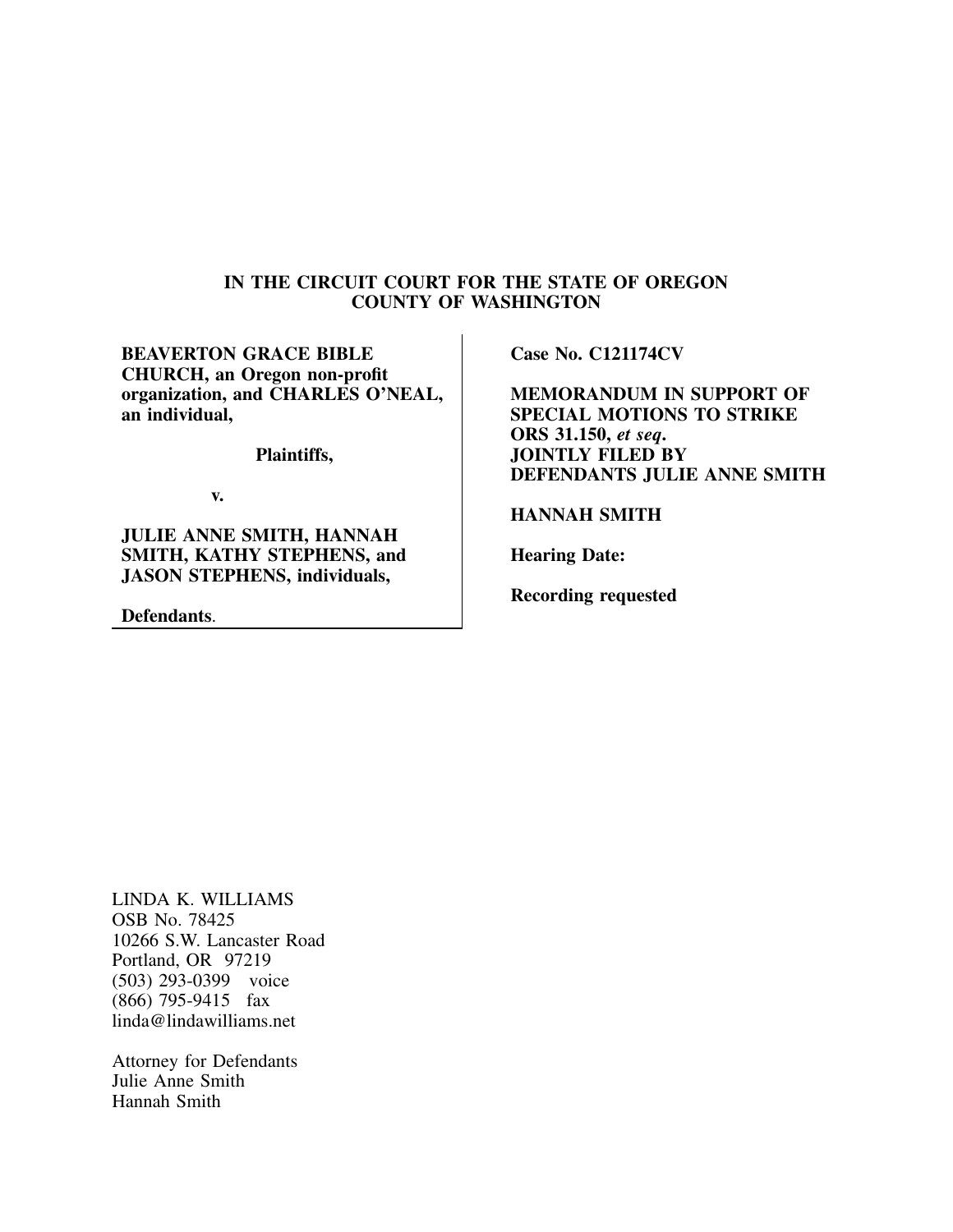## **TABLE OF CONTENTS**

| $\mathbf{I}$ . |           |                                                                                                                 |                |  |
|----------------|-----------|-----------------------------------------------------------------------------------------------------------------|----------------|--|
|                | A.        |                                                                                                                 |                |  |
|                | <b>B.</b> |                                                                                                                 | $\overline{2}$ |  |
| II.            |           | SUMMARY OF SPECIAL MOTION PROCEDURE AND FACTS.                                                                  | 5              |  |
|                | A.        | PROCEDURE UNDER THE SPECIAL MOTION.                                                                             | 5              |  |
|                | <b>B.</b> | ADDITIONAL RECORD FACTS FOR THESE SPECIAL MOTIONS.                                                              | 6              |  |
|                |           | PLAINTIFFS SEEK TO IMPACT THE BROAD PUBLIC.  6<br>1.                                                            |                |  |
|                |           | DISPUTE OVER CHURCH GOVERNANCE COMMENCED IN<br>2.                                                               |                |  |
|                |           | PARTICULAR RELIGIOUS EXPRESSIONS IN THIS DISPUTE.<br>3.                                                         | 11             |  |
| III.           |           | DEFENDANTS MEET THE "ARISING OUT OF" PRONG                                                                      | 12             |  |
|                | A.        | WEB REVIEWS ARE A PUBLIC FORUM.                                                                                 | 12             |  |
|                | <b>B.</b> | THE STATEMENTS ARE ON TOPICS OF PUBLIC INTEREST.                                                                | 13             |  |
| IV.            |           | PLAINTIFFS' MUST NOW MEET HEAVY BURDENS.  14                                                                    |                |  |
| V.             |           | ALL CLAIMS IN ¶ 9 AGAINST JULIE ANN AND HANNAH SHOULD BE                                                        |                |  |
|                | A.        | "FEDERALIZATION" OF DEFAMATION LAW.                                                                             | 16             |  |
|                | <b>B.</b> | SOME ASPECTS OF DEFAMATION REMAIN UNDER STATE LAW.                                                              | 18             |  |
|                | $C$ .     | "CONTEXT" FOR FEDERAL ANALYSIS INCLUDES ENTIRE REVIEWS                                                          |                |  |
|                | D.        | CHURCH AUTONOMY DOCTRINE.                                                                                       | 21             |  |
|                | E.        | OREGON CONSTITUTION'S RELIGIOUS EXERCISE CLAUSES.                                                               | 21             |  |
|                | F.        | STATEMENTS BY LAY MEMBERS IN CHURCH DISPUTES ARE                                                                | 24             |  |
|                | G.        | SUMMARY OF LAW. $\ldots \ldots \ldots \ldots \ldots \ldots \ldots \ldots \ldots \ldots \ldots \ldots \ldots 27$ |                |  |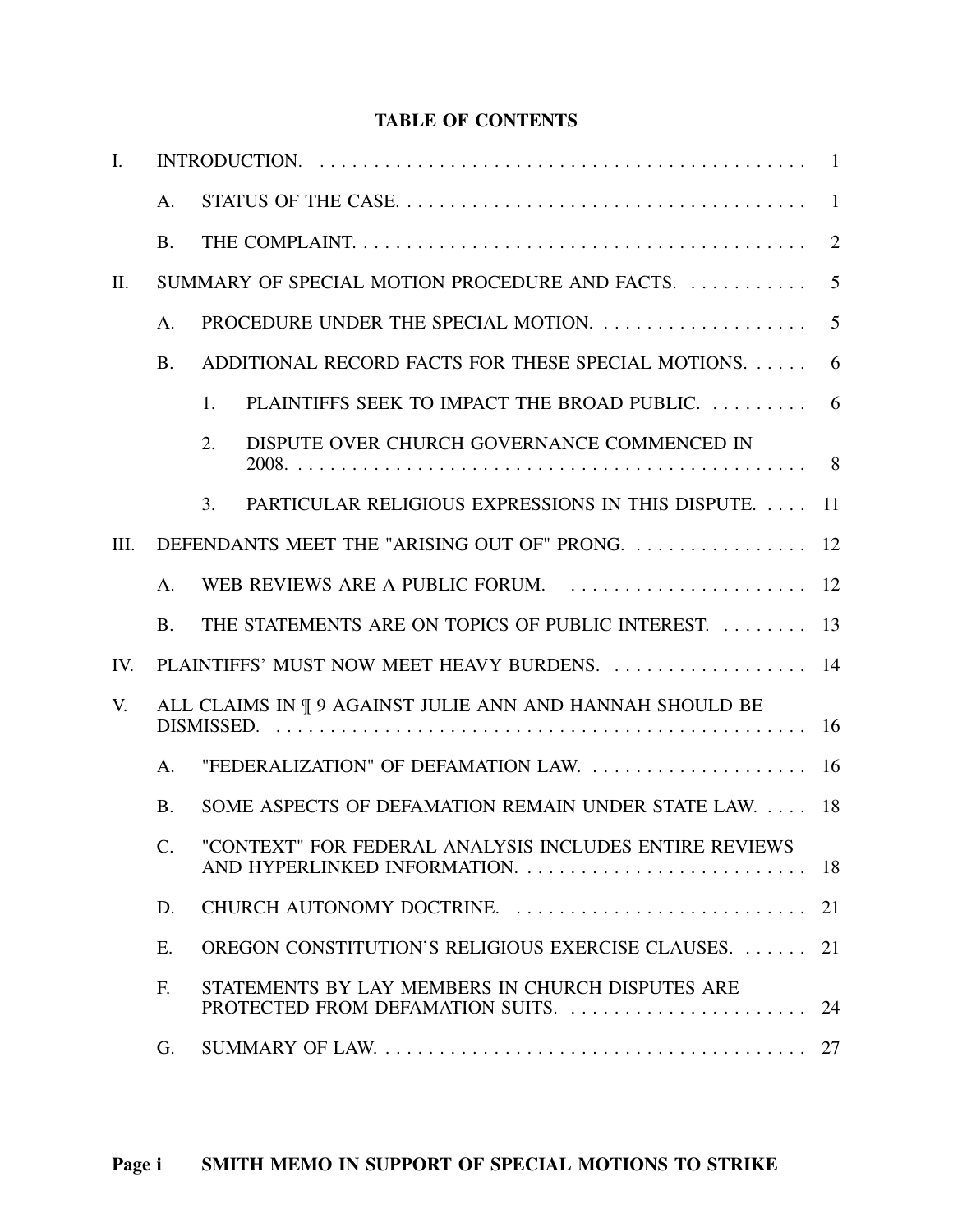|     | H.             |    | HANNAH SMITH'S MOTION: ANY AND ALL CLAIMS BASED ON                                                                                                              |     |
|-----|----------------|----|-----------------------------------------------------------------------------------------------------------------------------------------------------------------|-----|
|     | $\mathbf{I}$ . |    | <b>JULIE ANNE SMITH'S MOTIONS AGAINST EACH OF PLAINTIFFS'</b>                                                                                                   | 29  |
|     |                | 1. | FIRST MOTION: ANY AND ALL CLAIMS BASED ON                                                                                                                       |     |
|     |                | 2. | SECOND MOTION: ANY AND ALL CLAIMS BASED ON<br>COMPLAINT   9.b AND 9.c SHOULD BE DISMISSED.  30                                                                  |     |
|     |                | 3. | THIRD MOTION: ANY AND ALL CLAIMS BASED ON                                                                                                                       |     |
|     |                | 4. | FOURTH MOTION: ANY AND ALL CLAIMS BASED ON<br>COMPLAINT ¶ 9.g AND REPOSTING ¶ 9.j SHOULD BE                                                                     |     |
|     |                | 5. | FIFTH MOTION: ANY AND ALL CLAIMS BASED ON<br>COMPLAINT ¶ 9.h and REPOSTING ¶ 9.j SHOULD BE                                                                      |     |
|     |                | 6. | SIXTH MOTION: ANY AND ALL CLAIMS BASED ON<br>COMPLAINT   9.1 SHOULD BE DISMISSED. 36                                                                            |     |
|     |                | 7. | SEVENTH MOTION: ANY AND ALL CLAIMS BASED ON                                                                                                                     |     |
| VI. |                |    | EVEN IF ANY PHRASE MIGHT BE DEFAMATORY, THE SPECIAL<br>MOTIONS SHOULD BE GRANTED BECAUSE PLAINTIFF CANNOT<br>PROVIDE SUBSTANTIAL EVIDENCE OF SUBJECTIVE "ACTUAL |     |
|     |                |    |                                                                                                                                                                 |     |
|     |                |    | A. PLAINTIFF ALLEGES MALICE AND MUST NOW SHOW                                                                                                                   |     |
|     | <b>B.</b>      |    | PLAINTIFFS ARE PUBLIC FIGURES; EACH MUST SHOW ACTUAL                                                                                                            | -40 |
|     |                |    | 1. THE CHURCH IS A PUBLIC FIGURE.                                                                                                                               | 41  |
|     |                | 2. | PASTOR O'NEAL IS A PUBLIC FIGURE                                                                                                                                | 42  |
|     | $C_{\cdot}$    |    | THE OREGON CONSTITUTIONAL PRIVILEGE OF FAIR COMMENT<br>REQUIRES EACH PLAINTIFF TO PRODUCE EVIDENCE OF ACTUAL                                                    | 44  |
|     |                |    | VII. PLAINTIFFS MUST PROVIDE EVIDENCE OF DAMAGES 45                                                                                                             |     |
|     |                |    |                                                                                                                                                                 |     |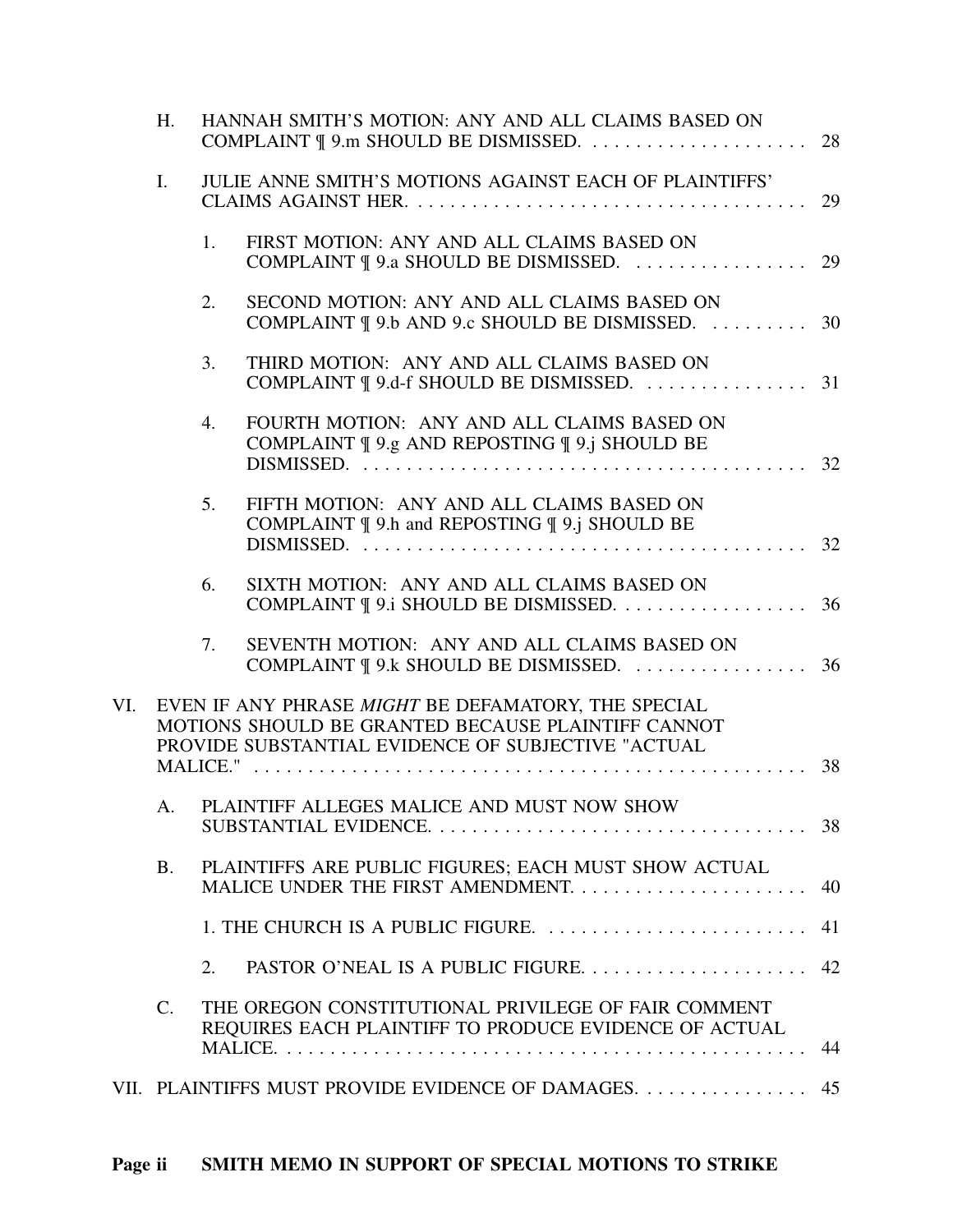# **TABLE OF AUTHORITIES**

# **CASES**

| Agora, Inc. v. Axxess, Inc., 90 Fsupp2d 697, 205 (D Md                                                                                                              |    |
|---------------------------------------------------------------------------------------------------------------------------------------------------------------------|----|
| Anderson v. Liberty Lobby, Inc., 477 US 242, 106 Sct                                                                                                                |    |
|                                                                                                                                                                     |    |
| Bank of Oregon v. Independent News, Inc., 298 Or 434,<br>693 P2d 35 reh'g denied, 298 Or 819 cert den, 474 US<br>40, 43                                             |    |
| Booher v. Brown, 173 Or 464, 146 P2d 71 (1944),<br>Overruled in part on other grounds, Tanner v. Farmer,                                                            | 26 |
| Bryce v. Episcopal Church in the Diocese of Colorado,                                                                                                               | 25 |
| Christofferson v. Church of Scientology, 57 OrApp 203,<br>644 P2d 577 rev den, 293 Or 456, 650 P2d 928 (1982),<br>cert den, 459 US 1206, 103 Sct 1196, 75 Led2d 439 |    |
| Church of Scientology v. Siegelman, 475 Fsupp 950                                                                                                                   | 39 |
| Curtis Publishing Co. v. Butts, 388 US 130, 87 Sct                                                                                                                  | 40 |
| Downs v. Roman Catholic Archbishop of Baltimore, 111                                                                                                                | 20 |
| Employment Div. v. Smith, 494 US 872, 110 Sct 1595,<br>108 Led2d 876 (1990)                                                                                         | 3  |
| Fall & Mayfield L.L.P. v. Molzan, 974 SW2d 821 (TexApp                                                                                                              | 34 |
| Farley v. Wisconsin Evangelical Lutheran Synod, 821                                                                                                                 | 24 |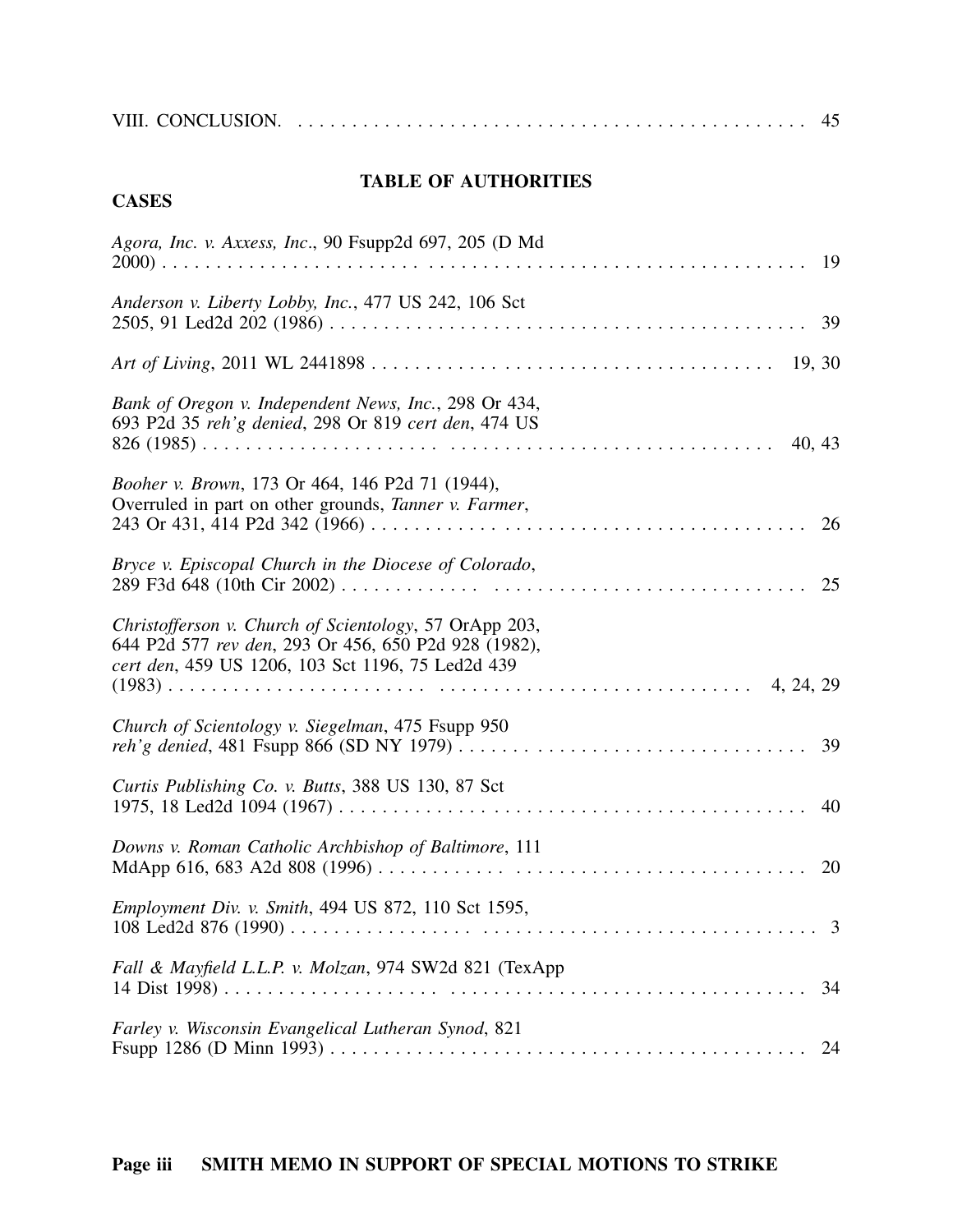| First Baptist Church v. Ohio, 591 Fsupp 676 (SD Ohio                                                          |
|---------------------------------------------------------------------------------------------------------------|
| Flowers v. Carville, 112 Fsupp2d 1202, 1211 (D Nev<br>39                                                      |
| 39                                                                                                            |
| Franklin v. Dynamic Details, Inc., 116 CalApp4th 375,                                                         |
|                                                                                                               |
|                                                                                                               |
|                                                                                                               |
|                                                                                                               |
| Gertz v. Robert Welch, Inc., 418 US 323, 94 Sct 2997,                                                         |
| Gilbert v. Sykes, 147 CalApp4th 13, 53 CalRptr3d 752 (2007)<br>12                                             |
| Gospel Spreading Church v. Johnson Publishing Co., 147                                                        |
| Harvest House Publishers v. Local Church, 190 SW3d 204                                                        |
| Holy Spirit Ass'n v. Sequoia Elsevier, 4 Media L Rep<br>(BNA) 1744 (NYSupCt 1978), modified on other grounds, |
| Hosanna-Tabor Evangelical Lutheran Church and School<br>22                                                    |
| Howard v. Covenant Apostolic Church, Inc., 124 Ohio<br>23                                                     |
| 27                                                                                                            |
| Hutchison v. Thomas, 789 F2d 392 (6th Cir), cert den,<br>479 US 885, 107 SCt 277, 93 LEd2d 253 (1986)<br>24   |
| Informational Control Corp. v. Genesis One Computer<br>-19                                                    |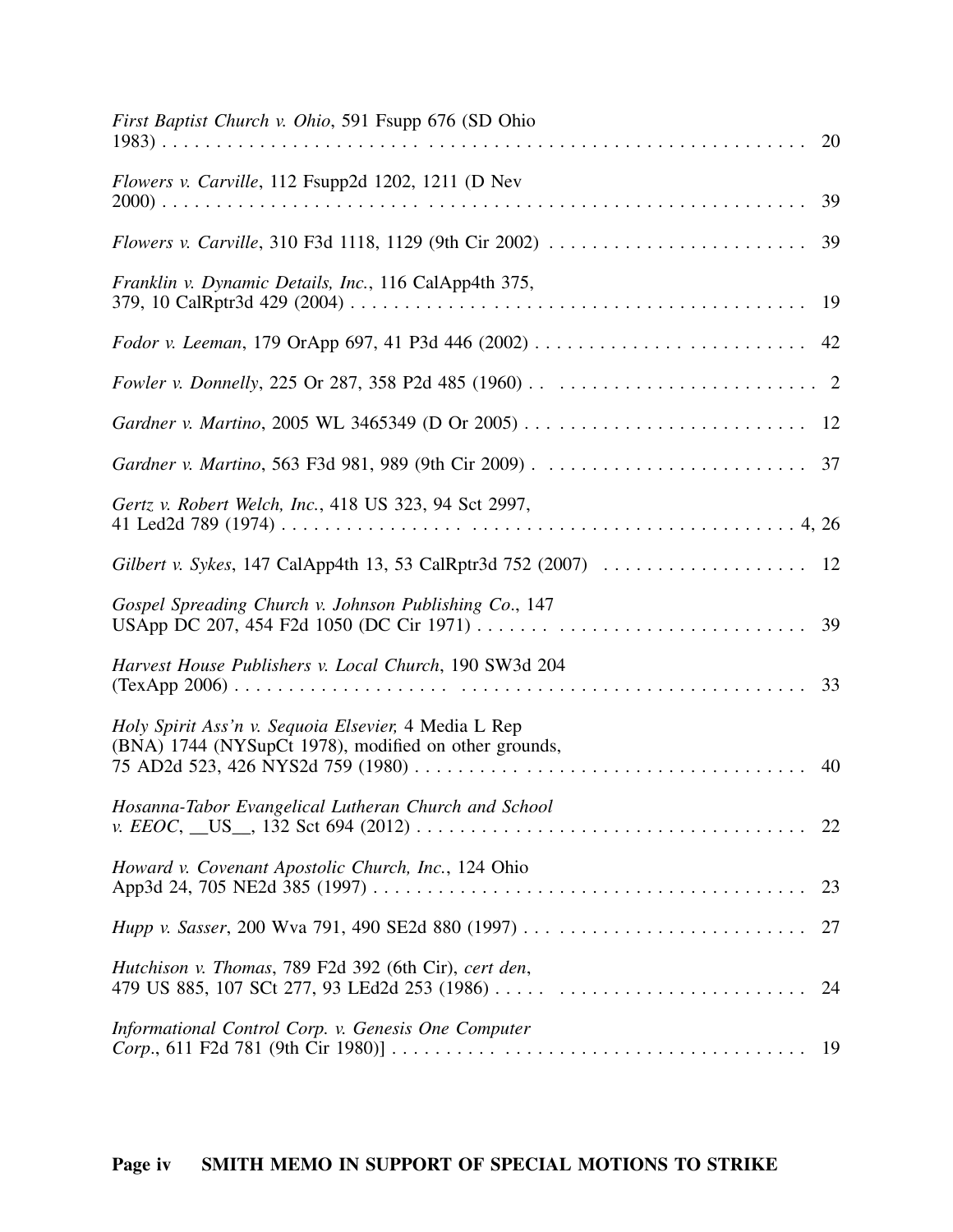| Jones v. Wolf, 443 US 595, 99 SCt 3025, 61 LEd2d 775                                                           |    |
|----------------------------------------------------------------------------------------------------------------|----|
|                                                                                                                |    |
| Kurdock, Kurdock v. Electro Scientific Indus., Inc.,<br>Mult. Co. No. 0406-05889, Order at pp. 1-2 (Oct 15,    |    |
|                                                                                                                | 29 |
| Moldea v. New York Times Co., 22 F3d 310, 313 (1st Cir                                                         |    |
| Nygard, Inc. v. Uusi-Kerttula, 159 CalApp4th 1027,                                                             |    |
|                                                                                                                |    |
| McNabb v. Oregonian Publishing Co., 69 OrApp 136, 685<br>P2d 458 rev den, 297 Or 824, 687 P2d 797 (1984), cert | 38 |
| McNair v. Worldwide Church of God, 197 CalApp 3d 363,                                                          | 24 |
| Milkovich v. Lorain Journal Co., 497 US 1, 110 SCt                                                             |    |
| Muresan v. Philadelphia Romanian Pentecostal Church,                                                           |    |
|                                                                                                                |    |
| New York Times Co. v. Sullivan, 376 US 254 (1964) 5, 14, 15, 38, 39                                            |    |
| Obsidian Finance Group, LLC v. Cox, 2011 WL 2745849 (D                                                         | 18 |
| Obsidian Finance Group, LLC v. Cox, 812 FSupp2d 1220, 1223 (D Or 2011) $\dots \dots$                           | 18 |
| Partington v. Bugliosi, 56 F3d 1147 (9th Cir 1995)                                                             | 26 |
| Peck v. Coos Bay Times Pub Co. 122 Or 408, 259 P 307<br>15, 43                                                 |    |
| Reesman v. Highfill, 327 Or 597, 965 P2d 1030 (1998)<br>21, 26                                                 |    |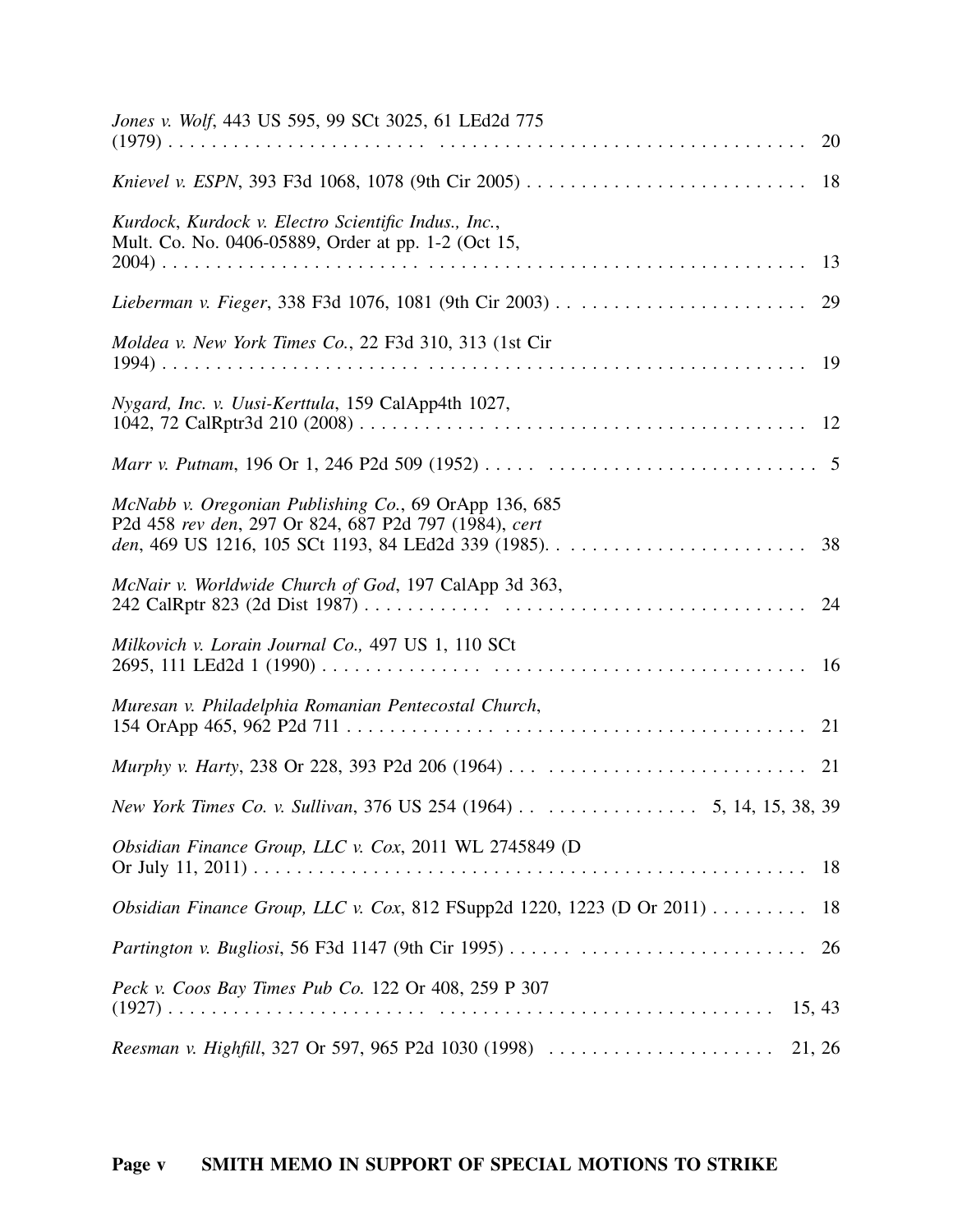| Reno v. American Civil Liberties Union, 521 US 844,                                                                                                               |
|-------------------------------------------------------------------------------------------------------------------------------------------------------------------|
| Sands v. Living Word Fellowship, 34 P3d 955, 960                                                                                                                  |
| Serbian Eastern Orthodox Diocese v. Milivojevich, 426                                                                                                             |
| Singleton v. Christ the Servant Evangelical Lutheran                                                                                                              |
| Skoog v. Clackamas County, 2004 WL 10249 (D OR 2004),<br>aff'd in part and rev'd in part on other grounds,<br>Skoog v. County of Clackamas, 469 F3d 1221 (9th Cir |
| Slover v. Or. St Bd of Clinical Social Workers, 144                                                                                                               |
|                                                                                                                                                                   |
| Standing Committee v. Yagman, 55 F3d 1430 (9th Cir                                                                                                                |
| <i>State v. Ciancanelli, 339 Or 282, 121</i>                                                                                                                      |
|                                                                                                                                                                   |
|                                                                                                                                                                   |
|                                                                                                                                                                   |
| 21                                                                                                                                                                |
| Underwager v. Channel 9 Australia, 69 F3d 361, 366                                                                                                                |
| United States v. Ballard, 322 US 78, 64 SCt 882, 88                                                                                                               |
|                                                                                                                                                                   |
| Watson v. Jones, 13 Wall 679, 80 US 679, 20 LEd 666                                                                                                               |
| Weyrich v. New Republic, Inc., 235 F3d 617 (DC Cir<br>28                                                                                                          |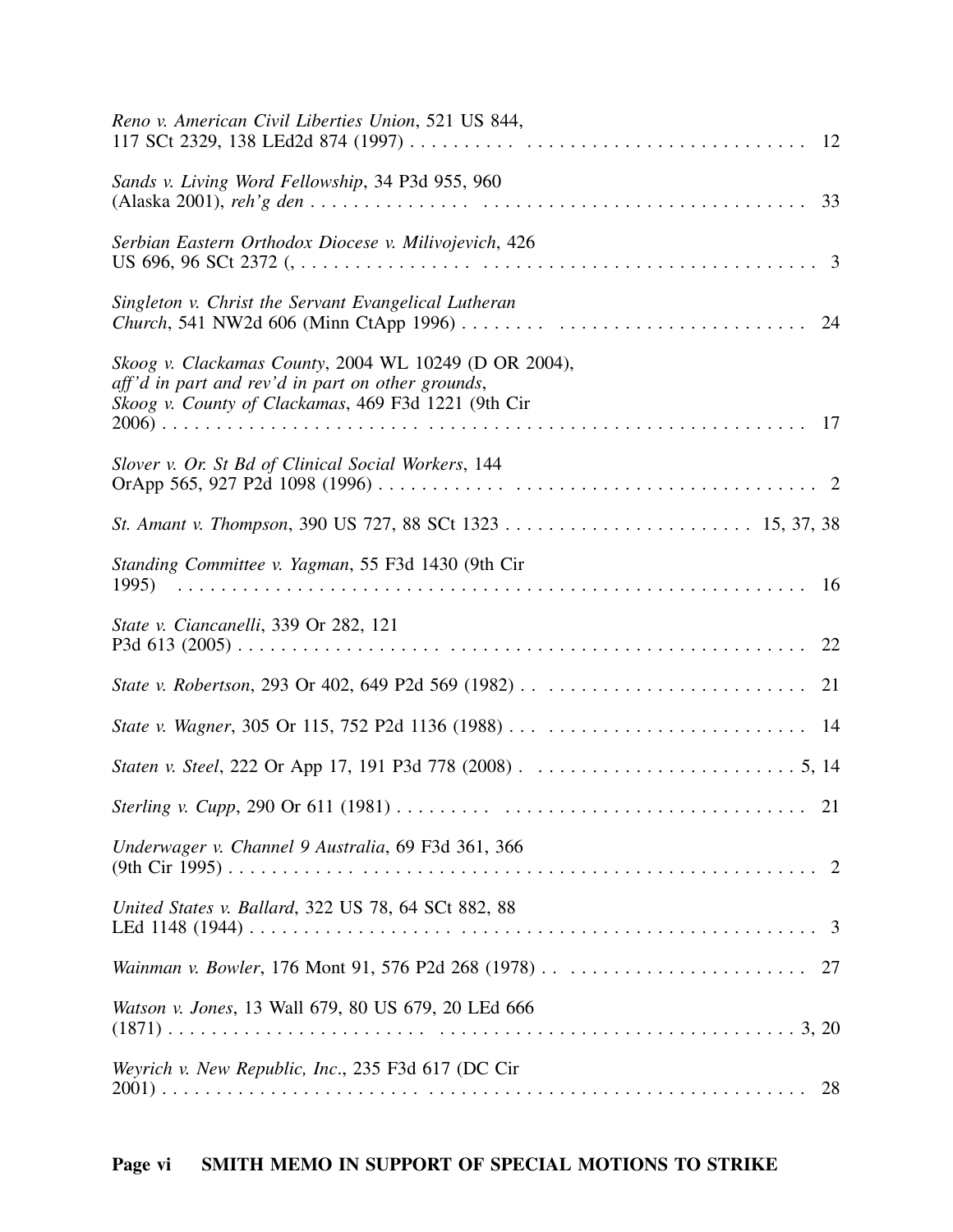| Yaggie v. Indiana-Kentucky Synod Evangelical Lutheran<br>Church in America, 860 FSupp 1194 (WD Ky 1994), aff'd,                                               |
|---------------------------------------------------------------------------------------------------------------------------------------------------------------|
| <b>STATUTES</b>                                                                                                                                               |
|                                                                                                                                                               |
|                                                                                                                                                               |
| <b>MISCELLANEOUS</b>                                                                                                                                          |
|                                                                                                                                                               |
|                                                                                                                                                               |
|                                                                                                                                                               |
| Canan & Pring, Studying Strategic Lawsuits Against Public<br>Participation: Mixing Quantitative and Qualitative Approaches,                                   |
| Horwitz, THE TRANSFORMATION OF AMERICAN LAW,                                                                                                                  |
| Laycock, Towards a General Theory of the Religion<br>Clauses: The Case of Church Labor Relations and the<br>Right to Church Autonomy, 81 ColumLRev 1373, 1391 |
|                                                                                                                                                               |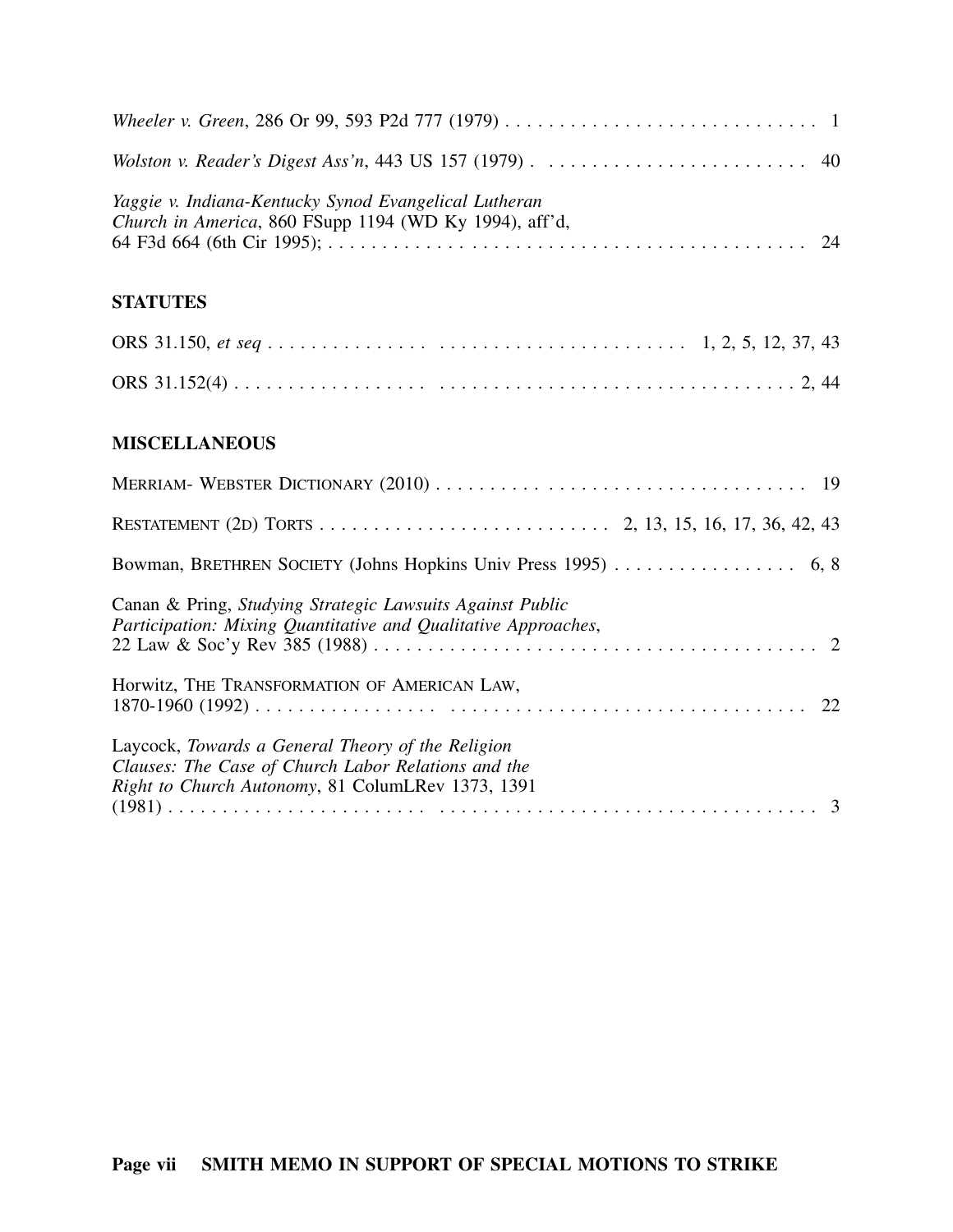### **I. INTRODUCTION.**

### **A. STATUS OF THE CASE.**

Plaintiffs Beaverton Grace Bible Church ("Church") and its pastor, Charles (Chuck) O'Neal ("Pastor") have sued defendants Julie Anne Smith, her daughter Hannah Smith, and other former members for "defamation." The numerous claims against Julie Anne and Hannah are based on isolated phrases plucked from internet "reviews" during an extended dialogue over church governance initiated by the Plaintiffs. Each Plaintiff seeks \$250,000.00 in damages.<sup>1</sup> Plaintiffs also allege they intend to seek "punitive damages." Compl. ¶ 20. This is frivolous. Punitive damages for speech are prohibited. Oregon Constitution, Article I, § 8.<sup>2</sup>

Defendants Julie Anne Smith and Hannah Smith have filed a Special Motion to Strike all of Plaintiffs' claims against them. ORS 31.150, *et seq*., particularly ORS 31.150(2)(c) and (d) (Appendix B):

(1) A defendant may make a special motion to strike against a claim in a civil action \* \* \*. The court shall grant the motion unless the plaintiff establishes in the manner provided by subsection (3) of this section that there is a probability that the plaintiff will prevail on the claim.  $* * *$ .

(2) A special motion to strike may be made under this section against any claim in a civil action that arises out of:

\* \* \*.

(c) Any oral statement made, or written statement or other document presented, in a place open to the public or a public forum in connection with an issue of public interest; or

(d) Any other conduct in furtherance of the exercise of the constitutional right of petition or the constitutional right of free speech in connection with a public issue or an issue of public interest.

<sup>1.</sup> The Complaint which is moved against is attached as Appendix A to this Memorandum.

<sup>2.</sup> In *Wheeler v. Green*, 286 Or 99, 117-19, 593 P2d 777 (1979), the Oregon Supreme Court held that punitive damages cannot be imposed against any defamation defendant under any circumstances because of the prohibition in Oregon Constitution, Article I, § 8.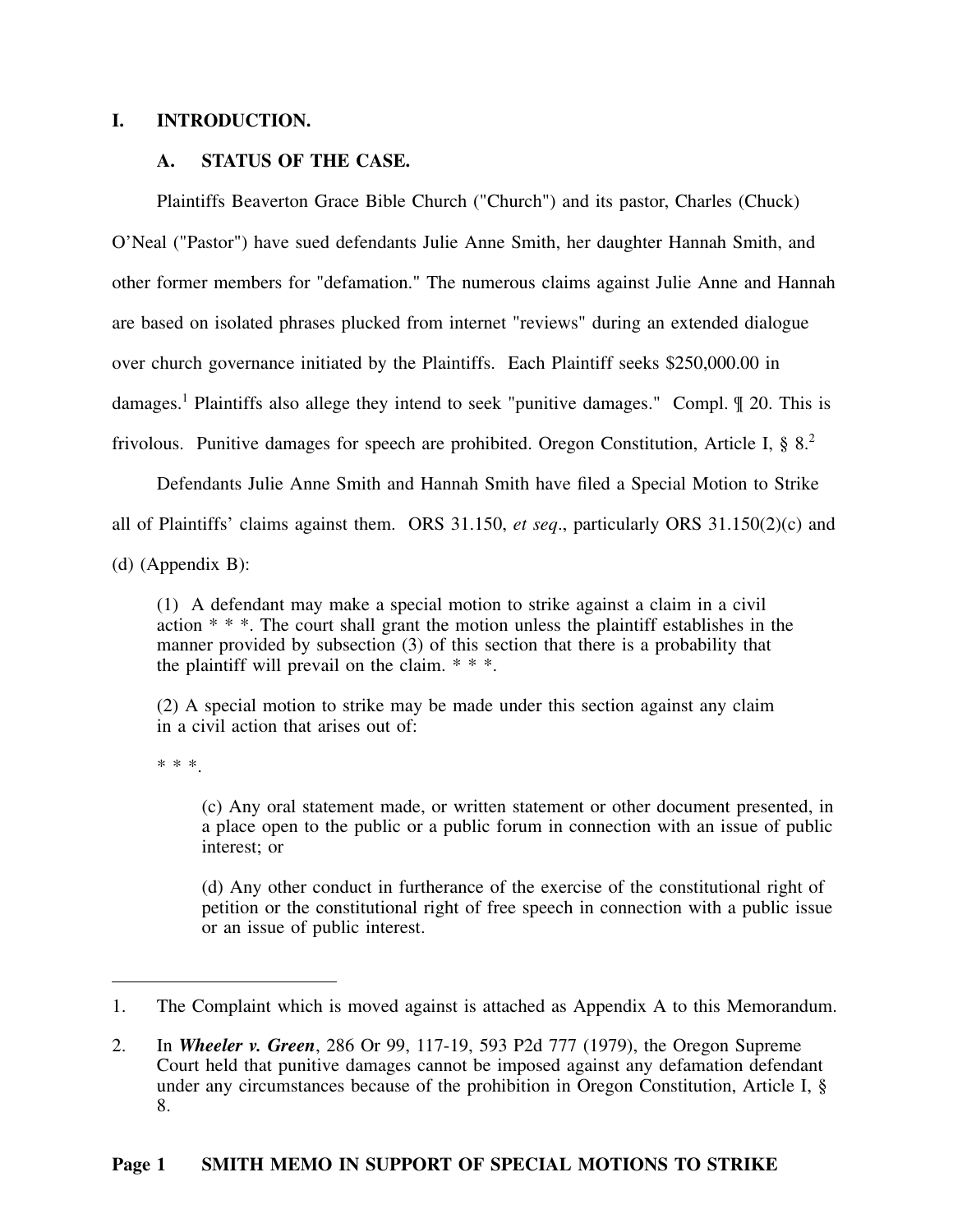(3) A defendant making a special motion to strike under the provisions of this section has the initial burden of making a prima facie showing that the claim against which the motion is made arises out of a statement, document or conduct described in subsection (2) of this section. If the defendant meets this burden, the burden shifts to the plaintiff in the action to establish that there is a probability that the plaintiff will prevail on the claim by presenting substantial evidence to support a prima facie case. If the plaintiff meets this burden, the court shall deny the motion.

This is Oregon's "anti-SLAPP" statute, enacted in 2001, adopting California's statute.<sup>3</sup> ORS

31.152(4) states the purpose to:

provide a defendant with the right to not proceed to trial in cases in which the plaintiff does not meet the burden specified in ORS 31.150(3). This section and ORS 31.150 and 31.155 are to be liberally construed in favor of the exercise of the rights of expression described in ORS 31.150(2).

## **B. THE COMPLAINT.**

The allegedly defamatory statements are cherry-picked sentence fragments and phrases without any of the context necessary to stating and proving defamation. Nonetheless, it is obvious that the phrases refer to a dispute over Church practices, pastoral teaching and personal religious conviction: "[The pastor has] 'chosen to mislead the congregation'" [Comp. ¶ 9.a]; "something is creepy about this church." *Id.*, ¶ 9.c.

"A defamatory publication, in order to be actionable, must be false: RESTATEMENT (2D) TORTS, § 558; 33 AM JUR, *Libel & Slander*, § 110, page 113; 53 CJS *Libel and Slander* § 74, page 124." *Fowler v. Donnelly*, 225 Or 287, 291, 358 P2d 485, 487-488 (1960). It is the court's role to determine if words are capable of having false and "defamatory" meaning in the "full context" of remarks. *Underwager v. Channel 9 Australia*, 69 F3d 361, 366 (9<sup>th</sup> Cir 1995) ("*Underwager*"); *Slover v. Or. St Bd of Clinical Social Workers*, 144 OrApp 565, 568, 927 P2d 1098, 1100 (1996).

<sup>3.</sup> SLAPP is an acronym for "Strategic Litigation Against Public Participation," a term coined in an influential law review article. Canan & Pring, *Studying Strategic Lawsuits Against Public Participation: Mixing Quantitative and Qualitative Approaches*, 22 LAW & SOC'Y REV 385 (1988).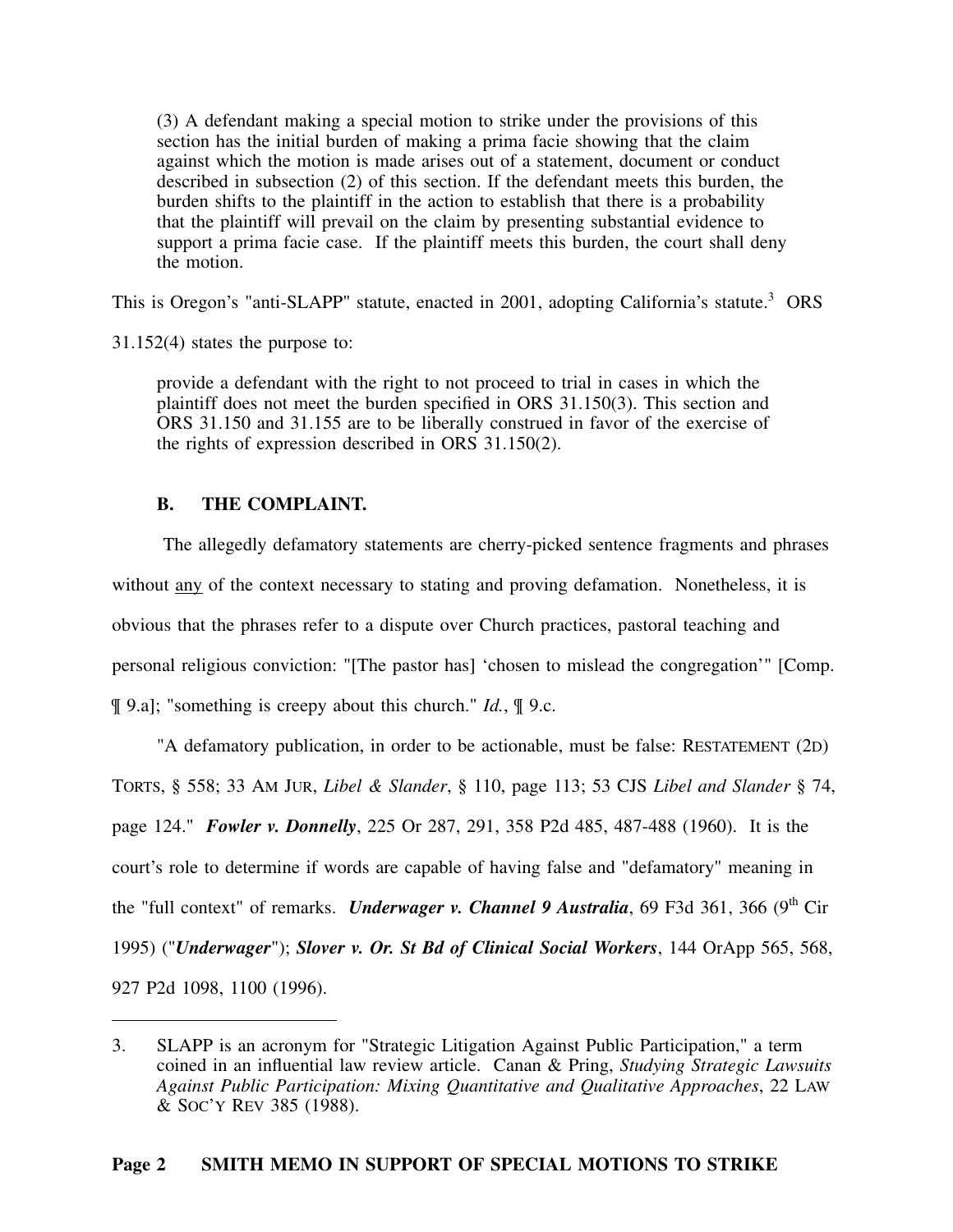But the Court's usual role "enter[s] a forbidden domain" [*United States v. Ballard*, 322 US 78, 87, 64 SCt 882, 886, 88 LEd 1148 (1944)] when the "truth" or "falsity" of religious matters are at issue. "Men may believe what they cannot prove. They may not be put to the proof of their religious doctrines or belief." *Id*. at 86, 64 SCt at 886. This limit is required by the First Amendment Establishment and Free Exercise guarantees that, "Congress shall make no law respecting an establishment of religion, or prohibiting the free exercise thereof \* \* \*."

The state cannot "lend[] its power to one of the other side in controversies over religious authority or dogma." *Employment Div. v. Smith*, 494 US 872, 881, 110 SCt 1595, 108 LEd2d 876 (1990). A court cannot decide "a matter which concerns theological controversy, church discipline, ecclesiastical government, or the conformity of the members of the church to the standard of morals required of them." *Watson v. Jones*, 13 Wall 679, 80 US 679, 733, 20 LEd 666 (1871), quoted favorably in *Serbian Eastern Orthodox Diocese v. Milivojevich*, 426 US 696, 714, 96 SCt 2372 ((1976), ("*Serbian*"). The prohibition is known as the "church autonomy" doctrine.

Here Plaintiffs ask this Court to decide that Julie Anne's statements of doctrinal disagreement such as, "The extra-Biblical legalistic teaching is wrong," are "false" statements of fact.<sup>4</sup> Compl. ¶ 9.k. The Court cannot wade into this theological dispute. The church autonomy doctrine protects both orthodox dogma and individual dissent.

A church is a complex and dynamic organization, often including believers with a variety of views on important questions of faith, morals, and spirituality. The dominant view of what is central to the religion, and of what practices are required by the religion, may gradually change.

Laycock, *Towards a General Theory of the Religion Clauses: The Case of Church Labor Relations and the Right to Church Autonomy*, 81 COLUMLREV 1373, 1391 (1981). Julie Anne's comments are squarely within that sphere of protected religious dialogue.

<sup>4.</sup> The Complaint alleges that all of the phrases and fragments are "false." Compl. ¶ 10.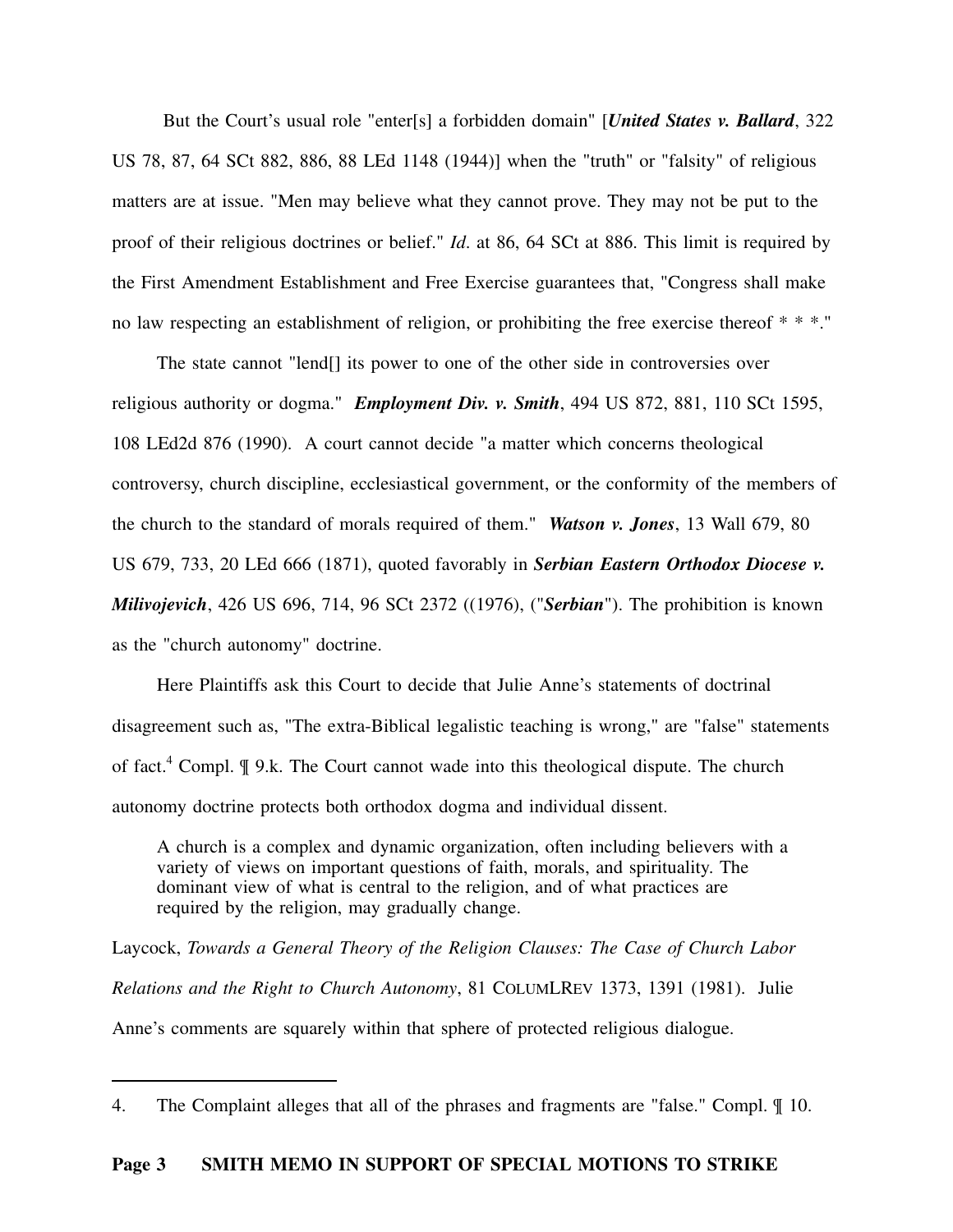Plaintiffs Church and the Pastor have protected First Amendment rights to preach that all other belief systems are "cults" (§§ II.B.1 and 3, *post*), other well-known religious figures are "ravenous Wolves" in a literal, Biblical sense (pp. 10-11, *post*), and that Julie Anne is "WARPED AND SINNING" for dissenting (as the Pastor emphatically states in an internet "review" he has removed). Declaration of Counsel, Linda K. Williams, Ex. B. However, Plaintiffs cannot sue former congregants for "false" religious opinions they have prayerfully formed. "[W]hen religious beliefs and doctrines are involved, the truth or falsity of such religious beliefs or doctrines may not be submitted for determination by a jury."

*Christofferson v. Church of Scientology*, 57 OrApp 203, 239, 644 P2d 577, *rev den*, 293 Or 456, 650 P2d 928 (1982), *cert den*, 459 US 1206, 1227, 103 SCt 1196, 1234, 75 LEd2d 439, 468 (1983) ("*Christofferson*").

Even viewed from a secular perspective, Hannah's statement, "[Pastor] Chuck micromanages every detail, like having EVERY song approved by him" is not defamatory, nor are Julie Anne's opinions that something or someone is "creepy," "legalistic," or "controlling."

There is no such thing as a false idea. However pernicious an opinion may seem, we depend for its correction not on the conscience of judges and juries but on the competition of other ideas.

*Gertz v. Robert Welch, Inc.*, 418 US 323, 339-40, 94 SCt 2997, 41 LEd2d 789 (1974) ("*Gertz*"). Unflattering opinions are not defamation. Most children hear Thumper say, "If you can't say something nice--don't say nothin' at all" in "Bambi." This is not a legally enforceable rule. A "don't say nothin'" rule would be contrary to Oregon and Federal Constitutional guarantees of free expression. The First Amendment and Oregon Constitution, Article I, § 8, protect free-wheeling opinions and unflattering, even crude, language.

The Complaint generically pleads that the statements are "false in innuendo" [*Id.*, ¶ 12] without pleading any facts to explain the allegedly false "innuendo" to be drawn. The function of pleading innuendo is to explain why a direct statement that is not on its face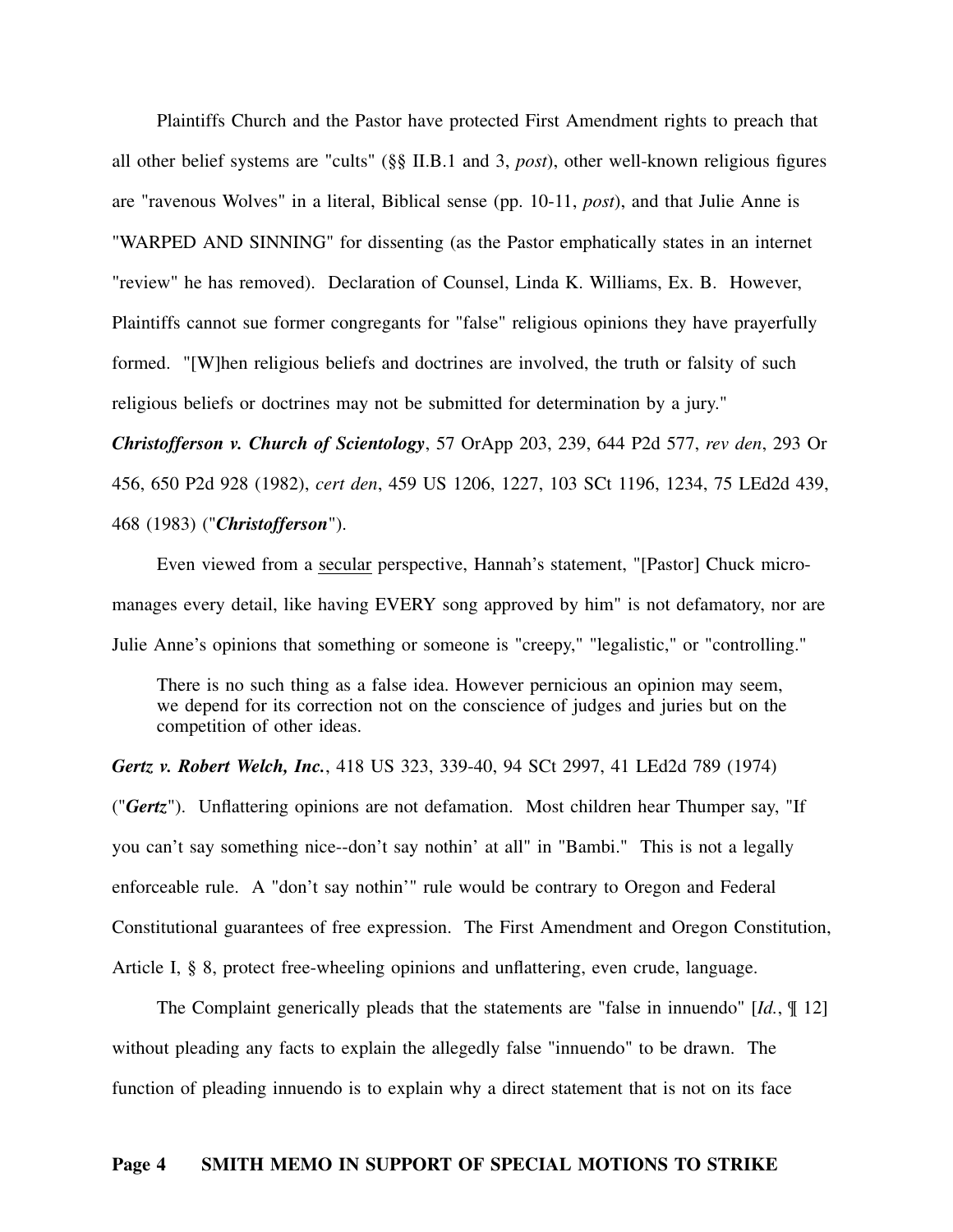capable of being false and defamatory--"creepy," "un-Biblical," "approving EVERY song"- somehow takes on a false, defamatory meaning. *Marr v. Putnam*, 196 Or 1, 23, 246 P2d 509 (1952); ORCP 18. The Complaint fails to do so.

Plaintiffs concede that they must prove the highest degree of "fault" for Julie Anne and Hannah. They allege that the phrases they complain of were made with "reckless disregard as to whether the accusations  $**$  were truthful." Comp.  $\llbracket$  14. In defamation law this degree of fault is "actual malice" and requires clear and convincing evidence of the subjective intent of the defendant to ignore the truth. *New York Times Co. v. Sullivan*, 376 US 254, 285-86 (1964) (*New York Times*).

#### **II. SUMMARY OF SPECIAL MOTION PROCEDURE AND FACTS.**

#### **A. PROCEDURE UNDER THE SPECIAL MOTION.**

ORS 31.150 requires the Court to engage in a two-pronged process in reviewing a Special Motion to Strike. In this case, the Court first decides whether Defendants Julie Anne and Hannah have met the threshold burden of showing that Plaintiffs' claims arise from one of the circumstances set out in ORS 31.150 protecting expression (the "arising out of" prong).

If the Court finds such a showing has been made, the burden here shifts to Plaintiffs to show "that there is a probability that [they] will prevail on the claim by presenting substantial evidence to support a *prima facie* case." ORS 31.150(3). *Staten v. Steel*, 222 Or App 17, 27, 191 P3d 778 (2008). This "substantial evidence" language was added by the Oregon Legislature to the anti-SLAPP template provided by the California statute.<sup>5</sup> This addition to the template statute demonstrates an intent to require more than a mere "*prima facie* showing," by requiring "substantial evidence."

<sup>5.</sup> Cal CCP § 425.16(b)(1) requires plaintiff to demonstrate only a "probability that the plaintiff will prevail on the claim."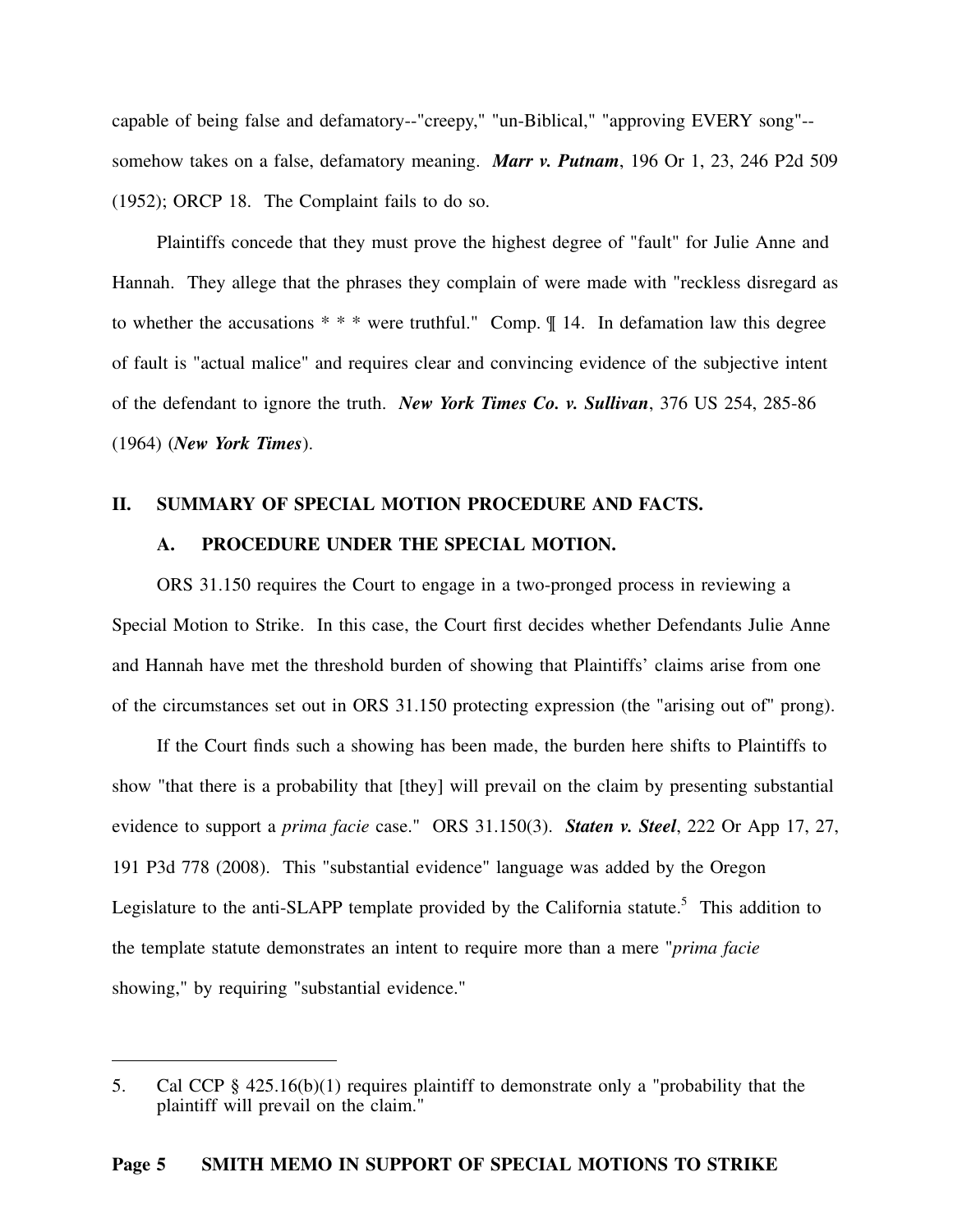#### **B. ADDITIONAL RECORD FACTS FOR THESE SPECIAL MOTIONS.**

## **1. PLAINTIFFS SEEK TO IMPACT THE BROAD PUBLIC.**

Organizationally, in this particular church two lay leaders are designated "Elders," and the Pastor preaches the Word, performs sacraments, and officiates at communion.<sup>6</sup> The Pastor and Elders also attend to all the aspects of maintaining the Church, overseeing its membership services, hiring other personnel, planning retreats and revivals and regular proselytizing activities.

Plaintiff Church is associated with the Fellowship of Grace Brethren Churches (FGBC) [Williams Decl, Exs. C and D], a theologically conservative assembly of some of the many loosely related Brethren churches, all of which trace their founding to the Schwarzenau Brethren of Germany, formed in 1708.<sup>7</sup> FGBC claims associates in 250 North American cities, with over 3000 churches worldwide. Williams Decl., Ex. C, p. 1.

Plaintiff Church emphasizes early Christian practice and the inerrancy of the Bible.<sup>8</sup> It prominently displayed the FGBC motto, "The Bible, the whole Bible, and nothing but the Bible," on its website. Williams Decl, Ex. E. The Pastor teaches Biblical literalism. Plaintiff Church has a strong evangelical mission. Pastor O'Neal conducts weekly Evangelical Training classes of several hours in length. Declaration of Julie Anne Smith, ("JAS Decl.") ¶ 9. Plaintiffs recommend materials specifically designed to preach to others (all identified as "cults"): Roman Catholics, Pentecostals, Mormons, Jehovah's Witnesses,

<sup>6. &</sup>quot;Doctrinal Statements," § S: "there are two Biblically designated offices serving under Christ in the church. Elders (males, who are also called bishops, overseers, and pastorteachers and deacons (males), both of whom must meet biblical qualifications." www.beavertongracebible.org/dictrine.html

<sup>7.</sup> www.fgbc.org/commoncommitment/; Carl F. Bowman, BRETHREN SOCIETY (Johns Hopkins University Press 1995), p. 4 (hereinafter, "Bowman").

<sup>8. &</sup>quot;Doctrinal Statement" at § E, "The Scriptures;" "Statement of Faith" at II. "The Bible is the Inspired, Infallible, and Inerrant Word of God \* \* \*." www.beavertongracebible.org/doctrine.html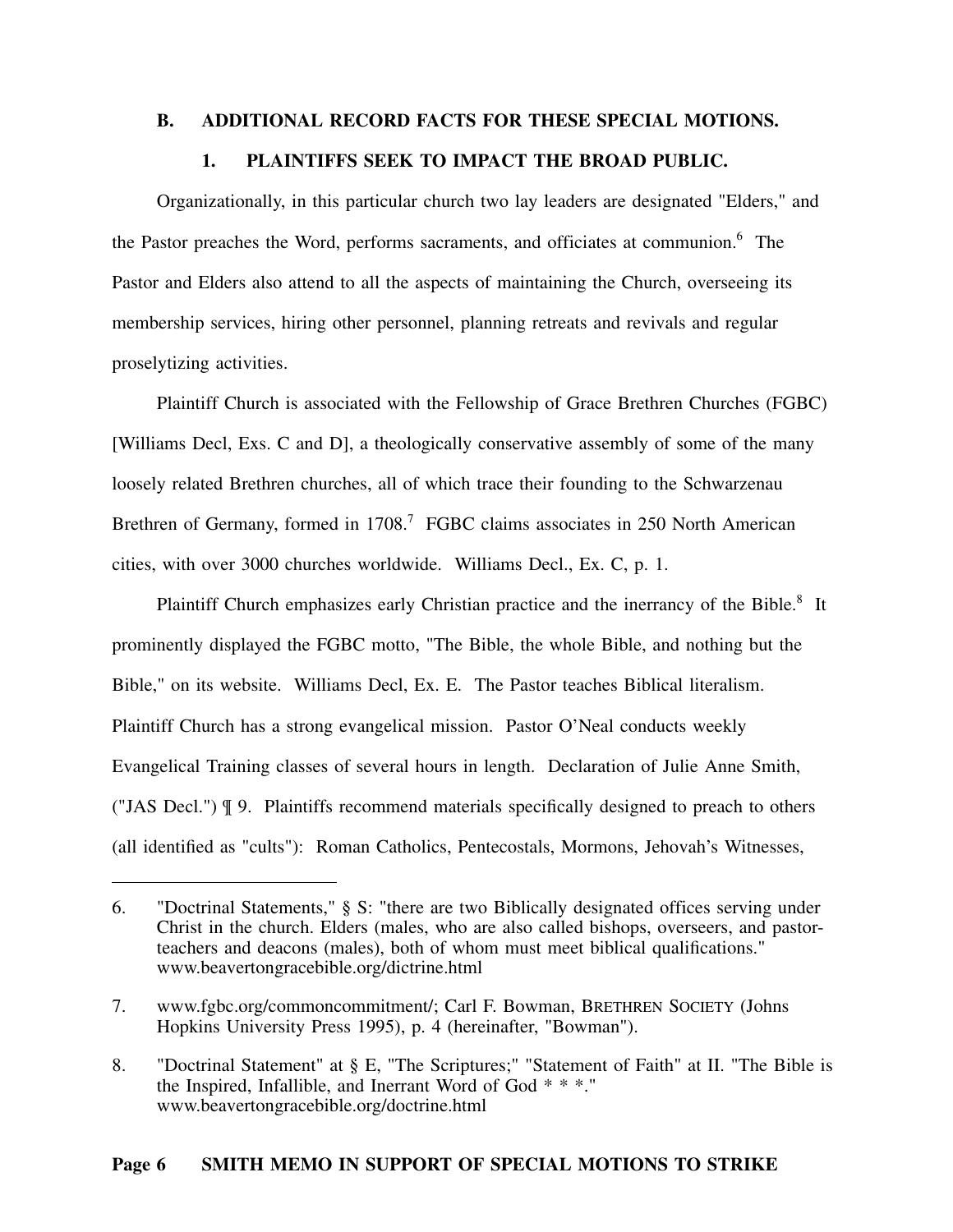Islam. Williams Decl., Ex. F at p. 2, FF at p. 1. The Pastor organizes "Evangelical Fridays," and sends congregants into the community to canvass door-to-door, distribute literature in public places [JAS Decl., ¶ 9] and approach others at religious gatherings to debate doctrine. Williams Decl., Ex. G, "Mormon Temple Evangelism."<sup>9</sup> "Independence Day JW [Jehovah's Witness] Evangelism."<sup>10</sup>

The Pastor applies his view of Scripture to matters such as divorce and remarriage and personal attire. JAS Decl., ¶ 7. His teachings affect the larger public. He preached against sending children to public schools. He encouraged voting in opposition to legislation allowing abortion and limiting gun ownership. *Id.*,  $\mathbb{I}$   $\mathbb{I}$  7-8. Pastor's blog<sup>11</sup> entry, "Homosexual Proliferation, An Open Letter Permanent Notice" (showing in excess of 9000 views), discusses Oregon HB 2007, and SB 2 (2007). Williams Decl., Ex. H. His sermon, "*CALLING DOWN WRATH! The Acceptance and Codification of Homosexuality, Lesbianism, Bisexuality, and Transgender Sinful Lifestyles*," on the same legislation advises (at Minute  $24:27$ :<sup>12</sup>

Any politician or public official, whether they are president, or senator, or representative, or state legislator, or governor, or judge who supports SB 2 or HB

With 8 video clips.

- 11. http://www.beavertongracebible.org/blog.html
- 12. www.sermonaudio.com/sermoninfro.asp?SID=41807185513

<sup>9.</sup> See also, www.sermonaudio.com/source\_albums.asp?GalleryID=gr21911201652: "Would you believe we stood under the shadow of the false archangel Maroni, within steps of the temple doors and had a great Gospel conversion?" One photo.

<sup>10.</sup> www.sermonaudio.com/source\_albums.asp?GalleryID=gr7408154828

We celebrated Independence Day by exercising our free speech liberty at the Portland Jehovah's Witness regional conference. Praise God for a nation in which we can freely declare the saving Gospel of Jesus Christ publicly and privately.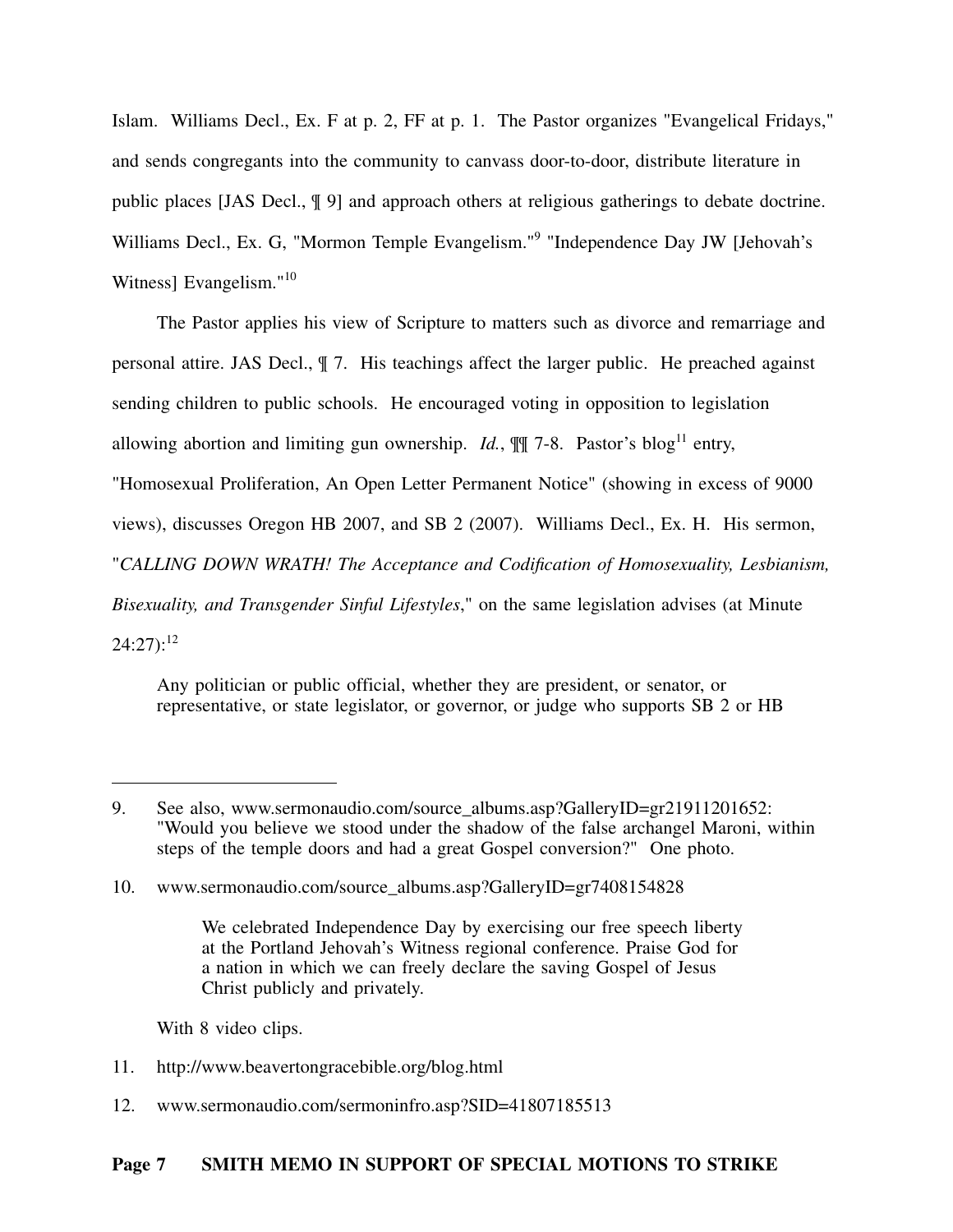2007 has knowingly or unknowingly aligned themselves with the devil against the souls of men $13$ 

The Church maintains an interactive web site which provides audio and DVDs of sermons and evangelizing efforts.<sup>14</sup> The audio is available on iTunes as well. Pastor has an interactive blog.<sup>15</sup> For several years he broadcast weekly in the Portland area on radio station, KPDQ. JAS Decl., ¶ 10. As noted, the Church invites public reviews on Google.

## **2. DISPUTE OVER CHURCH GOVERNANCE COMMENCED IN 2008.**

Julie Anne, her husband Steve, and their seven children attended Plaintiff Church for over two years. JAS Decl., ¶ 3. In November of 2008, Plaintiffs dismissed Evangelical Coordinator Don Miller for "subversive conduct" including, holding Bible study in his home, allegedly criticizing the Pastor by saying, "You don't preach the Gospel. \* \* \*. You are proud," and the "sin of 'sowing seeds of discord among the brethren' \* \* \*." Declaration of Don Miller, Ex. A. This conduct was deemed inconsistent with Biblical precepts of Romans 16:17-18, Titus 3:9-11, Proverbs 6:16-19, 16:28 and 26:20. *Id.* In an email to members and after the sermon the following Sunday, the Pastor and Elders repeated the accusations and invited congregant questions. *Id.*, Ex B, p. 2; JAS Decl., ¶ 13.

Julie Anne and her husband had attended other evangelical Christian churches as the family relocated often for Steve's military career and employment. JAS Decl., ¶ 2. They thought the termination was handled in an un-Biblical manner and sought meetings with the Pastor and Elders. *Id.*, ¶¶ 15-17. These meetings lasted a total of 11 hours. *Id.*, ¶ 18. They

### **Page 8 SMITH MEMO IN SUPPORT OF SPECIAL MOTIONS TO STRIKE**

<sup>13.</sup> Transcription described in Declaration of R.W. Roussel.

<sup>14.</sup> www.beavertongracebible.org/sermons.html

<sup>15.</sup> And joins doctrinal discussion on other websites. See, Williams Decl., Ex. I, *Muslim Apostasy Warning--Mclaren, Hybels, Warren, Schuller* on http://echristian.wordprss.com/2008/01/15/muslim-apostasy-warning.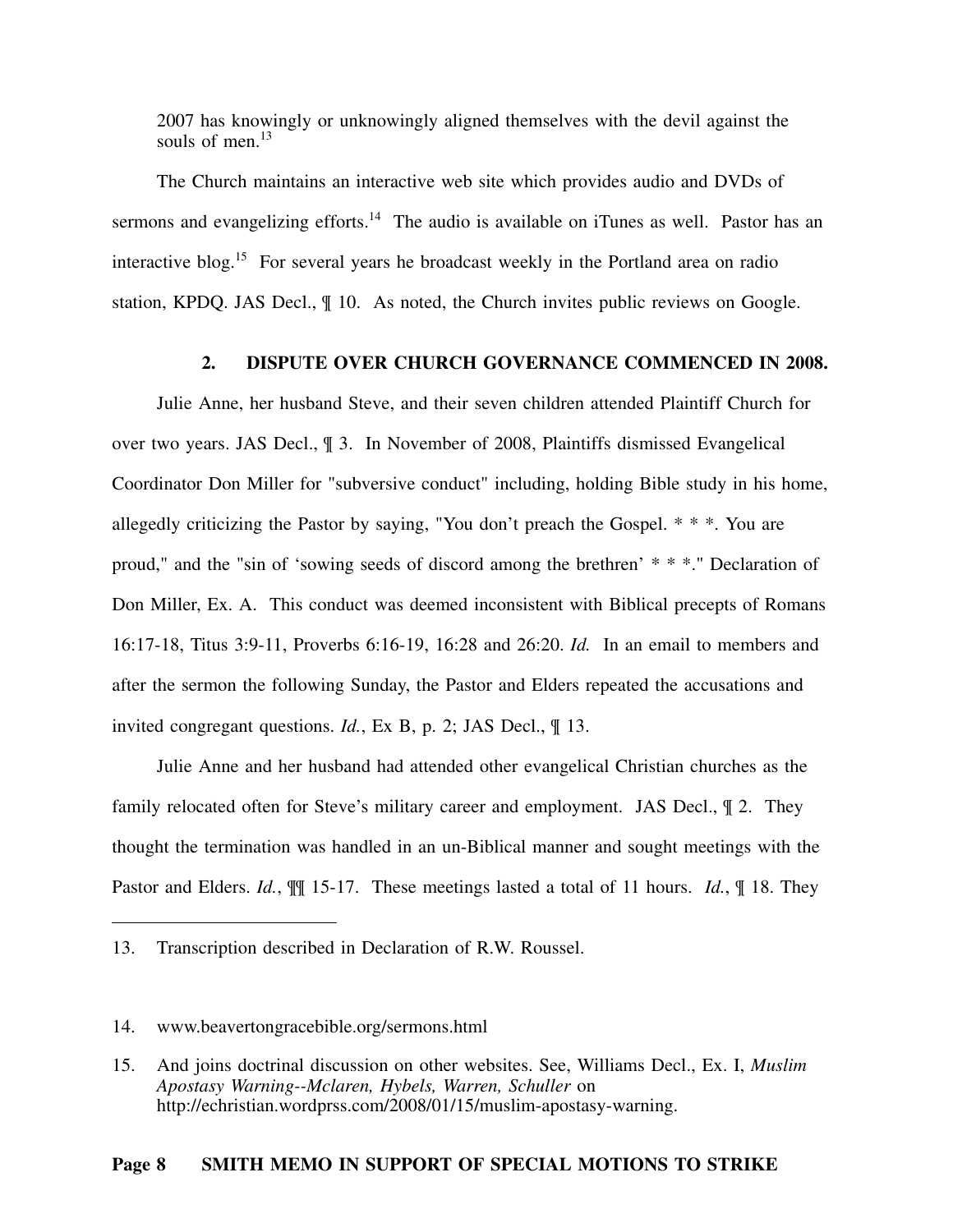discussed church policies in the termination of Don Miller, possible reasons for the recent departures of others from the Church and related church governance matters. *Id.*, ¶¶ 18, 20. The Pastor made statements to the Smiths about the dismissed employee and his family that seemed to disclose pastoral confidences. *Id.*, ¶ 19. The Smiths' questions were not resolved. In late November 2008, an Elder told Julie Anne she must recant, or the entire family "was no longer welcome" at the Church. *Id.*, ¶ 21. The Smiths stopped attending the Church.

Sometime later Julie Anne learned of an investigation by Oregon authorities into allegations of child molestation against a teenage Church congregant she had often seen in the child care area of the Church. JAS Decl,  $\P$  22-23.<sup>16</sup> On January 1, 2009, Pastor O'Neal and the Elders came unannounced to the Smith home to demand whether they knew who had made the abuse report. They recorded part of the conversation without the Smiths' permission. *Id.*, ¶ 28. Pastor O'Neal informed the Smiths they were "excommunicated." The Church discipline of the family included criticisms of them to the congregation and "shunning" Julie Anne, her husband, and the children. *Id.*, ¶ 29.<sup>17</sup>

Julie Anne began posting web reviews in 2009, continuing the dialogue about church governance, employee decisions, the propriety of the various church disciplinary steps, and pastoral decisions. JAS Decl., ¶ 31. The public forum apparently included other congregants, former congregants and the Pastor. Williams Decl., Exs. A, B. Others responded in the freewheeling debate, but Plaintiffs removed many postings. *Id.*, Ex. A. The Pastor continued the debate with the Smiths online and in emails to others who no longer attended Church.

<sup>16.</sup> The investigation led to criminal charges in April 2009, and conviction and incarceration of the offender, Kevin Haggerty, as an adult. See Williams Decl., Ex. K, pp. 1-24.

<sup>17.</sup> This loss of one's membership is also termed "defellowshipping." A related form of discipline is "avoidance" or what some Brethren (and others) term "shunning," which revokes membership and restricts "interchange with the wayward member, placing him or her in social isolation from the faith community." Bowman, pp. 88-89.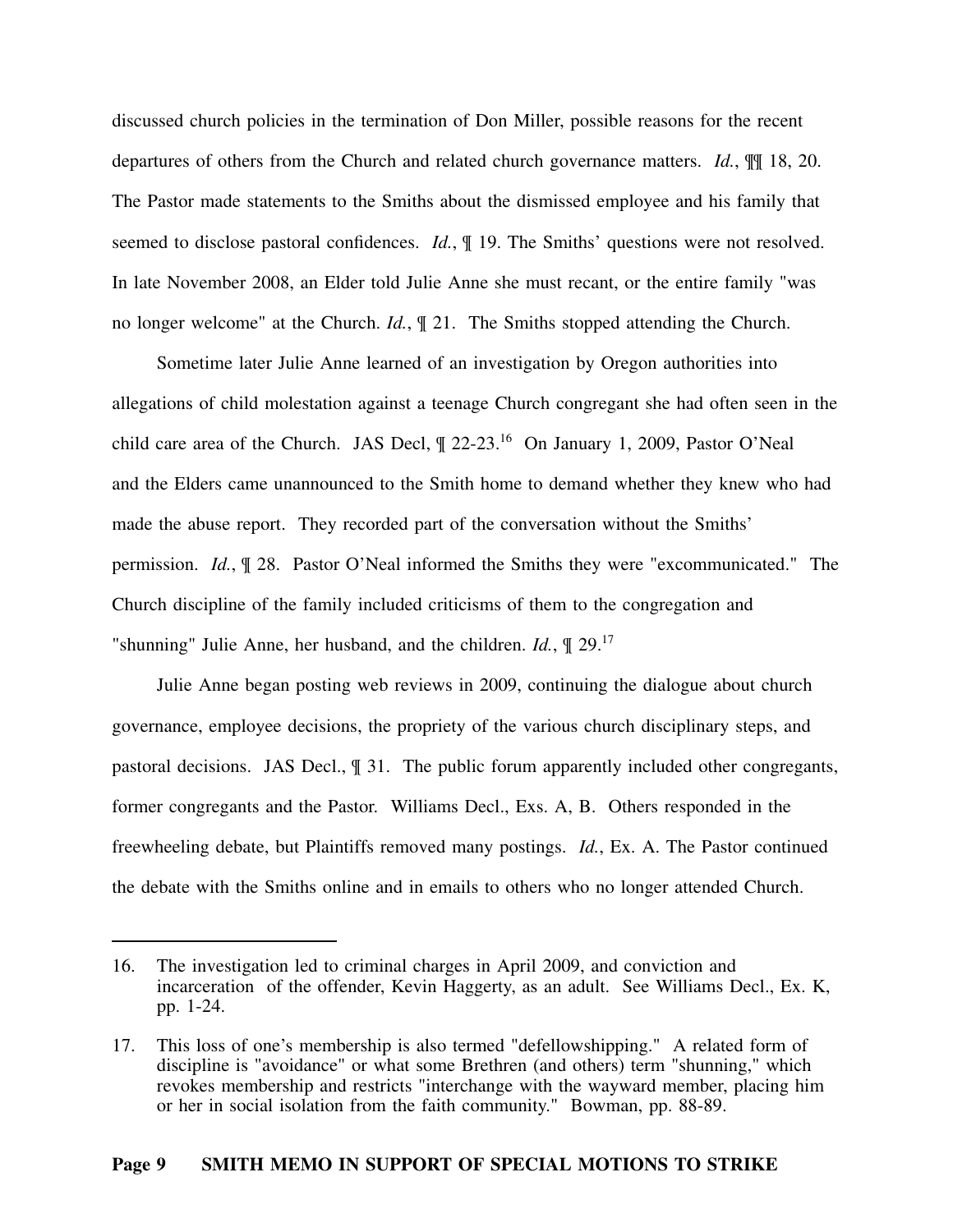Declaration of Meaghan Varela, ¶ 7. He posted this review dated November 19, 2009

(deleted but retrieved from a cache site):

To Whom it May Concern: Almost a year ago JulieAnne and her husband were Biblically put out of the Beaveront [*sic*] Grace Bible Church with a group of families and individuals that were engaged in divisive slander. \* \* \*. For obvious reasons we exhort you to heed the following Scriptures: Prov 6:16-19:16. These six things the LORD hates, Yes, seven are an abomination to Him: 17. A proud look, A lying tongue, Hands that shed innocent blood, 18. A heart that devises wicked plans, Feet that are swift in running to evil, 19. A false witness who speaks lies, And ONE WHO SOWS DISCORD AMONG BRETHREN. Prov 16:28 A perverse man SOWS STRIFE, And A WHISPERER SEPARATES THE BEST OF FRIENDS. Prov 26:20 Where there is NO WOOD, THE FIRE GOES OUT; And where there is NO TALEBEARER, STRIFE CEASES. Rom 16:17-18 NOW I URGE YOU, BRETHREN, NOTE THOSE WHO CAUSE DIVISIONS AND OFFENSES, contrary to the doctrine which you learned, and AVOID THEM. 18 For those who are such do not serve our Lord Jesus Christ, but their own belly, and by smooth words and flattering speech deceive the hearts of the simple. Titus 3:9-11 But AVOID FOOLISH DISPUTES, genealogies, CONTENTIONS, and strivings about the law; for THEY ARE UNPROFITABLE AND USELESS. 10 REJECT A DIVISIVE MAN AFTER THE FIRST AND SECOND ADMONITION, 11 KNOWING THAT SUCH A PERSON IS WARPED AND SINNING, being self-condemned. \* \* \*. If you have any questions, please contact the pastor and elders. May we be evermore convinced of mankind's sinfulness and of our need for God's amazing grace through faith in His beloved Son, Jesus Christ our Lord. God STILL has the whole world and His Church in His very capable hands. For Christ and His Church, Pastor Chuck O'Neal, Elder Dave Loynes, Elder Dale Weaver.

Williams Decl., Ex. B.

## **3. PARTICULAR RELIGIOUS EXPRESSIONS IN THIS DISPUTE.**

It is important to understand the particular theological terms underlying the debate.

Pastor O'Neal teaches that all other belief systems, including other evangelical Christian

churches, are Biblically errant "cults," led by the "wolves" of Acts 20:29-30:

Therefore take heed to yourselves and to all the flock, among which the Holy Spirit has made you overseers, to shepherd the church of God which He purchased with His own blood (29). For I know this, that after my departure savage wolves will come in among you, not sparing the flock (30).

Williams Decl., Ex. I, *Muslim Apostasy Warning--Mclaren, Hybels, Warren, Schuller*, p. 2.

As for the errant ways of others, for example, the Pastor's teaches: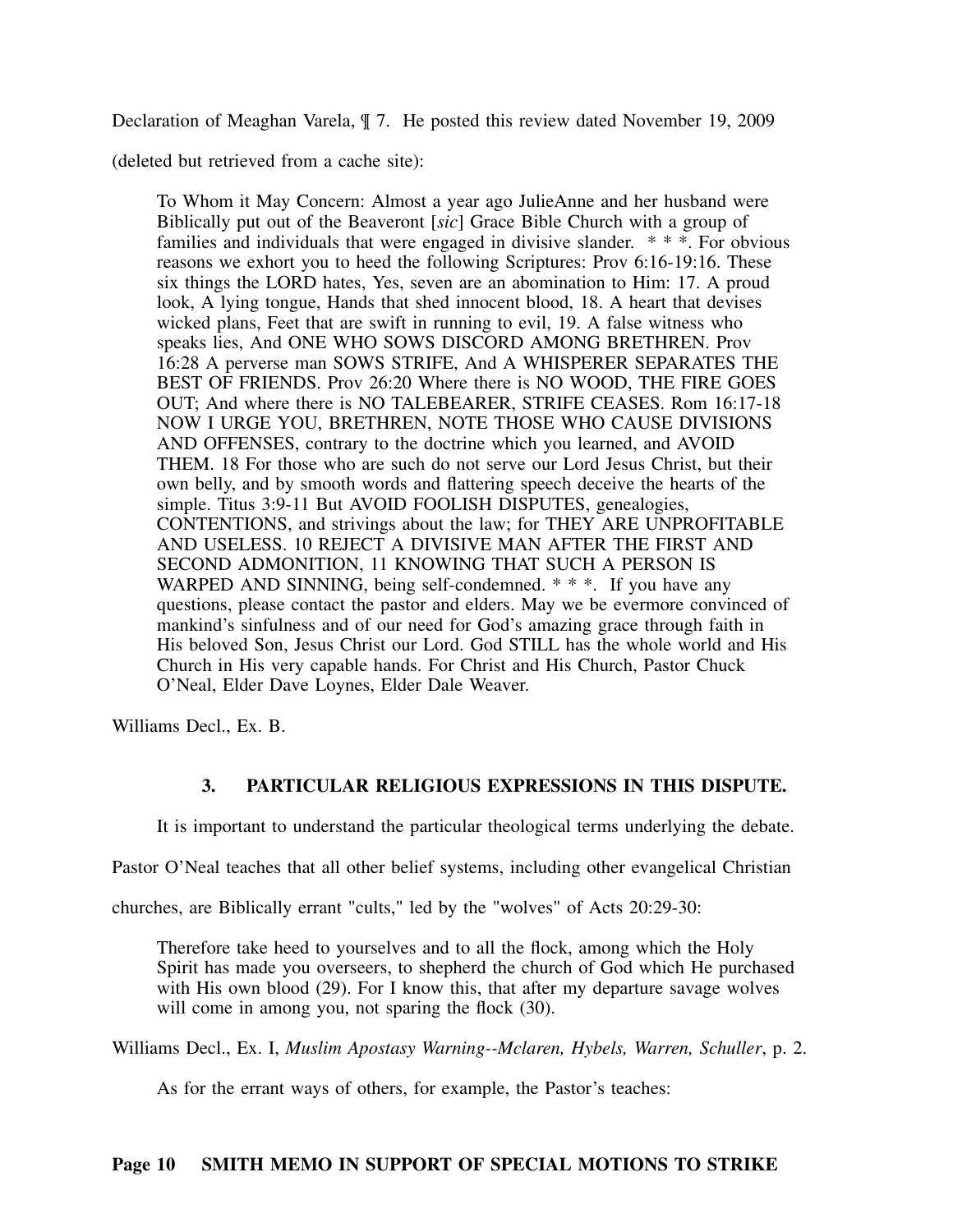The Luis Palau Association's unholy ecumenical union with these apostate denominations constitutes "fellowship with the unfruitful works of darkness." Ephesians 5:11 says, "And have no fellowship with the unfruitful works of darkness, but rather expose them." This blog exposes the growing "evangelistic" union between the Luis Palau Association and the Roman Catholic Church. There are a billion precious Roman Catholic souls that need to be saved out from under the damnable doctrines of Pope, Bishop, Council, Priest, and Sacrament. \* \* \*. I urge you to listen to the message I delivered on this subject, titled *Ecumenical Evangelism Exposed* at

http://www.sermonaudio.com/sermoninfo.asp?sermonID=81808151397.

Pastor O'Neal's Blog, "Luis Palau Association's Ecumenical Evangelism Exposed--part 1,"

Tuesday, October 07, 2008 (over 9600 page views). Williams Decl., Ex. J.<sup>18</sup>

Commenting upon an article, "Emerging Churches," in the *Oregonian*, October 15,

2006, he preached in *Emergent Church Apostasy-Wolves in Our Midst!<sup>19</sup>*

They [emergent churches] are the enemies of the church, they are the enemies of Jesus Christ, enemies of the gospel. They are wolves in sheep's clothing...we have a love affair with wolves ... .

Joel Osteen, a wolf in sheep's clothing with a broad road that leads to destruction... And why is this important? To defame the character of men? No. To pull back the cheeks just a bit and behold the fangs of wolves. To lift up the sheepish wool a little bit and behold the fur of the wolf." Minute 64-65.

Sermon Title: All Roads Don't Lead to Heaven, Ecumenical Gospel Heresy.<sup>20</sup>

The false prophets who come in sheep's clothing but inwardly are ravenous wolves, are prophets, are preachers of the broad road. In context, these are men that come saying that the broad road is the way to go, that God is an all-gracious, all-merciful, all-loving God who will take you no matter whom you worship. Minute 21:08

False prophets who come to you in sheep's clothing saying you don't need to repent, forsake all, forsake your sins, forsake self and follow Christ. Minute 22:44.

Mother Teresa was a sinner who did not believe the Gospel. \* \* \*. She was, indeed, a great servant of the Evil One. Minute 39:47

In that declaration, Billy Graham has joined the wolves in sheep's clothing. He has joined the ravenous wolves of Matthew 7... . Minute 57

20. http://www.sermonaudio.com/sermoninfo.asp?SID=827081932350.

<sup>18.</sup> www.beavertongracebible.org/blog.html.

<sup>19.</sup> http://www.sermonaudio.com/sermoninfo.asp?Sid=101606115756.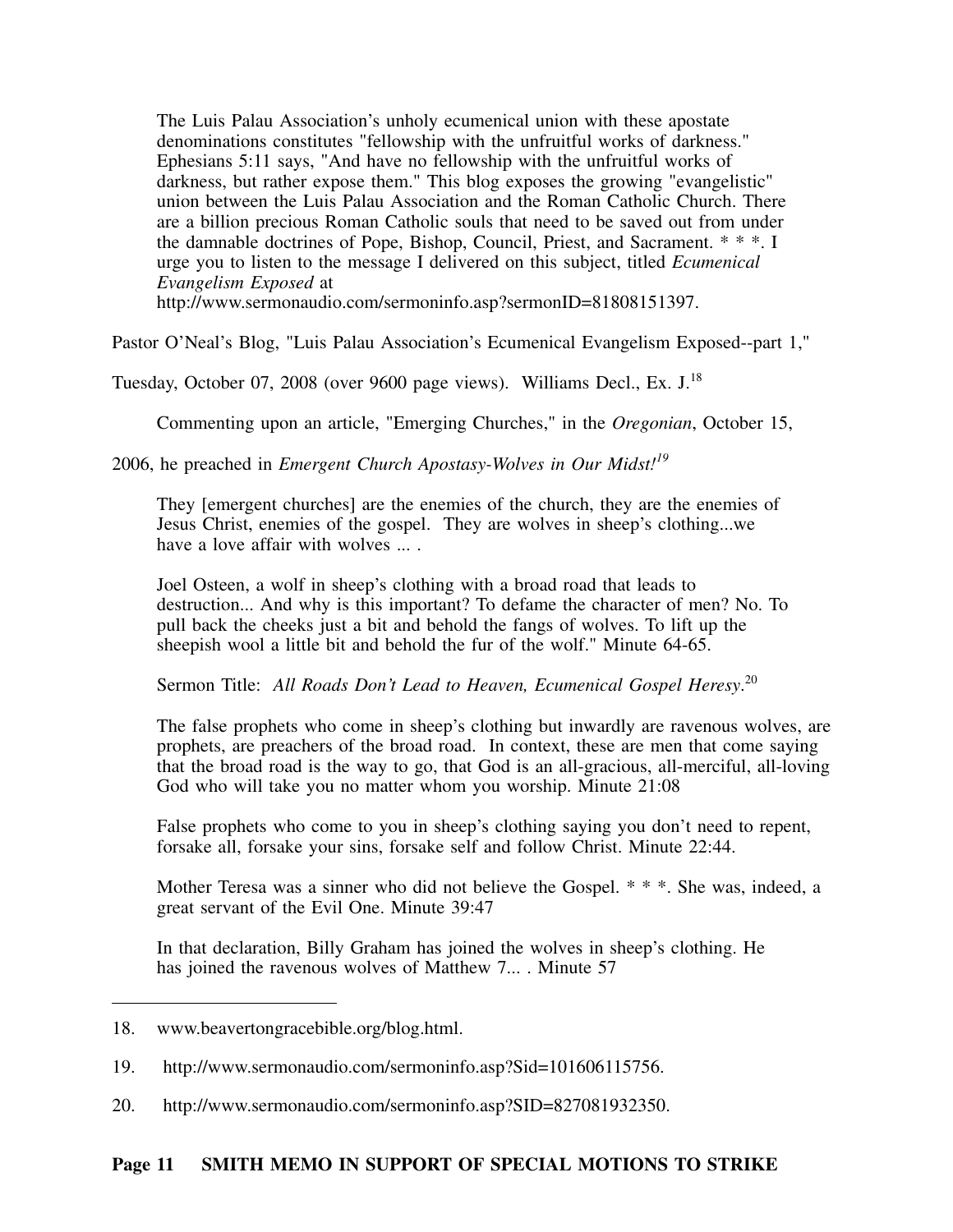The same terms ("cult" or "wolves") in Julie Anne's web reviews are drawn from the same doctrinal tradition, but based on her own reading of the Bible and observation of church governance decisions.

### **III. DEFENDANTS MEET THE "ARISING OUT OF" PRONG.**

## **A. WEB REVIEWS ARE A PUBLIC FORUM.**

The allegedly defamatory statements appeared on public, interactive internet forums.

Compl. ¶¶ 8, 15. The internet is a "public forum" for defamation purposes. The Internet

provides relatively unlimited, low-cost capacity for communication of all kinds \* \* \*. This dynamic, multifaceted category of communication includes not only traditional print and news services, but also audio, video, and still images, as well as interactive, real-time dialogue. Through the use of chat rooms, any person with a phone line can become a town crier with a voice that resonates farther than it could from any soapbox. Through the use of Web pages, mail exploders, and newsgroups, the same individual can become a pamphleteer.

*Reno v. American Civil Liberties Union*, 521 US 844, 870, 117 SCt 2329, 138 LEd2d 874

(1997). See, *Gardner v. Martino*, 2005 WL 3465349, \*5 (D Or 2005) (applying ORS

31.150) (Appendix C to this Memorandum); *Gilbert v. Sykes*, 147 CalApp4th 13, 23, 53

CalRptr3d 752 (2007) (web site contributes to public debate, applying California anti-SLAPP law).

#### **B. THE STATEMENTS ARE ON TOPICS OF PUBLIC INTEREST.**

The California Supreme Court held that the phrase, "'[A]n issue of public interest' within the meaning of [analogous California law section]  $425.16$ , subdivision (e)(3), is any issue in which the public is interested." *Nygard, Inc. v. Uusi-Kerttula*, 159 CalApp4th 1027, 1042, 72 CalRptr3d 210 (2008). The statute was the template for what is now ORS 31.150, *et seq.* "Public interest" is thus interpreted broadly under Oregon's anti-SLAPP statute. After a review of Oregon trial court opinions applying ORS 31.150, Magistrate Hubel concluded [*Gardner v. Martino*, 2005 WL 3465349, \*5 (Appendix C)] that: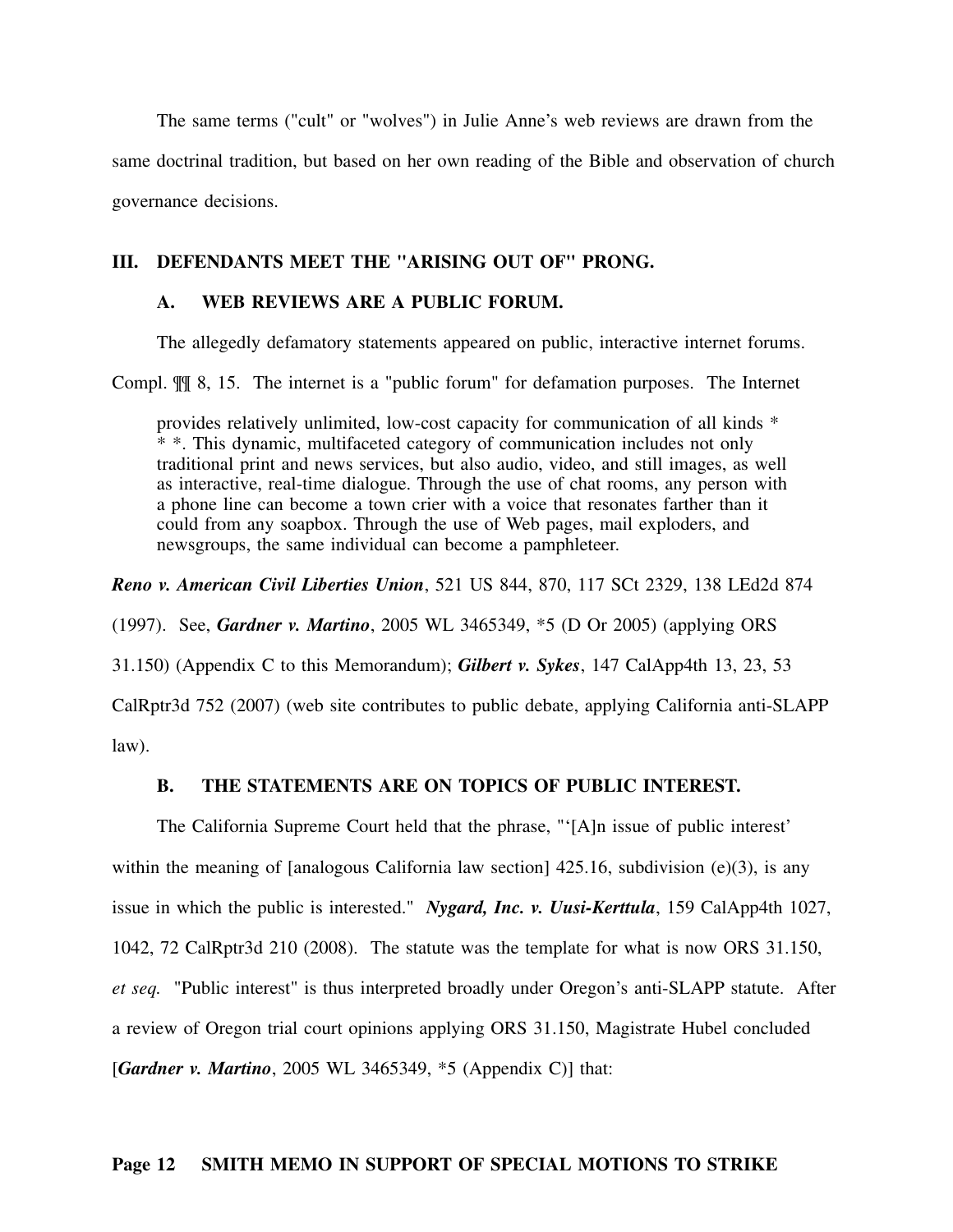Given that these courts have applied Oregon's statute [ORS 30.150] to situations involving private companies, and in the case of *Kurdock*, <sup>21</sup> to internal employee or shareholder communications, and to newspaper and Internet publications regarding statements made in a classroom, I agree with defendants that these courts have generally given Oregon's "public issue" or "public interest" concept a broad interpretation.

In this case the complained-of statements are issues of interest to various segments of the public, including (1) members of churches associated with the Fellowship of Grace Brethren (hundreds of churches in the United States and thousands worldwide), (2) great numbers of the public concerned with questions of personal salvation, (3) the public in the greater Portland area in the range radio station KPDX which carried Plaintiff's sermons; (4) the general public which is the focus of the Plaintiffs' intense weekly evangelism to noncongregants by door-to-door canvassing in residential neighborhoods, speaking in public parks, and evangelizing where others worship; (5) a significant segment of the public and counseling professionals debating the impacts of spiritual practices, policies and teachings (including the isolating practice of "shunning") broadly referred to as "spiritual abuse."

Therefore, the burden now shifts to Plaintiffs to produce substantial evidence on each element of their claims for defamation as set out in RESTATEMENT (2D) TORTS, § 613(1):

(a) the defamatory character of the communication,

\* \* \*.

(f) special harm resulting to the plaintiff from its publication,

(g) the defendant's negligence, reckless disregard or knowledge regarding the truth or falsity and the defamatory character of the communication, and

(h) the abuse of a conditional privilege.

<sup>21.</sup> *Kurdock v. Electro Scientific Indus., Inc.*, Mult. Co. No. 0406-05889, Order at 1-2 (Oct 15, 2004).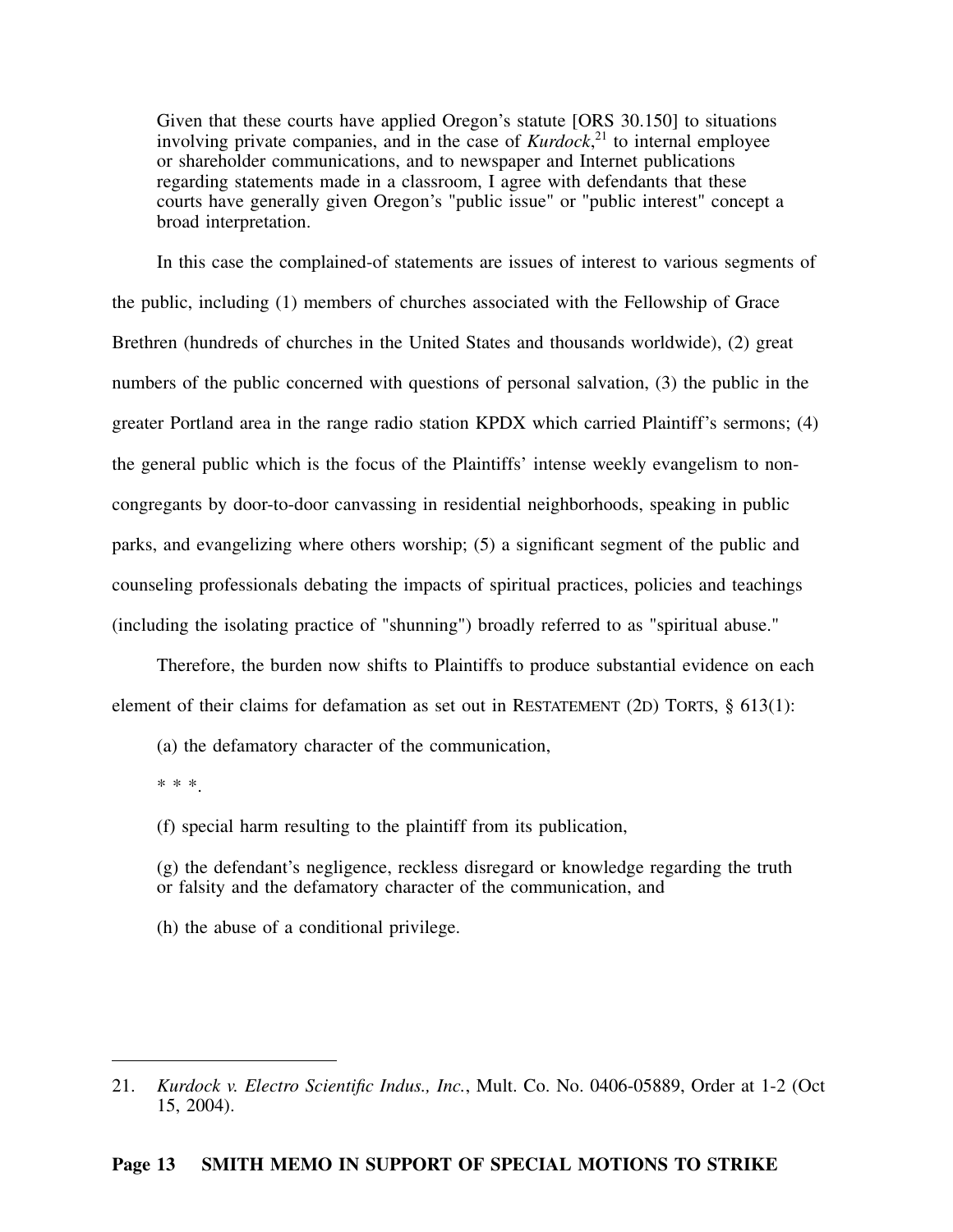#### **IV. PLAINTIFFS' MUST NOW MEET HEAVY BURDENS.**

The requirement that Plaintiffs offer "substantial evidence" to establish a "probability" of prevailing couples "probability" to the strength of the evidence. This means Plaintiffs must persuade the Court they have more than some remote statistical "chance" of prevailing. Instead, their evidence must be "substantial" enough that each is more likely than not to prevail on its claims. As the Court of Appeals has explained, Plaintiffs carry a "heav[y] burden" to defeat this Motion:

If the moving party makes that showing, which it may be able to do based on the pleadings alone, the nonmoving party then has the burden of establishing a prima facie case that is sufficient to show that there is a probability that it will prevail. That burden is potentially much heavier than merely establishing the existence of a disputed issue of fact. In deciding whether the plaintiff has met its burden, the trial court may need to weigh the evidence, something that it cannot do on a motion for summary judgment.

*Staten v. Steel*, *supra*, 222 Or App at 31 (citations omitted) (emphasis added).

Plaintiffs will not be able to meet their burdens on the first element of defamation.

Julie Anne's and Hannah's statements are protected statements of religious conviction and

opinions based on stated and known facts (and a hyperlink to supporting information).

Hence, no amount of "evidence" can overcome this legal infirmity. The statements are not

provably false and not defamatory.

Even if this Court were to find some isolated phrase capable of defamatory meaning,

under controlling First Amendment law the Plaintiffs must then still provide substantial

evidence on other elements of the tort, including substantial evidence that:

(1) any potentially defamatory meaning was the meaning intended by Julie Anne or Hannah [*Dodds v. American Broadcasting Co.*, 145 F3d 1053, 1063-4 (9<sup>th</sup> Cir) 1998); and

(2) such "intended" defamatory meaning was made with "actual malice," which is reckless disregard for the truth or falsity or actual knowledge of the falsity of the words [*New York Times*, *supra*, 376 US 254, 285-86, 84 SCt 710, 718, 11 LEd2d 686 (1964)], and what Plaintiffs have pled [Compl. ¶ 14]; and

### **Page 14 SMITH MEMO IN SUPPORT OF SPECIAL MOTIONS TO STRIKE**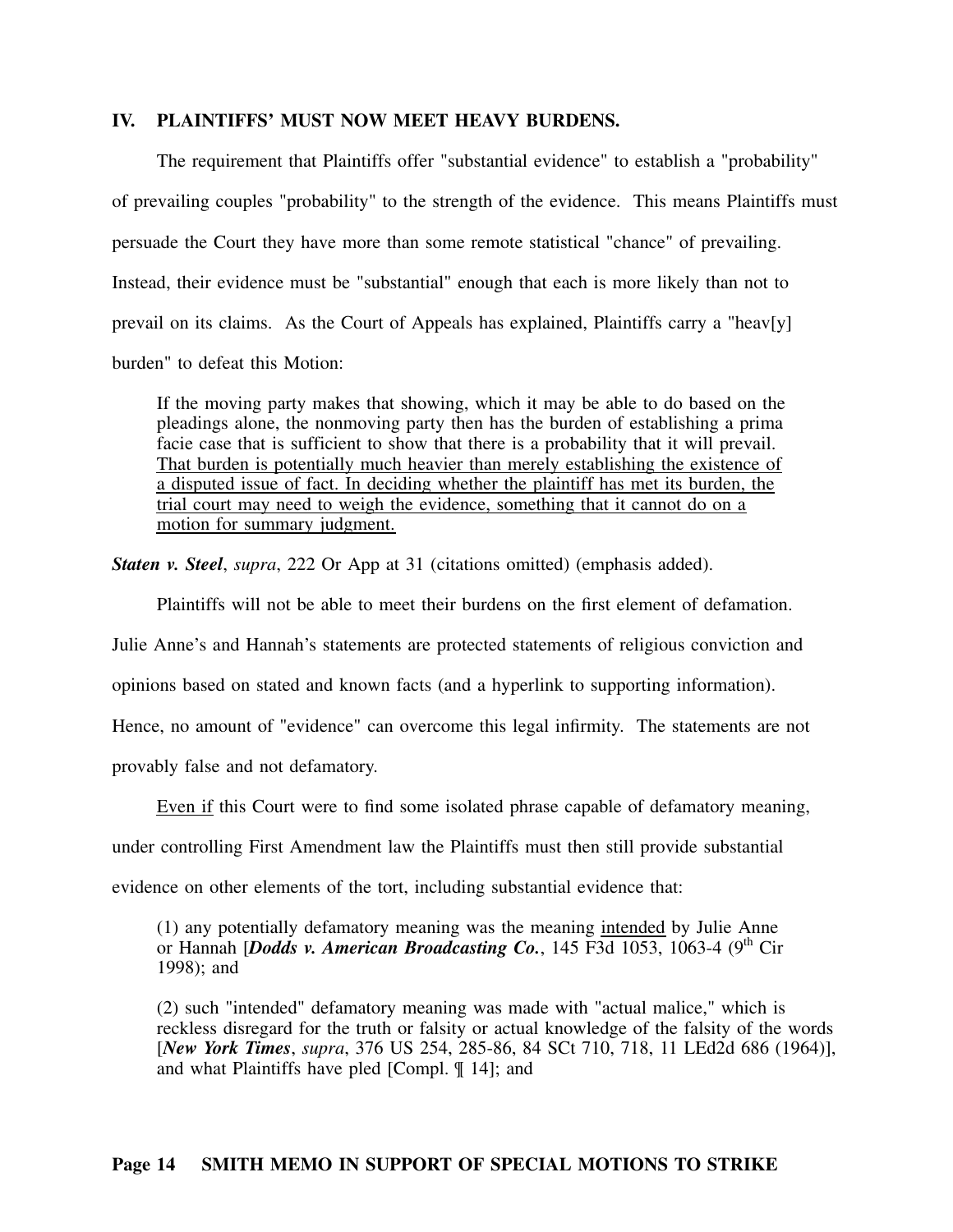(3) "actual malice" in that sense of reckless disregard for the truth was the subjective mental state of Julie Anne and Hannah, not some mere formulaic of pleading. *St. Amant v. Thompson*, 390 US 727, 88 SCt 1323 (1968). This mental state cannot be inferred from a failure to "investigate" (as discussed at pp. 38-40, *post*).

Plaintiffs must prove both the "intention" to convey a defamatory meaning by an

ambiguous statement and subjective "actual malice" by "clear and convincing" evidence.

*Dodds*, *supra*; *New York Times*, *supra*. Therefore, in order to defeat the Special Motions,

Plaintiffs must offer substantial evidence that they have a probability of meeting their

eventual trial burdens of "clear and convincing" evidence of the subjective intentions of Julie

Anne and Hannah in forming their opinions and religious beliefs.

Plaintiffs also have the burden of proving Julie Anne's and Hannah's actual malice as a

matter of law for two other distinct reasons:

(1) Plaintiffs are limited purpose public figures (§ VI.B. at pp. 39-42, *post*) for the First Amendment analysis; and

(2) alternatively, as a matter of state law, Plaintiffs must overcome the defendants' Oregon common law privileges of "fair comment," and "mutual concern," which require Plaintiffs to show "abuse" of such privileges at the same level of proof as "actual malice." *Peck v. Coos Bay Times Pub Co.* 122 Or 408, 421-2, 259 P 307, 312 (1927), § VI.C. p. 43, *post*.

## **V. ALL CLAIMS IN ¶ 9 AGAINST JULIE ANN AND HANNAH SHOULD BE DISMISSED.**

## **A. "FEDERALIZATION" OF DEFAMATION LAW.**

Defamation is an unprivileged, false statement of *fact*, made with the requisite degree of fault, which injures plaintiff. In *New York Times*, *supra*, 376 US at 265, the United States Supreme Court held that state libel laws are subject to First Amendment constraints. There followed a series of Supreme Court and Ninth Circuit decisions<sup>22</sup> which have further

(continued...)

<sup>22.</sup> Under the Supremacy Clause, United States Constitution, Article VI, cl 2, absent controlling Supreme Court authority, an Oregon state court is bound by the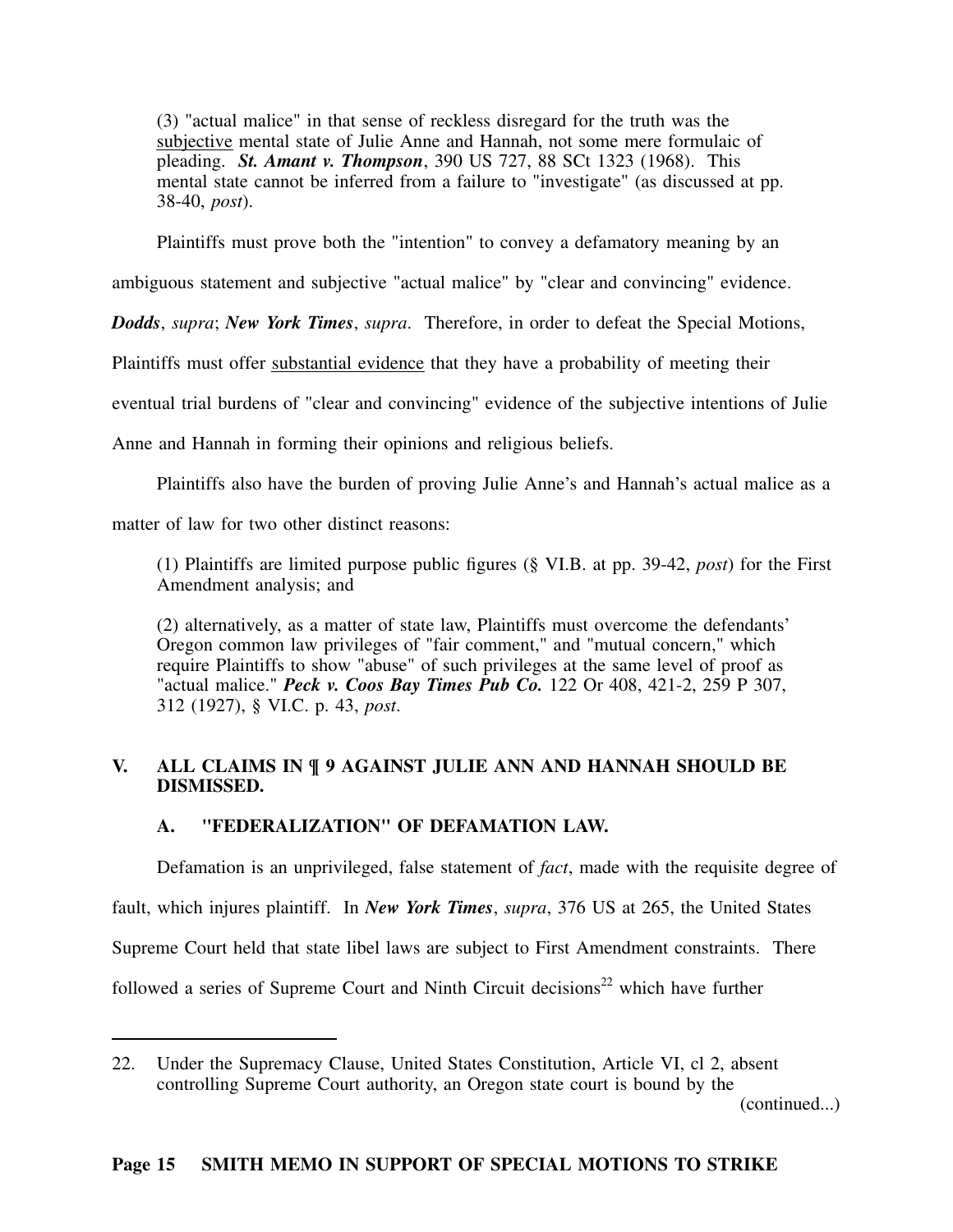"federalized" the law of defamation. For example, all allegedly defamatory speech has to be viewed in context to determine whether it is protected opinion. This is Constitutionally required because:

This provides assurance that public debate will not suffer for lack of "imaginative expression" or the "rhetorical hyperbole" which has traditionally added much to the discourse of our Nation.

*Milkovich v. Lorain Journal Co.,* 497 US 1, 20, 110 SCt 2695, 2706, 111 LEd2d 1 (1990) ("*Milkovich*") (quoting *Hustler Magazine v. Falwell*, 485 US 46, 53, 108 SCt 876, 99 LEd2d 41 (1988)); see also, *Gertz*, *supra*.

While offensive opinions are not actionable defamation [*Gertz*, *supra*; *Milkovich,*

*supra*], there is also a related federal Constitutional rule that a derogatory opinion based on stated facts is nonactionable as defamation, regardless of how unreasonable the opinion drawn from those stated facts might be.<sup>23</sup> *Standing Committee v. Yagman*, 55 F3d 1430 (9<sup>th</sup> Cir 1995) ("*Standing Committee*") (decided after and expressly following *Milkovich*). For example, Yagman, an attorney, was sanctioned by the state bar for stating that Judge Keller, "'has a penchant for sanctioning Jewish lawyers: me, David Kenner and Hugh Manes. I find this to be evidence of anti-semitism.'" *Id.* at 1438. The Ninth Circuit found the first part of the statement was factual and true. *Id.* at  $1439<sup>24</sup>$  It then held," I find this to be evidence of

<sup>22.(...</sup>continued)

interpretations of federal constitutional law decided by the highest federal court for the territory in which it is situated--in this case the Ninth Circuit--which is why we rely upon cases primarily from that Court of Appeals.

<sup>23.</sup> RESTATEMENT (2D) TORTS § 566, "Expression of Opinion," *Comment a*:

A simple expression of opinion based on disclosed or assumed nondefamatory facts is not itself sufficient for an action of defamation, no matter how unjustified and unreasonable the opinion may be or how derogatory it is.

<sup>24.</sup> A statement is "true" if "substantially" true--this is if the "gist" or "sting" is true, even if (continued...)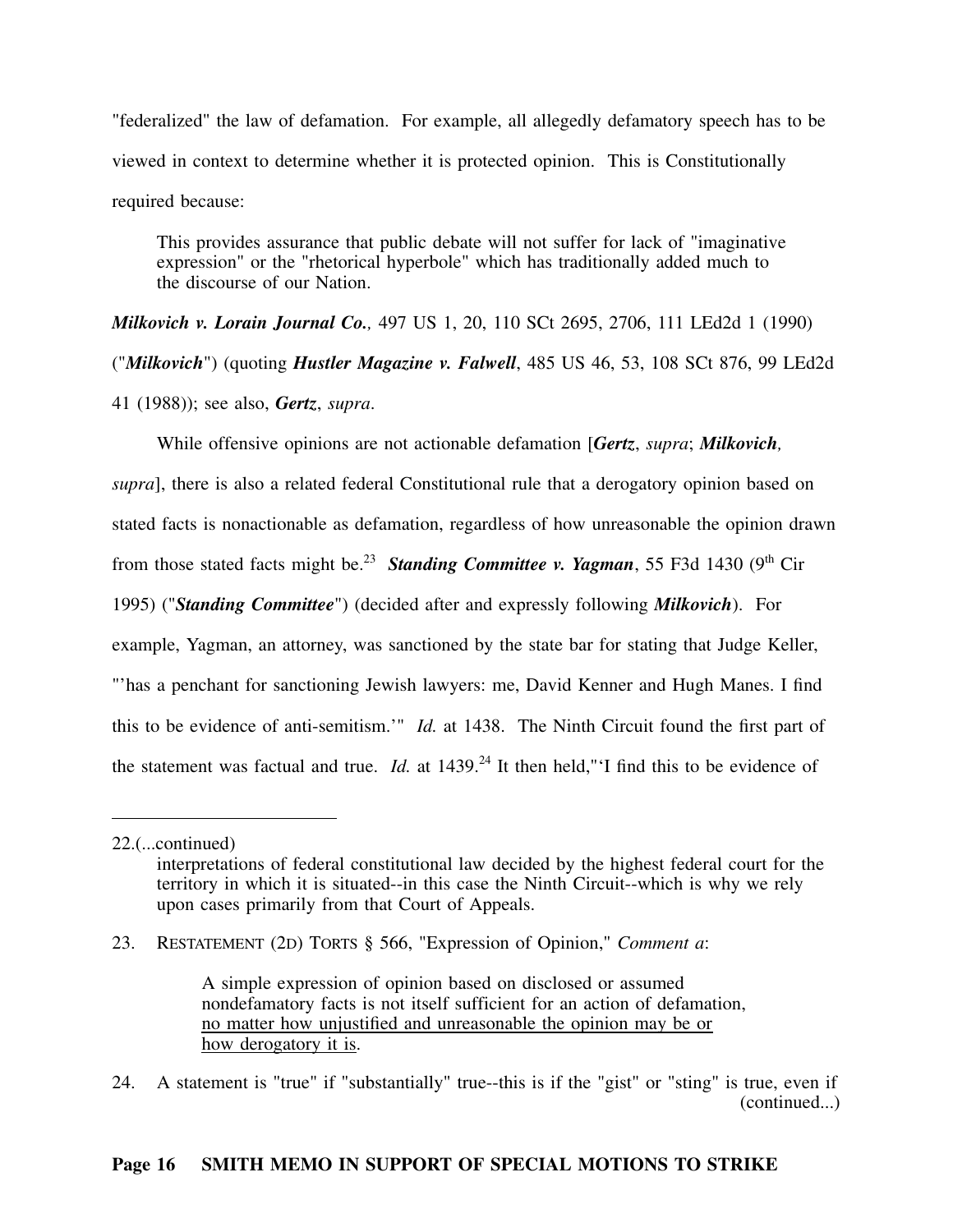anti-Semitism'" protected opinion, regardless of how unreasonable Yagman's opinion of bias was. It was Yagman's personal belief that Judge Keller was anti-Semitic based on those few facts. "Readers were 'free to form another, perhaps contradictory opinion from the same facts' \* \* \* as no doubt they did." *Id.*, 1440 (citation omitted).

RESTATEMENT (2D) TORTS § 566, "Expression of Opinion," *Comment a* (emphasis supplied) summarizes the Constitutional test:

A simple expression of opinion based on disclosed or assumed nondefamatory facts is not itself sufficient for an action of defamation, no matter how unjustified and unreasonable the opinion may be or how derogatory it is.

### **B. SOME ASPECTS OF DEFAMATION REMAIN UNDER STATE LAW.**

The Oregon Constitution may of course, be *more* protective of speech, and state common law remains robust in areas not directly controlled by federal case law interpreting First Amendment requirements.

For example, the Supreme Court has left to the states to apply certain common law privileges to defamation and the allocation of burdens of proof for such privileges. As a matter of Oregon law, opinions are further conditionally privileged as "fair comment." *Peck v. Coos Bay Times Pub Co.*, *supra*. A defamation plaintiff can overcome a privilege only upon showing "abuse" (that high degree of fault which was traditionally termed "actual malice"). *Id.,* at 12.

<sup>24.(...</sup>continued)

the statement contains slight inaccuracies. *Hickey v. Settlemier*, 116 Or App 436, 440, 841 P2d 675 (1992), *aff'd in part and rev'd in part on other grounds*, 318 Or 196, 864 P2d 372 (1993); *Skoog v. Clackamas County*, 2004 WL 10249, \*26, (D OR 2004), *aff'd in part and rev'd in part on other grounds*, *Skoog v. County of Clackamas*, 469  $F3d 1221 (9<sup>th</sup> Cir 2006).$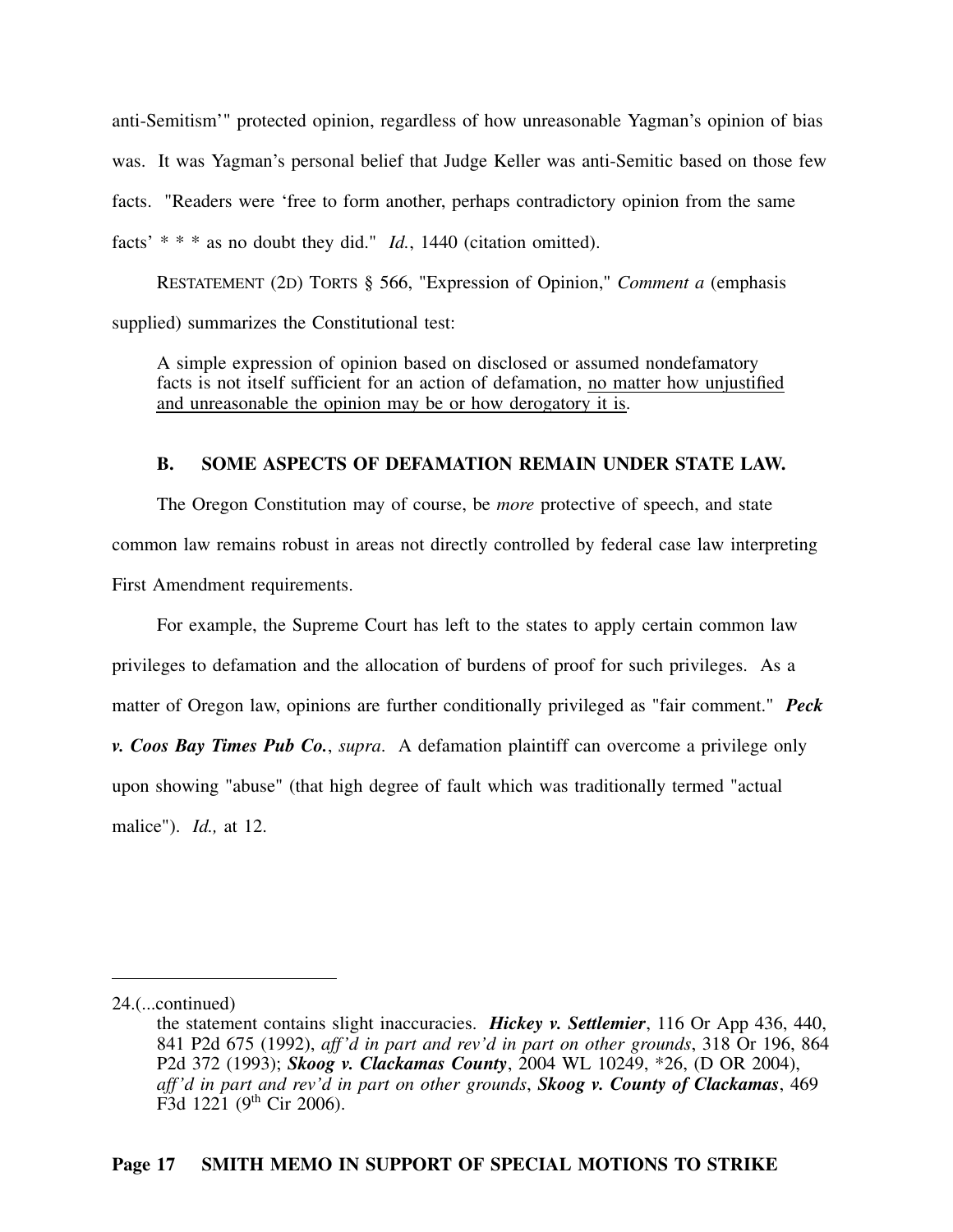### **C. "CONTEXT" FOR FEDERAL ANALYSIS INCLUDES ENTIRE REVIEWS AND HYPERLINKED INFORMATION.**

RESTATEMENT (2D) TORTS, § 563, *Comment d*:

In determining the meaning of a communication, words, whether written or spoken, are to be construed together with their context. Words which standing alone may reasonably be understood as defamatory may be so explained or qualified by their context as to make such an interpretation unreasonable.

Plaintiffs have cherry-picked phrases for the Complaint. This undermines the role of

this Court to consider the meaning of language in context, not isolated words strung together.

Any "defamation" plaintiff could claim that only a word or short phrase constitutes that

fraction of a much longer writing which makes its allegations actionable.

To determine whether a statement implies an assertion of fact, the Ninth Circuit

instructs to examine the "totality of circumstances in which it was made," [*Underwager*,

*supra*] summarized in *Obsidian Finance Group, LLC v. Cox*, 812 FSupp2d 1220, 1223 (D

Or 2011):

The test assesses (1) whether in the broad context, the general tenor of the entire work, including the subject of the statements, the setting, and the format, negates the impression that the defendant was asserting an objective facts; (2) whether the context and content of the specific statements, including the use of figurative and hyperbolic language and the reasonable expectations of the audience, negate that impression; and (3) whether the statement is sufficiently factual to be susceptible of being proved true or false.

As but one example of reading "in context," the Ninth Circuit has held as a matter of law that a sports network's website posting of a photo and caption identifying sports daredevil Evil Knieval as a "pimp" could not be taken literally. *Knievel v. ESPN*, 393 F3d 1068, 1078  $(9<sup>th</sup> Cir 2005)$ . A word such as "lying" is not always defamatory, because the word applies to a "spectrum of untruths including 'white lies,' 'partial truths,' 'misinterpretation,' and 'deception'" which may be nonactionable opinion. *Underwager*, *supra*, 69 F3d 361, 366 (9<sup>th</sup>) Cir 1995).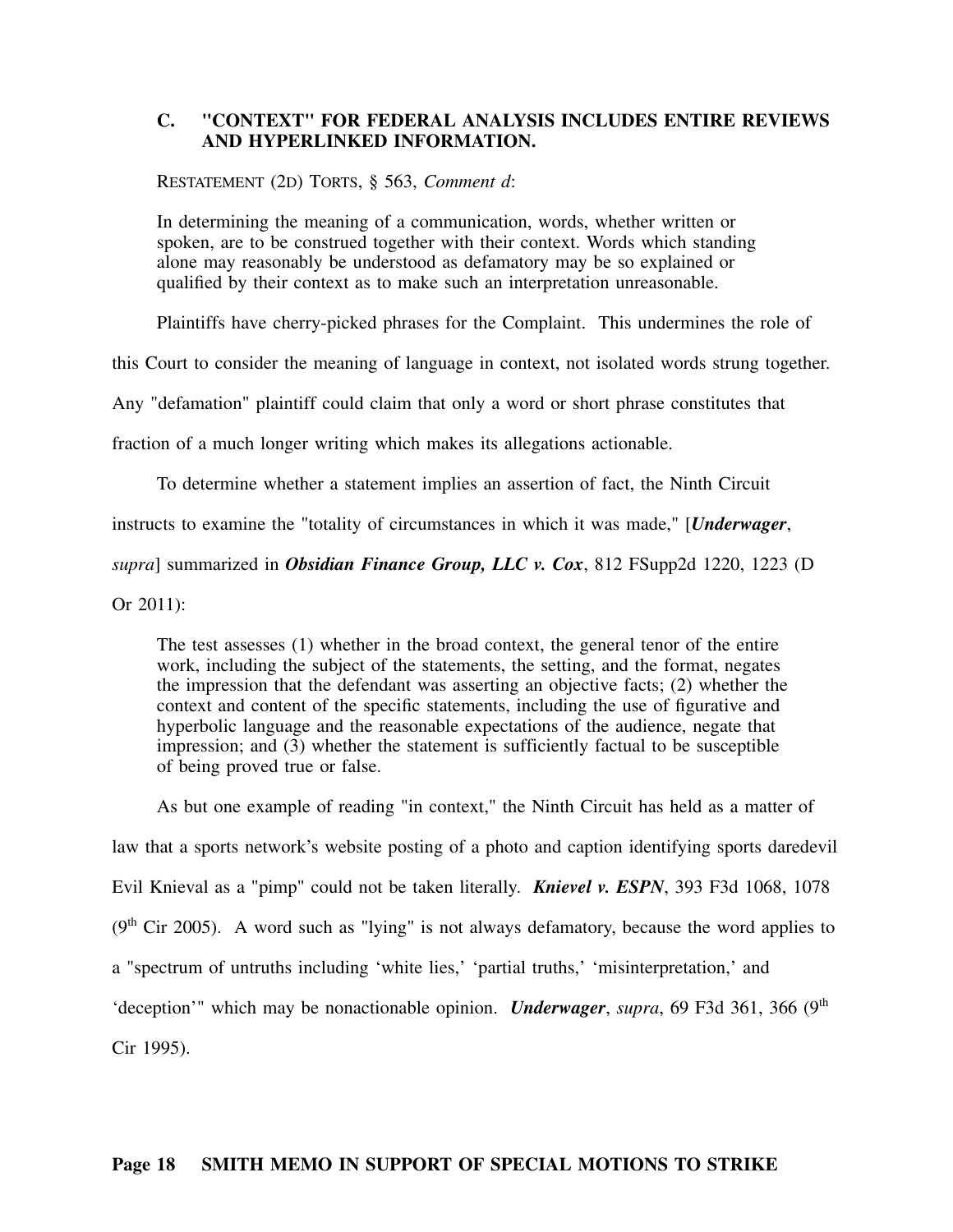A recent intermediate decision by J. Hernandez in the *Obsidian* case offers a helpful summary of context for internet statements. In *Obsidian Finance Group, LLC v. Cox*, 2011 WL 2745849 at  $*6$  (D Or July 11, 2011),<sup>25</sup> the defendant blogger persisted in posting heated criticisms of financial planners, Umpqua Bank, attorneys, and the bankruptcy system.

Considering first the broad context in which these statements are made, it is relevant that they are on an obviously critical blog (www.obsidianfinancesucks.com), which expressly discloses its bias against bankruptcy courts, bankruptcy trustees, and what Cox considers the broken and corrupt bankruptcy court system. In a similar case, the Northern District of California noted that when statements are made on "obviously critical blogs, ... readers are less likely to view statements as assertions of fact rather than opinion." *Art of Living*, 2011 WL 2441898, at \*7. The court cited a previous decision which explained that statements made on a personal website, through internet discussion groups, and as part of heated debate are less likely to be viewed as statements of fact. *Id.* (citing *Nicosia v. DeRooy*, 72 FSupp 2d 1093, 1101 (ND Cal 1999)).

In this case the "broad context," is the internet, where particular norms of expression have evolved. These are recognized for spontaneity, informality, and often exaggerated and hastily written exchanges of opinions. Readers understand the atmosphere of overstatement expressed by web conventions, such as ALL CAPS (a visual representation of shouting), just as they understand a "review" and "take such railings with a grain of salt." *Moldea v. New York Times Co.*, 22 F3d 310, 313 (1<sup>st</sup> Cir 1994).

The narrower context of "the medium by which the statement is disseminated and the audience to which it is published" [*Informational Control Corp. v. Genesis One Computer Corp.*, 611 F2d 781, 784 (9<sup>th</sup> Cir 1980)] shows that Julie Anne's statements were made on the Google "review" site for the Church. A "review" is the opinion of the reviewer. MERRIAM-WEBSTER DICTIONARY (2010): "to give a critical evaluation of  $\leq$  review a novels." The Plaintiffs' review page is headed by the word "Reviews" in bolded, larger typeface than the

<sup>25.</sup> Denial of Plaintiffs First Motion for Summary Judgment entered before the decision later entered on the second Motion for Summary Judgment, 812 FSupp2d 1220, *supra*.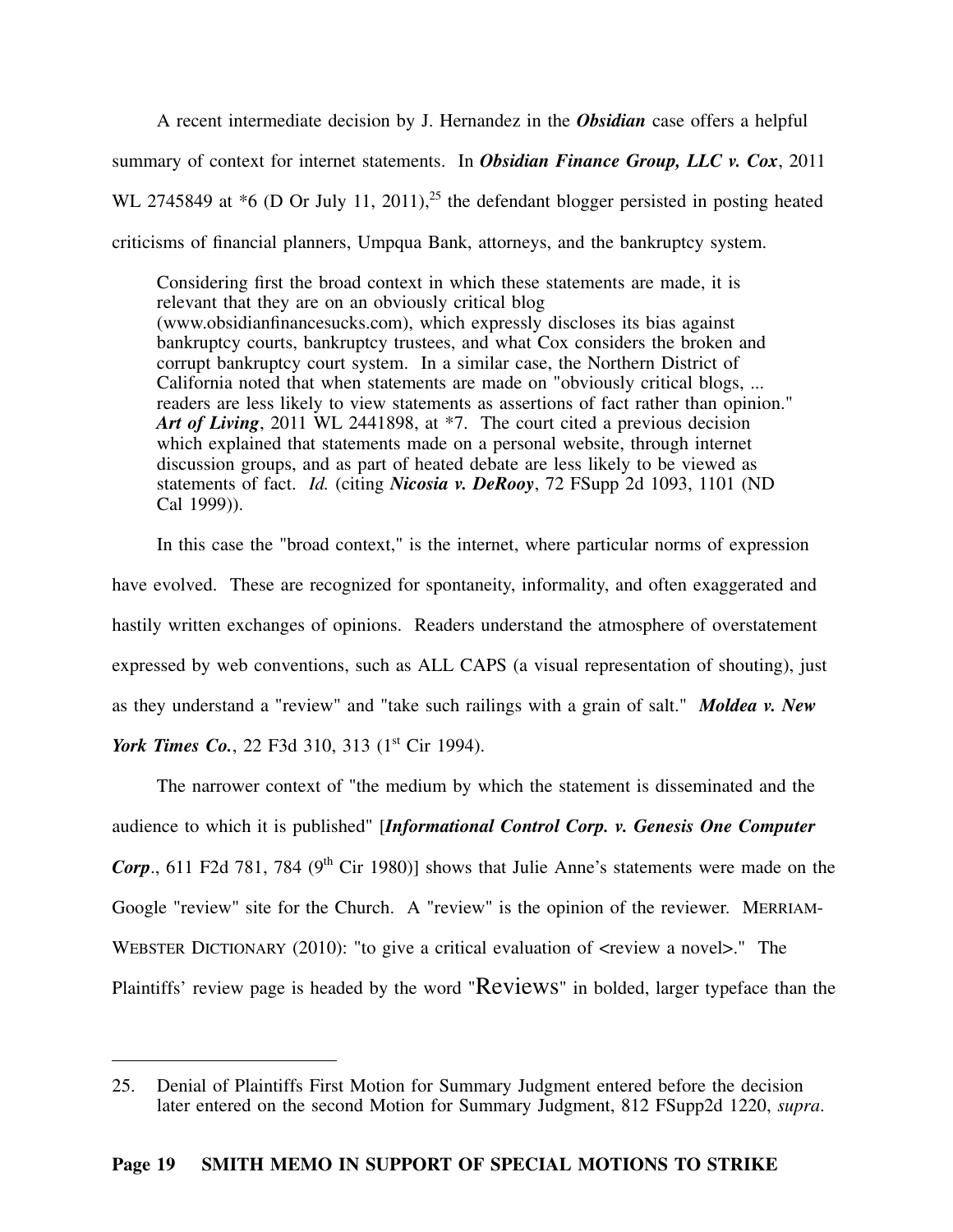following text. It obviously offered a forum for the "audience" to correct, comment or disagree with her.

Even though Plaintiffs have removed reviews and corrupted this context, we are able to recreate the context of some of Julie Anne's postings, refutation by others and overall debates about "religious topics," as well as Julie Anne's hyperlinks upon which she based some of her statements. Williams Decl., Ex. A; JAS Decl., Ex A. Julie Anne also stated that she would supply further context on her blog site (Compl. 9.g), which she did.

Another feature of internet communication is that it allows "click-through" links. Julie Anne supplied a hyperlink (Compl. ¶ 9.a; JAS Decl., ¶ 41) to other materials in one of the complained-of reviews. In internet cases, hyperlinks, as a matter of law, supply context to show that an internet statement of opinion is based on some available facts. *Agora, Inc. v. Axxess, Inc*., 90 FSupp2d 697, 205 (D Md 2000); *Franklin v. Dynamic Details, Inc.*, 116 CalApp4th 375, 379, 10 CalRptr3d 429 (2004).

#### **D. CHURCH AUTONOMY DOCTRINE.**

As noted, in *Watson v. Jones*, *supra*, the United States Supreme Court has declared all church governance and theological controversies to be immune from civil jurisdiction. 80 US at 733. The purpose is "to free civil courts completely from entanglement in questions of religious doctrine, polity, and practice." *Jones v. Wolf*, 443 US 595, 603, 99 SCt 3025, 61 LEd2d 775 (1979).

Questions of truth, falsity, malice, and the various privileges [to defamation] that exist often take on a different hue when examined in the light of religious precepts and procedures that generally permeate controversies over who is fit to represent and speak for the church.

*Downs v. Roman Catholic Archbishop of Baltimore*, 111 MdApp 616, 624, 683 A2d 808 (1996). Federal courts apply the same constitutional hands-off approach to doctrinal disputes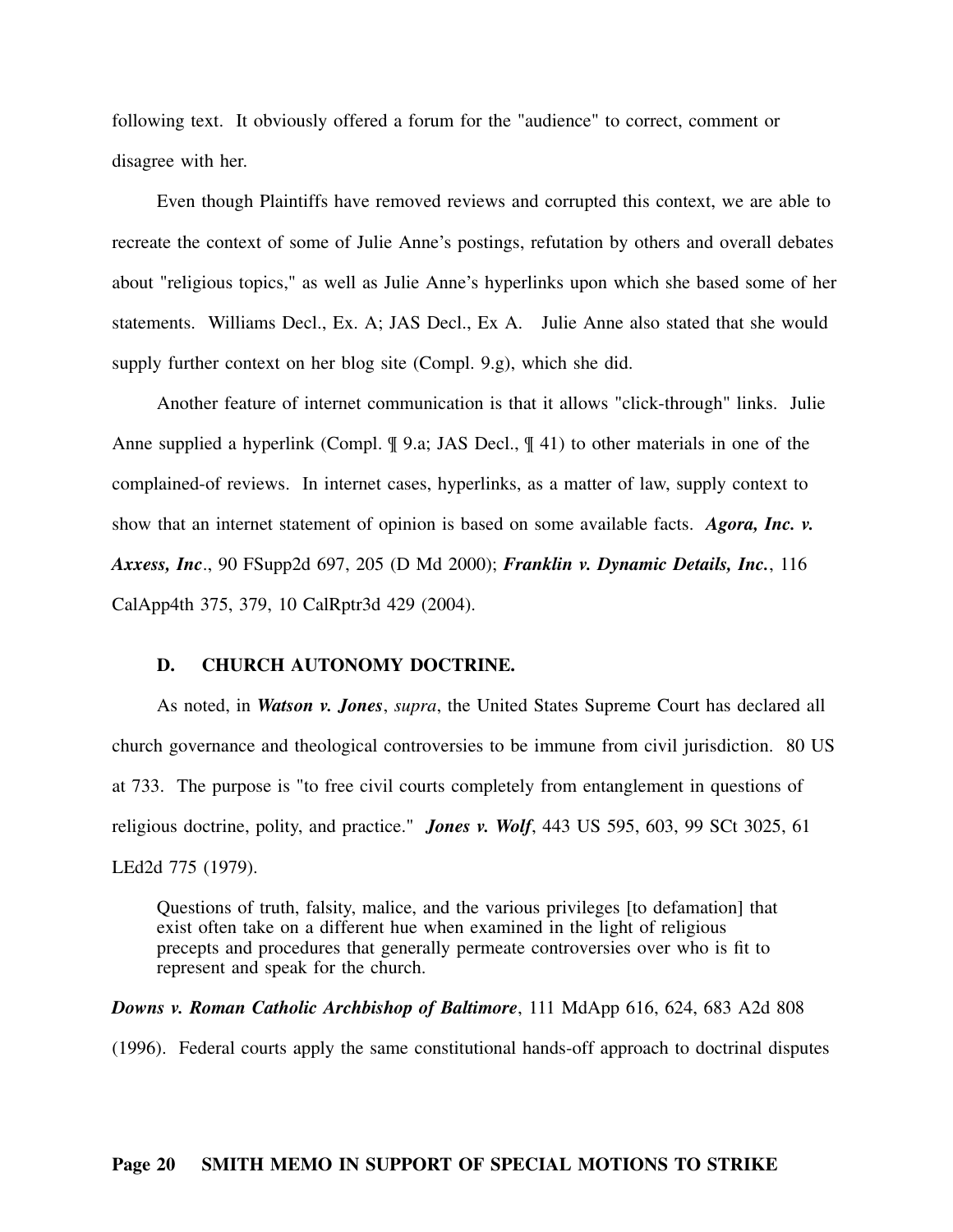in all religious organizations, whether hierarchical or decentralized, "congregational" churches, such as Beaverton Grace Bible Church.<sup>26</sup>

## **E. OREGON CONSTITUTION'S RELIGIOUS EXERCISE CLAUSES.**

Following *State v. Robertson*, 293 Or 402, 649 P2d 569 (1982), our Supreme Court has developed a distinct body of state constitutional law. Oregon's "first things first" methodology requires this Court to analyze the Oregon Constitution before reaching Julie Anne's First Amendment defenses. *Sterling v. Cupp*, 290 Or 611, 614 (1981). No Oregon case has directly considered whether expressions of religious criticism or dissent by a congregant (or former congregant) can be the basis for a defamation claim under the Oregon Constitution.<sup>27</sup> Neither *Christofferson* nor any of the few recent cases deal expressly with

Oregon Constitution, Article I, §§ 2 and 3, which are, respectively:

All men shall be secure in the Natural right, to worship Almighty God according to dictates of their own consciences.

No law shall in any case whatever control the free exercise of, and enjoyment of religeous [*sic*.] freedom, or interfere with the rights of conscience.

We posit that the Oregon Constitution drafters intended these Oregon Free Exercise clauses to

be at least as protective of religious expression as the federal Constitution and even more

<sup>26.</sup> *First Baptist Church v. Ohio*, 591 FSupp 676, 682 (SD Ohio 1983) ("because the 'hands off' policy espoused by the *Serbian* Court is of constitutional dimension, we find it difficult to justify the application of a different standard where a congregational church is involved").

<sup>27.</sup> In the few Oregon cases that have involved disputes over allegedly *defamatory* statements involving churches, the appellate courts did not reach the either the First Amendment or Oregon constitutional protection. *Murphy v. Harty*, 238 Or 228, 239- 40, 393 P2d 206 (1964) (defendant church did not file timely demurrer to former minister's defamation action); *Muresan v. Philadelphia Romanian Pentecostal Church*, 154 OrApp 465, 474, 962 P2d 711, *review denied*, 327 Or 621, 971 P2d 413 (1998) (defendant church failed to preserve argument that allegedly defamatory statements were subject to an absolute constitutional privilege).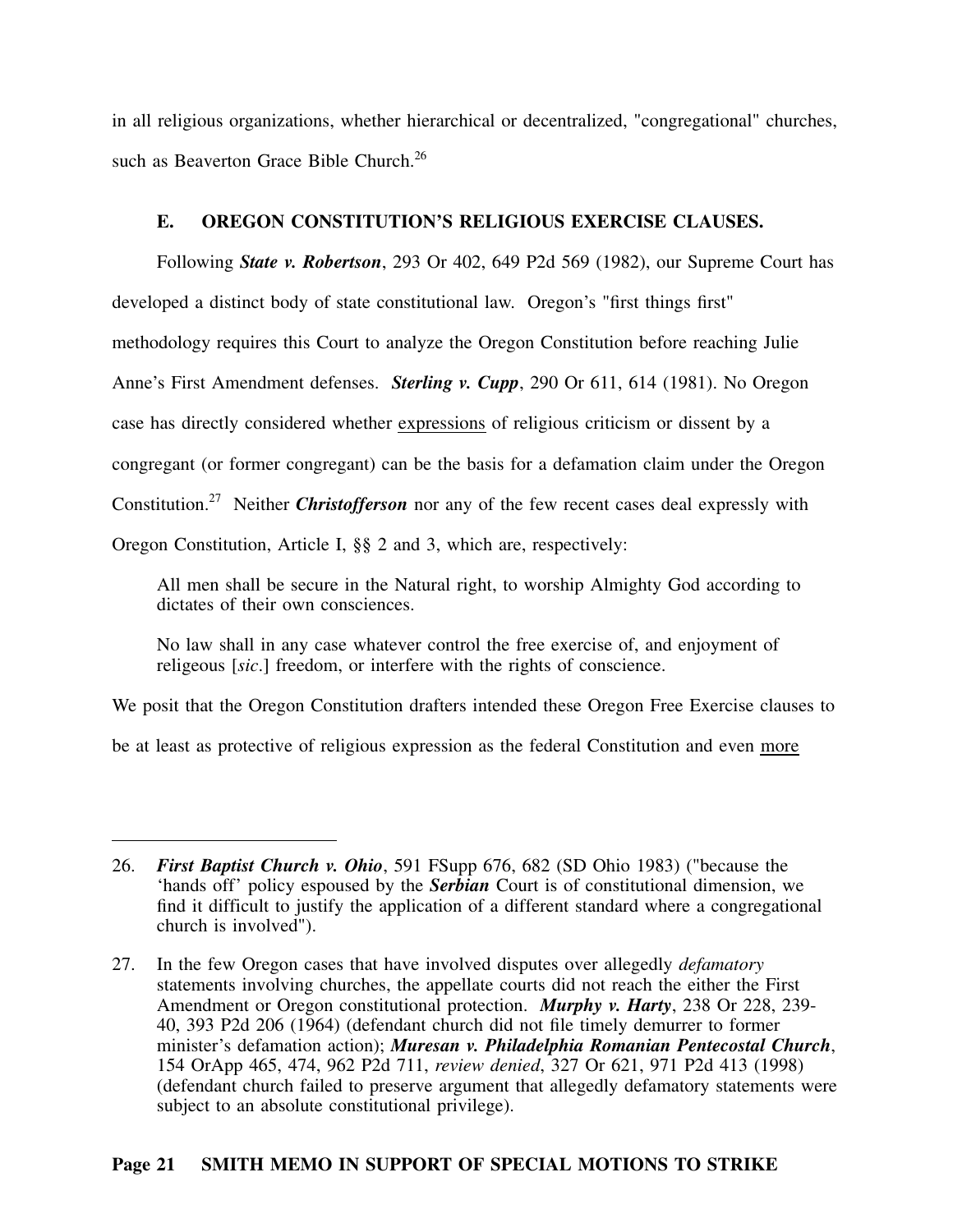absolutely protective of religious doctrines emphasizing personal salvation, which became widely practiced throughout the early  $19<sup>th</sup>$  Century.

In interpreting the Oregon Constitution, the Court looks to the intent of the drafters and voters. *State v. Robertson*, *supra*. The terms of Article I, § 2, guarantee an individual right to free expression. Article I, § 3, offers no exception to its prohibition against state interference with religious exercise. This contrasts markedly with the parallel prohibition upon laws limiting expression which does provide a limited exception for permissible

legislative action. Article I, § 8 (emphasis supplied):

No law shall be passed restraining the free expression of opinion, or restricting the right to speak, write, or print freely on any subject whatever; but every person shall be responsible for the abuse of this right.

We know that the first two clauses of Article I, § 8, do not allow passage of any

laws that limit speaking, writing, or printing on any subject. Needless to say, that is a very broad prohibition. It precludes any restraint on most forms of expression as well as laws directed at limiting or restricting any conceivable kind of communication.

*State v. Ciancanelli* ("*Ciancanelli*"), 339 Or 282, 293, 121 P3d 613 (2005). *Ciancanelli* then

proceeded to determine the scope of the exception in Article I,  $\S$  8, which allows laws which

limit "abuse" of the rights guaranteed in the preceding clauses. There is no such exception in

Article I, § 3. The text of the prohibition against state action in Article I, § 3, is stated in the

absolute. We learn from *Ciancanelli*, at 307, that:

Nineteenth century legal thought, one scholar writes, "was overwhelmingly dominated by categorical thinking." Morton J. Horwitz, THE TRANSFORMATION OF AMERICAN LAW, 1870-1960 17 (1992). The modern legal notion of balancing, including the idea of balancing in the area of free speech, did not appear until around 1910. *Id.* at 18.

Thus, the drafters' choice of text, allowing no exception to the absolute prohibition in Article

I, § 3, and the history of legal thought at the time of the adoption of the Oregon Constitution

lead to the conclusion that the Oregon Free Expression clauses are intended to be absolute.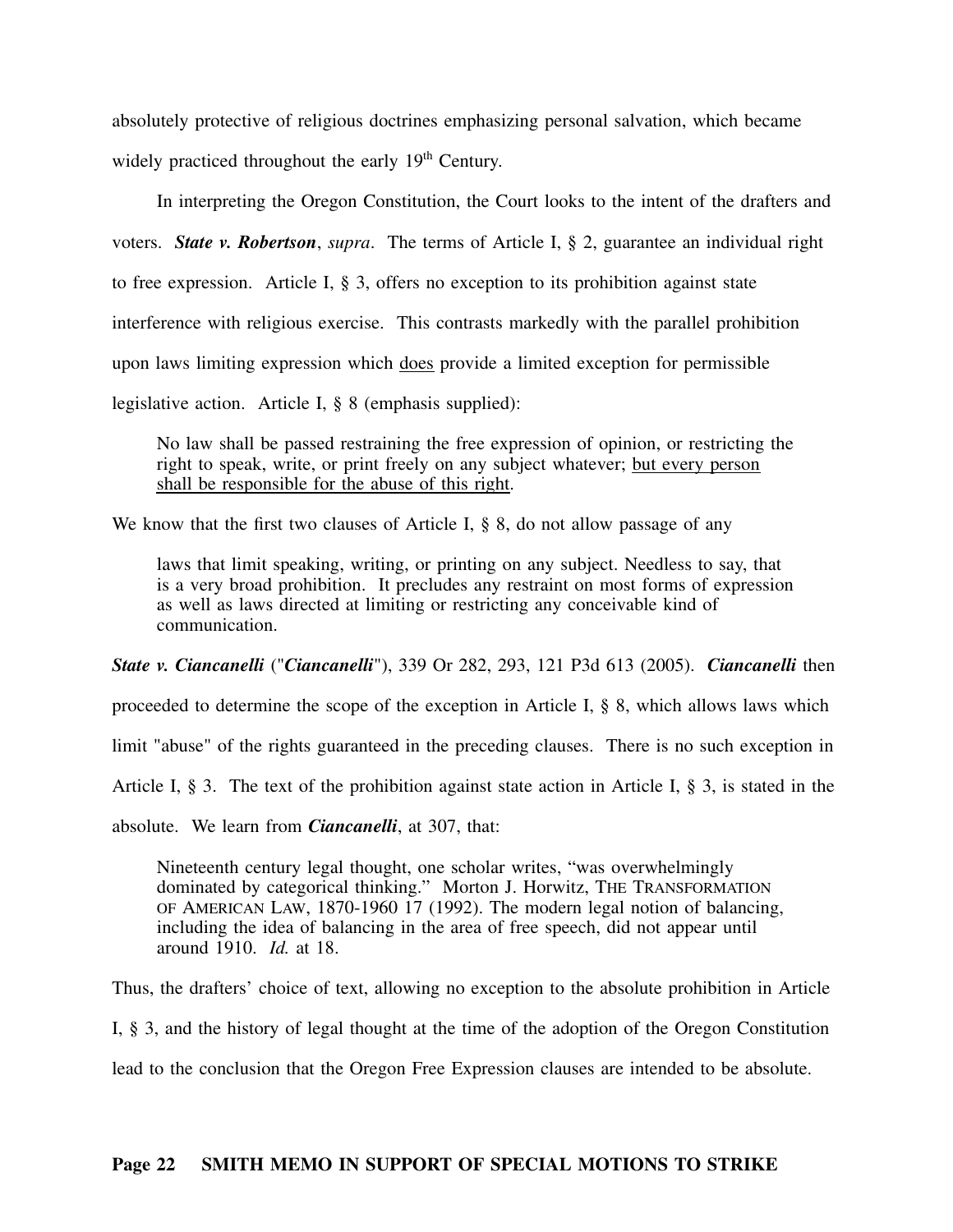Obviously, the Oregon Constitution is grounded in the same principles of religious freedom as was the First Amendment, set out many times. *Hosanna-Tabor Evangelical Lutheran Church and School v. EEOC*, \_\_\_ US \_\_\_, 132 SCt 694, 702-3 (2012).

Additionally, by the mid-1850s Oregon voters experienced "the Second Great Awakening" in the first half of the  $19<sup>th</sup>$  Century. By the mid-1800s there were two prominent cultural and religious-based populations: "camp revivalist Protestants," many aligned with Jason Lee's Mission in the Willamette Valley (founded in 1834) and other Methodist Missions throughout the state; and Catholic missionary priests, including Fr Blanchet, who first celebrated Mass in the French Canadian/Native American community of French Prairie in 1840. Despite obvious doctrinal and cultural differences the early Protestant and Catholic evangelists played leading and collaborative roles in the formation of the Oregon Provisional and Territorial Governments.<sup>28</sup>

By the time of the Constitutional Convention in 1857 and later vote, Oregon had many unchurched settlers, a Jewish community, $29$  numerous other missionaries, and autonomous religiously-based communities, such as the Aurora Colony (which was first scouted in 1853 by German followers of revivalist, William Keil.) $30$ 

At the very least, the Oregon Constitution was drafted and adopted by people who framed their thinking of natural rights in absolute terms, respected both hierarchical and congregational religious organizations, were familiar with the personal salvation traditions of

<sup>28.</sup> Jason Lee presided over the Champoeg Conventions, which Fr Blanchet attended. The conventions elected Ira Babcock (of the Methodist Mission) provisional judge; George Abernathy (of the Mission) was elected Provisional Governor in 1845.

<sup>29.</sup> The first Portland synagogue was formed in 1858. "The Three Rabbis" (Oregon Public Broadcasting) www.opb.org./thethreerabbis/timeline.

<sup>30.</sup> The Colony was formally founded 1856. "William Keil", *Oregon History Project* (Oregon Historical Society).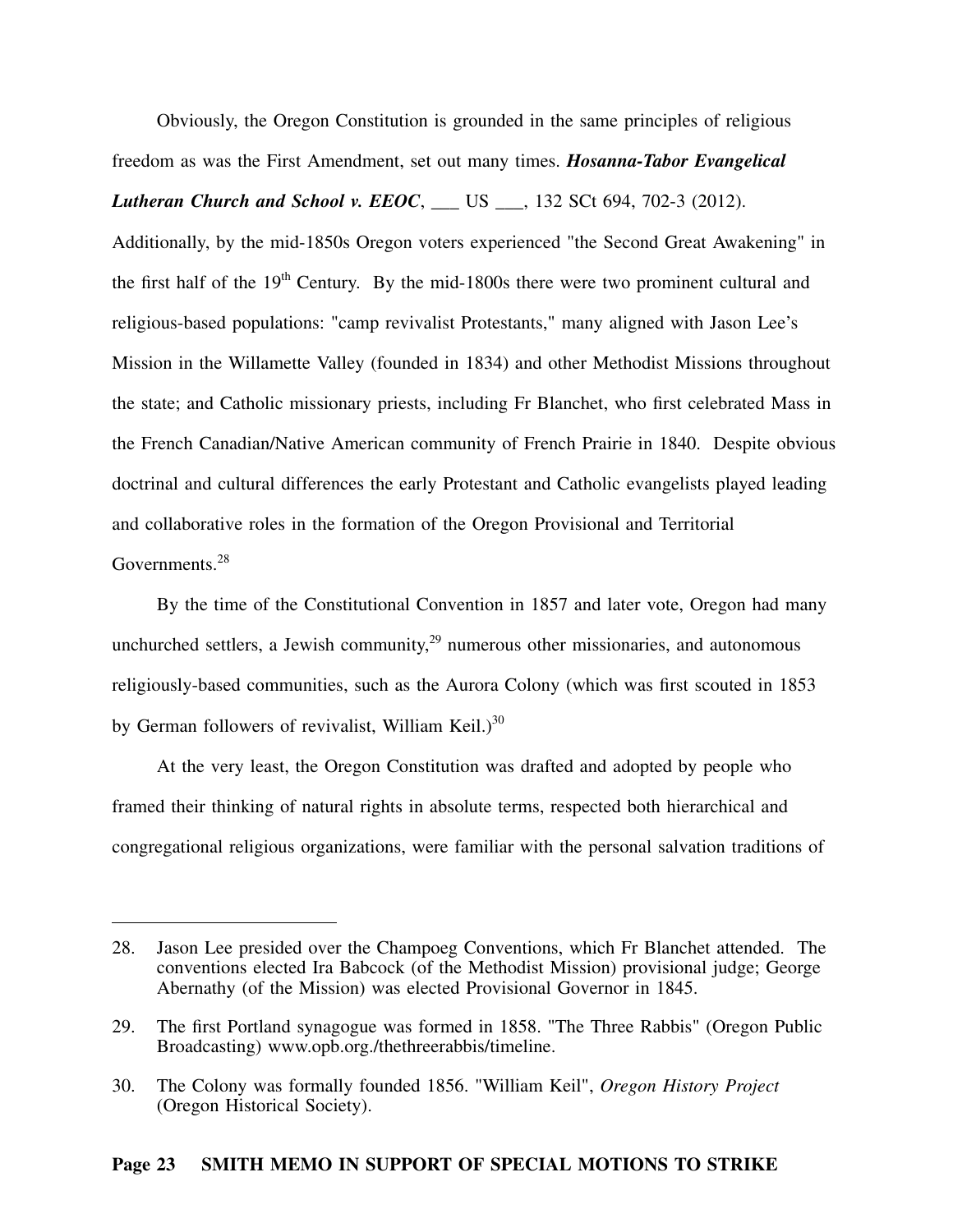the frontier proselytizers, observed the numerous doctrinal and factional distinctions among them, and knew the Territory offered a haven for small communities of unorthodox believers.

#### **F. STATEMENTS BY LAY MEMBERS IN CHURCH DISPUTES ARE PROTECTED FROM DEFAMATION SUITS.**

Intrachurch disputes and lay member discussion which is integrally intertwined with such disputes are not subjects for court review or relief. For example, in *Howard v. Covenant Apostolic Church, Inc.*, 124 Ohio App3d 24, 31, 705 NE2d 385 (1997), the court held that allegedly defamatory statements made by Church members, when terminating another congregant's membership in the Church, were "inextricably intertwined with ecclesiastical or religious issues over which secular courts have no jurisdiction." In *McNair v. Worldwide Church of God*, 197 CalApp 3d 363, 242, CalRptr 823 (2d Dist 1987), statements made about plaintiff--that she refused to sleep with her husband and turned their children "against him"--were not actionable defamation, because they were made during a doctrinal debate over marriage, divorce and remarriage.<sup>31</sup>

As another example, in *Singleton v. Christ the Servant Evangelical Lutheran Church*, 541 NW2d 606 (Minn CtApp 1996), a former pastor sued congregants for defamation based on accusations that he had breached a duty of confidentiality to a congregant, discriminated in performing funeral services, and was "paranoid." The court found all these statements so closely to his duties as a pastor that the congregants enjoyed absolute Constitutional privilege under the First Amendment.

Oregon courts follow the First Amendment Free Exercise analysis. In *Christofferson*, *supra*, this Court explained that "[t]he fundamental qualification for protection based on the

<sup>31.</sup> See also, *Hutchison v. Thomas*, 789 F2d 392, 396 (6th Cir), *cert den*, 479 US 885, 107 SCt 277, 93 LEd2d 253 (1986); *Yaggie v. Indiana-Kentucky Synod Evangelical Lutheran Church in America*, 860 FSupp 1194, 1199 (WD Ky 1994), *aff'd*, 64 F3d 664 (6th Cir 1995); *Farley v. Wisconsin Evangelical Lutheran Synod*, 821 FSupp 1286 (D Minn 1993).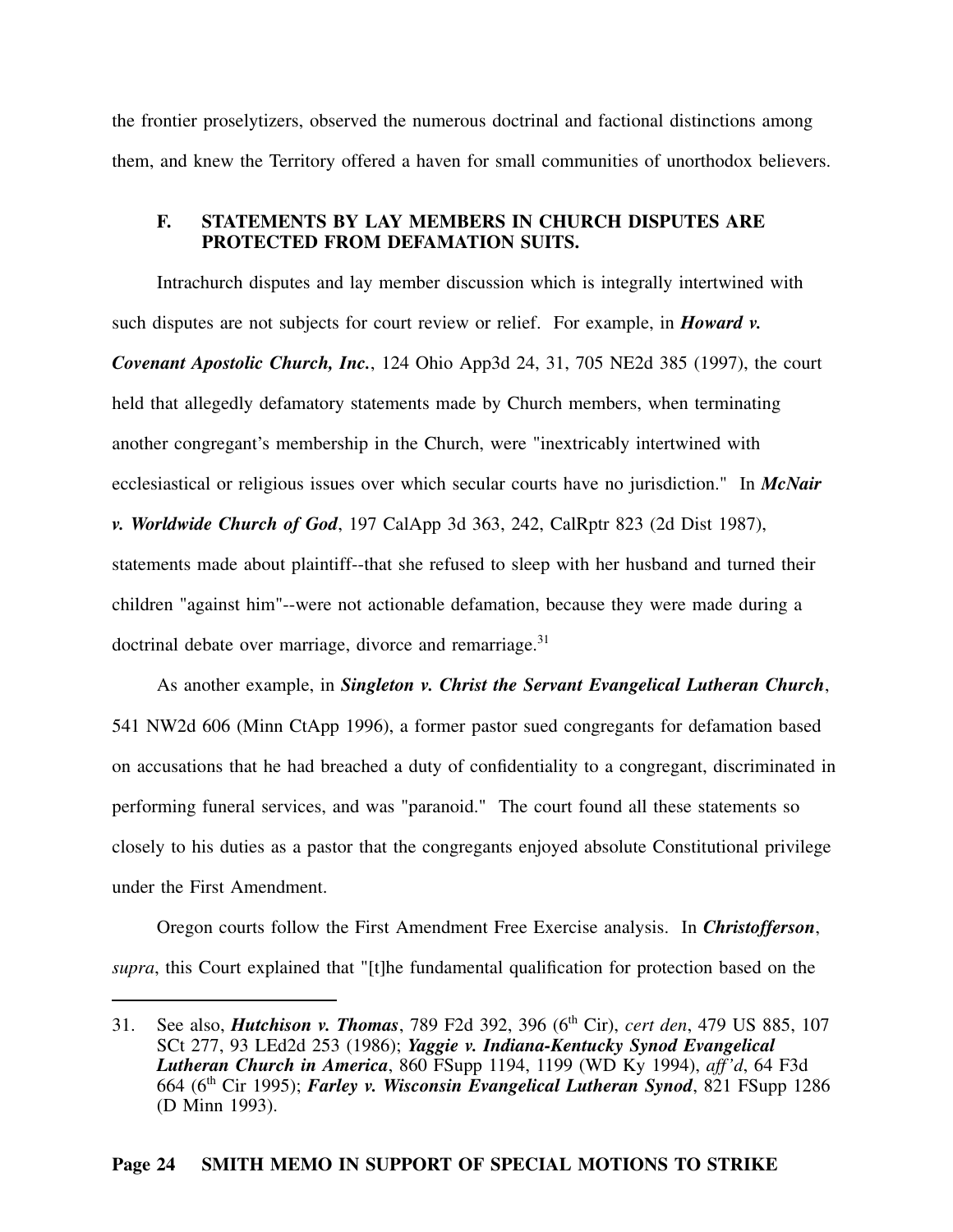Free Exercise Clause of the First Amendment is that that which is sought to be protected must be 'religious.'" 57 Or App at 239. The Court explained that some ideas--"such as 'the nature of a supreme being'" and "the value of prayer and worship"--"must always and in every context be considered religious as a matter of law," while other statements should be evaluated by a court to see if the speaker expressed "a religious purpose" sufficient for absolute First Amendment privilege. *Id*. at 243-44.

Julie Anne's statements based on her interpretation of particular Biblical text are "religious as a matter of law." Statements of religious-based convictions expressed during church governance debates certainly have a "religious purpose" and are protected by the church autonomy doctrine, even if "offensive" to some in the Church.

Particularly relevant here is *Bryce v. Episcopal Church in the Diocese of Colorado*, 289 F3d 648 ( $10<sup>th</sup>$  Cir 2002), a case where (as here) clergy sued congregants for statements made in a religious context. After a youth minister entered into a civil commitment ceremony, St Aiden's parishioners (and others) attended a series of church "dialogues" about plaintiff Bryce and Sara Smith (Bryce's civil commitment partner).

[T]he parishioners mainly discussed religious topics, including Biblical interpretation, Christian sexual ethics, the meaning of the Lambeth Resolution, and Episcopal liturgical practices.  $* * [I]$ ndividuals at the meetings made statements that Bryce and Smith found offensive, including comments about the negative influence of homosexuals on children and a question about when Bryce and Smith began having  $sex.^{32}$ 

*Id.*, 289 F3d at 658. The Court continued (*id.*):

The statements made at the church meetings \* \* \* may be offensive, and some of the statements may be incorrect, but they are not actionable. The defendants' alleged statements fall squarely within the areas of church governance and doctrine protected by the First Amendment.

<sup>32.</sup> Secular comments such as: "\* \* \* it worries [me] why gay people want to work with children"; "I am sorry that Lee Ann has chosen this lifestyle which precludes her from working with children"; and "When did you start having sex with Sara?" 289 F3d at 653.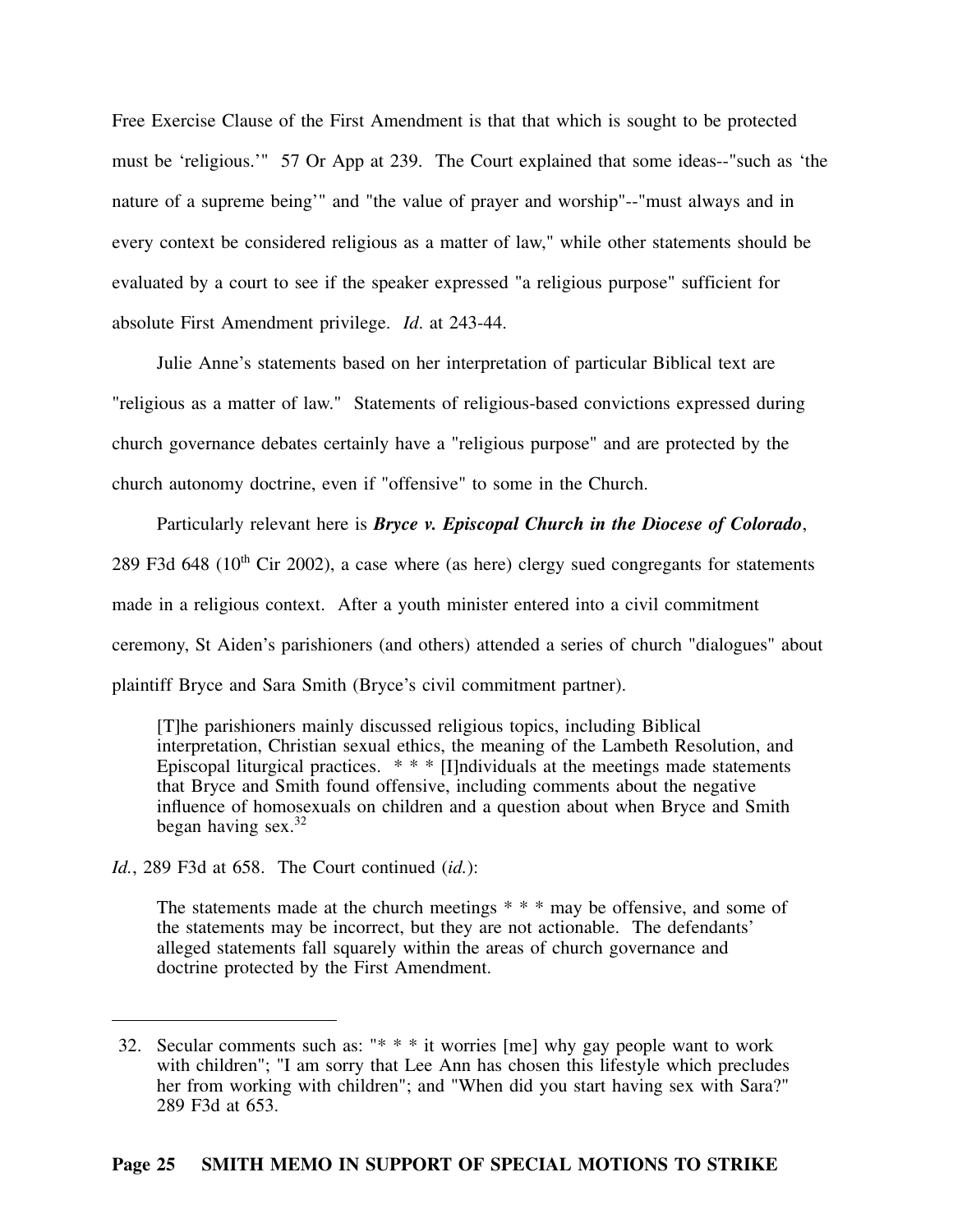In this similar situation, Plaintiffs began a dialogue on church governance, invited

questions and continued the discussion through web "reviews." Julie Anne's statements made

during this ongoing virtual church meeting are as protected by the First Amendment as were

the statements made by those attending meetings at St Aiden's--even if offensive to Plaintiffs.

[T]o allow the defamation claims to be litigated would be to allow civil court jurisdiction to enter the back door of the religious entity in question and allow judicial probing of procedure and church polity \* \* \*.

*State ex rel. Gaydos v. Blaeuer*, 81 SW3d 186, 196 (MoApp 2002).

### **G. SUMMARY OF LAW.**

The following principles should guide the Court in evaluating the defamation claims:

- (1) Statements expressed on the internet, especially on publicly accessed websites and interactive platforms, enjoy free speech and free exercise of religion protections of the First Amendment and Oregon Constitution, Article I, §§ 2-3 and 8, [see discussion of internet at p. 10, *ante*].
- (2) Only statements which are provably false are actionable as defamation.
- (3) Opinion is not actionable. *Milkovich, supra*; *Gertz*, *supra*, 418 US 323, 339-40; *Partington v. Bugliosi*, 56 F3d 1147, 1153 n10 (9<sup>th</sup> Cir 1995) (opinions which "do not imply facts capable of being proved true or false" are protected by the First Amendment) (internal quotation omitted).
- (4) A court must evaluate alleged "defamatory" meaning in the "full context" of remarks. *Underwager*, *supra*.
- (5) Opinions based on stated or known facts are protected (regardless of whether others would reach different opinions reviewing those same facts). *Standing Committee*, *supra*.
- (5) Rhetorical devices, such as irony, hyperbole and figurative language, are cues that statements are opinion. *Hustler Magazine v. Falwell*, *supra*.
- (7) Statements of religious conviction and belief are not provably true or false and non-actionable (or non-justiciable) under the Free Exercise Clause of the First Amendment and absolutely protected under Oregon Constitution, Article I, §§ 2-3; and the court will not decide "theological controversy, church discipline, ecclesiastical government, or the conformity of the members of the church to the standard of morals." *Watson v. Jones, supra*; *Serbian*, *supra*.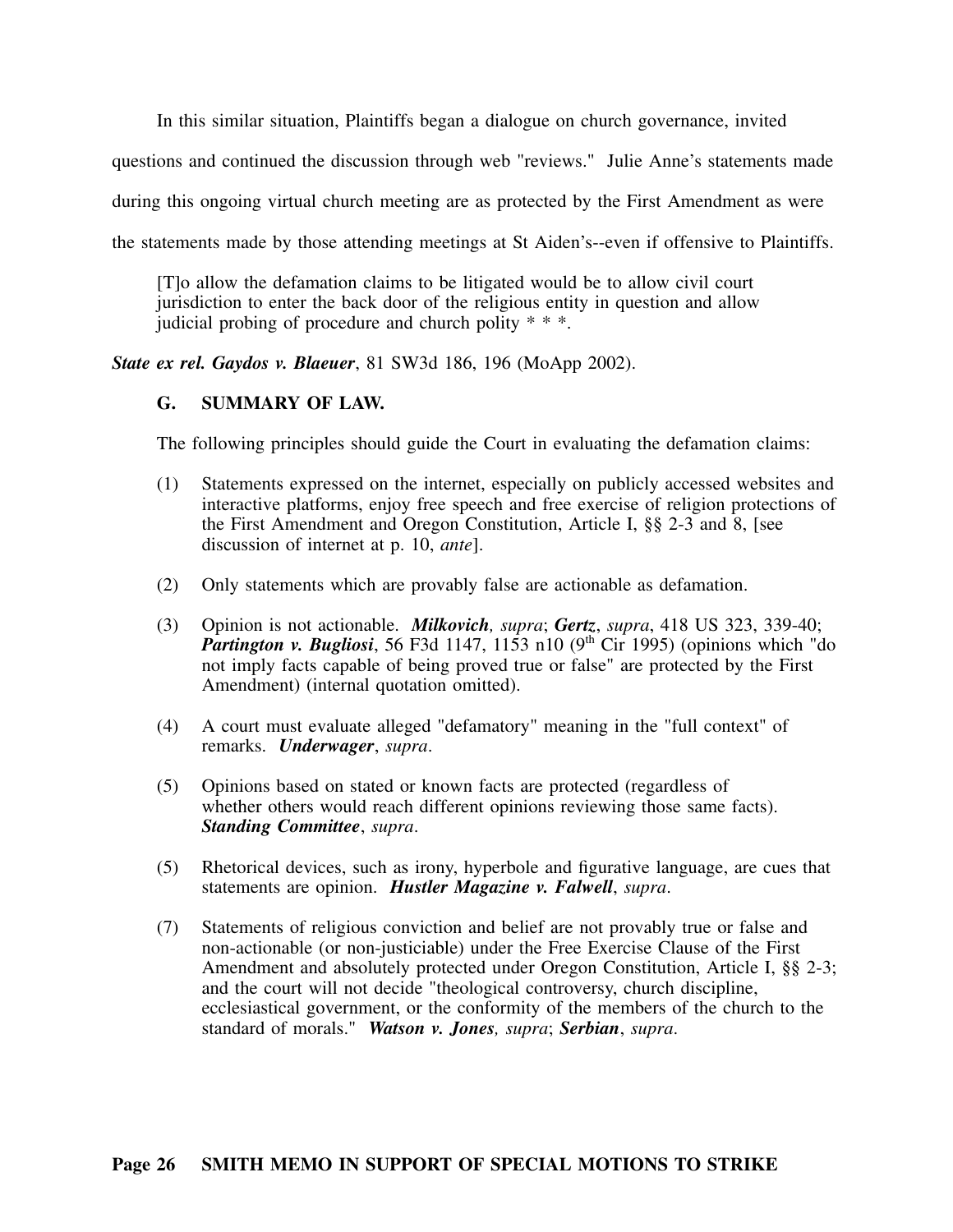With these guidelines, we ask the Court to hold that no part of Julie Anne's or Hannah's commentary (identified in italics below) contains a "false" statement of fact and, in context, all the statements are protected under the Constitutional principles of "church autonomy" as well a being protected expression.

Further, in each and every motion against every allegedly defamatory phrase, each Defendant claims spoilation of the evidence of context by Plaintiffs by removing posts and quoting meaningless snippets. The presumption arises that the destroyed evidence is unfavorable to the Plaintiffs. *Booher v. Brown*, 173 Or 464, 475, 146 P2d 71 (1944).<sup>33</sup>

### **H. HANNAH SMITH'S MOTION: ANY AND ALL CLAIMS BASED ON COMPLAINT ¶ 9.m SHOULD BE DISMISSED.**

Hannah made an internet posting critical of the Pastor's management style, based on her years of church attendance, which includes:

Chuck micro-manages everything down to the tiniest detail, like having EVERY song approved by him before its sung. But he ignores, or shoves under the carpet dangerous activities and bullies people to get his way.

...that is no-way Biblical. Grace is the Last thing you'll find at that church.

Compl. ¶ 9.i.

*Chuck micro-manages everything down to the tiniest detail, like having EVERY song approved by him before its sung,* is protected opinion based on the stated fact. Anyone is free to disagree with that opinion. *Standing committee*, *supra*. Hannah states the basis for her opinion of "micro-managing."

*But he ignores, or shoves under the carpet dangerous activities and bullies people to get his way,* also expresses opinions. The term "bully" or "bullies" is just not "defamatory." For example, in *Hupp v. Sasser*, 200 WVa 791, 798, 490 SE2d 880, 887 (1997), plaintiff

<sup>33.</sup> Overruled in part on other grounds, *Tanner v. Farmer*, 243 Or 431, 414 P2d 342 (1966), but still good law on spoilation. 1 JONES ON EVIDENCE, § 22, p. 136.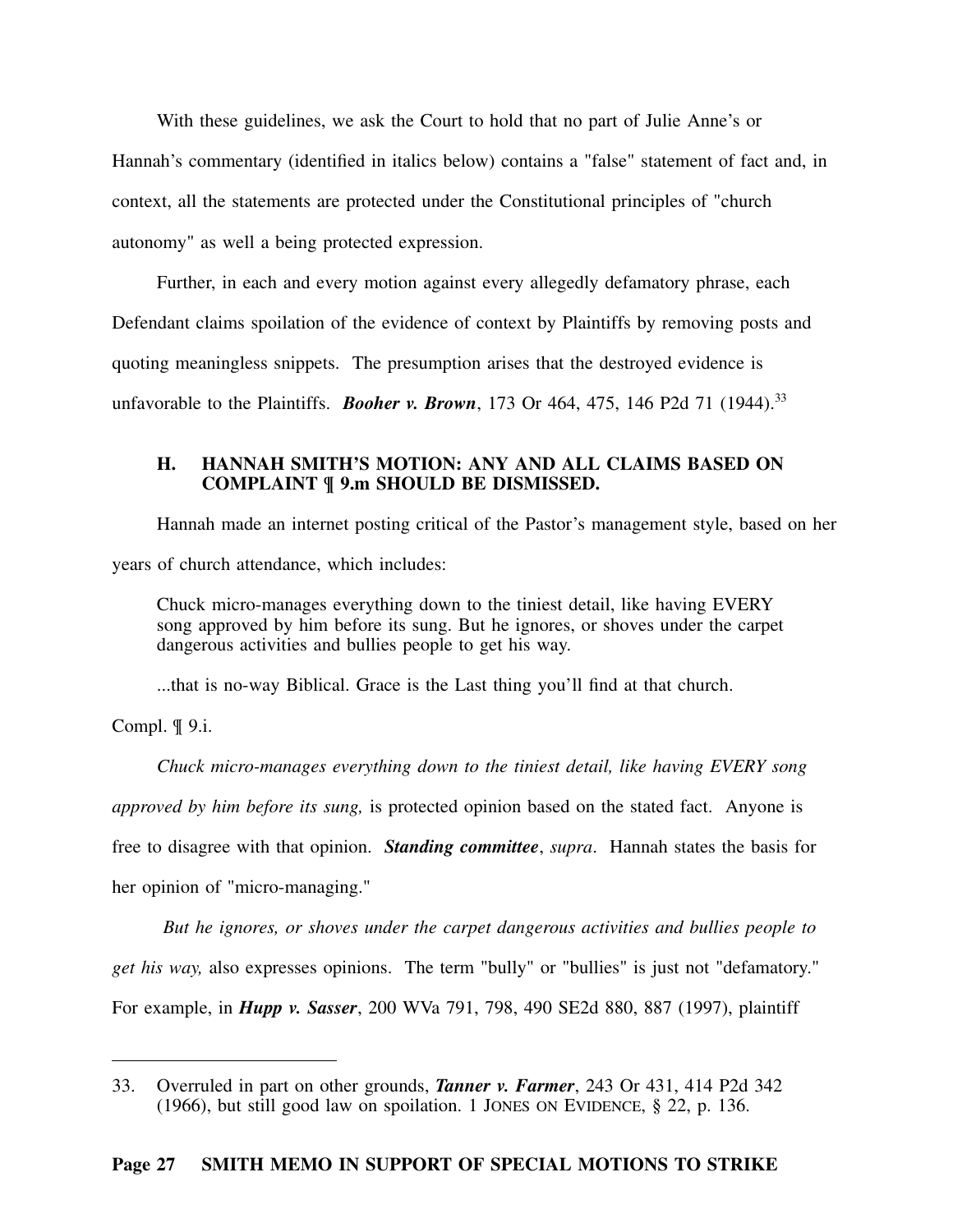student sued his college Dean for referring to him as "a bully" and "[h]e tried to bully me." These were not defamatory because, "Dean Sasser's opinion that Mr. Hupp is a bully is not provably false as that conclusion is totally subjective."<sup>34</sup>

As for, *...that is no-way Biblical. Grace is the Last thing you'll find at that church*, this Court cannot decide what is either "way Biblical" or "no-way Biblical," since that is a matter of subjective religious belief. Similarly, the question of any absence of "grace" is not capable of being proven false. The statements by Hannah Smith enjoy First Amendment and Oregon Constitutional protections. This claim should be dismissed as to Hannah Smith.

### **I. JULIE ANNE SMITH'S MOTIONS AGAINST EACH OF PLAINTIFFS' CLAIMS AGAINST HER.**

## **1. FIRST MOTION: ANY AND ALL CLAIMS BASED ON COMPLAINT ¶ 9.a SHOULD BE DISMISSED.**

Plaintiff alleges the following incomplete sentences and phrases, all posted on the internet are "defamatory"

April 8, 2011: [The pastor has] "chosen to mislead the congregation" and "destroy relationships," and "accuses the pastor of 'narcissism in the pulpit.'" Compl. ¶ 9.a.

As discussed earlier, this is a dispute over church governance and pastoral conduct and theology. The phrase, *mislead the congregation*, is part of a dispute about who is preaching "true" scripture and is protected by the Free Exercise clause of the First Amendment and Oregon Constitution, Article I, §§ 2-3. It cannot be the basis for a defamation claim. *Destroy relationships* is devoid of context and is clearly opinion about the divisions among members and former congregants. See, *Singleton v. Christ the Servant Evangelical*

*Lutheran Church*, *supra*, where a former pastor's defamation claims against congregants that

<sup>34.</sup> See also, *Wainman v. Bowler*, 176 Mont 91, 96, 576 P2d 268 (1978), "The words 'bully boy' are of doubtful significance and their injurious character does not appear on their face." Rodney A. Smolla, LAW OF DEFAMATION  $\S 6.12[10]$  (2012) (noting that "[n]ame calling, epithets, and abusive language, no matter how vulgar or offensive, are not actionable").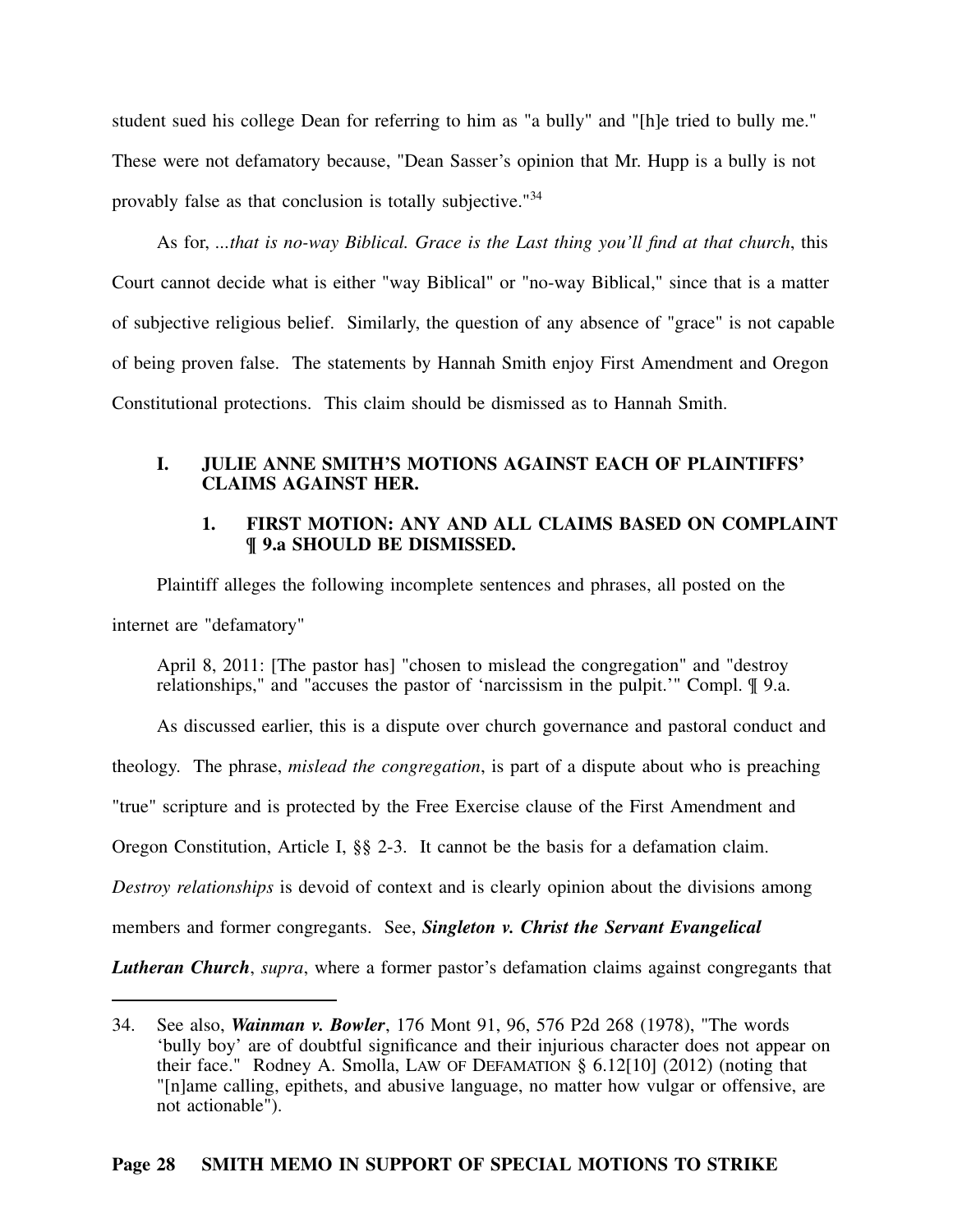he performed his duties poorly and was "paranoid" failed, because the speakers enjoyed Free Exercise privilege to speak their conscience and religious convictions.

The reference to "*Narcissism in the Pulpit*" was actually a hyperlink to resources identifying characteristics of clergy who may not minister appropriately. JAS Decl.,  $\P$  41.<sup>35</sup> In context, (1) the reference is to an article anyone could read, and (2) no one would take this as a medical diagnosis. It is just not defamatory.

*Weyrich v. New Republic, Inc*., 235 F3d 617 (DC Cir 2001), held that the magazine article's references to plaintiff's "bouts of pessimism and paranoia" and "habits of suspicion, pessimism, and antagonism," were not defamatory, since "these comments cannot reasonably be understood as verifiably false, and, therefore potentially actionable, assertions of mental derangement" [*Id.* at 620] and "[n]ever does the article claim to make a psychological pronouncement, nor would a reasonable reader understand it to do so." *Id.* at 625. See also*, Lieberman v. Fieger*, 338 F3d 1076, 1081 ( $9<sup>th</sup>$  Cir 2003) (attorney's comments that psychiatrist was "Looney Tunes," "crazy," "nuts," and "unbalanced" were protected under First Amendment as statements of opinion).

## **2. SECOND MOTION: ANY AND ALL CLAIMS BASED ON COMPLAINT ¶ 9.b AND 9.c SHOULD BE DISMISSED.**

September 29, 2011: "[The church uses] 'control tactics' and "You will be fine at this church if you never question the elders or pastor." Compl. ¶ 9.b

December 14, 2011: "Something creepy about this church." Compl. ¶ 9.c.

These statements were made in the course of the ongoing church governance discussion initiated by Plaintiffs and are subject to the church autonomy doctrine. Julie Anne's statements enjoy the protections of the First Amendment Free Exercise clause and Oregon Constitution, Article I, §§ 2-3. The statements obviously relate to the pastoral techniques,

<sup>35.</sup> http://power2serve.net/narcissim\_in\_the\_pulpit.htm,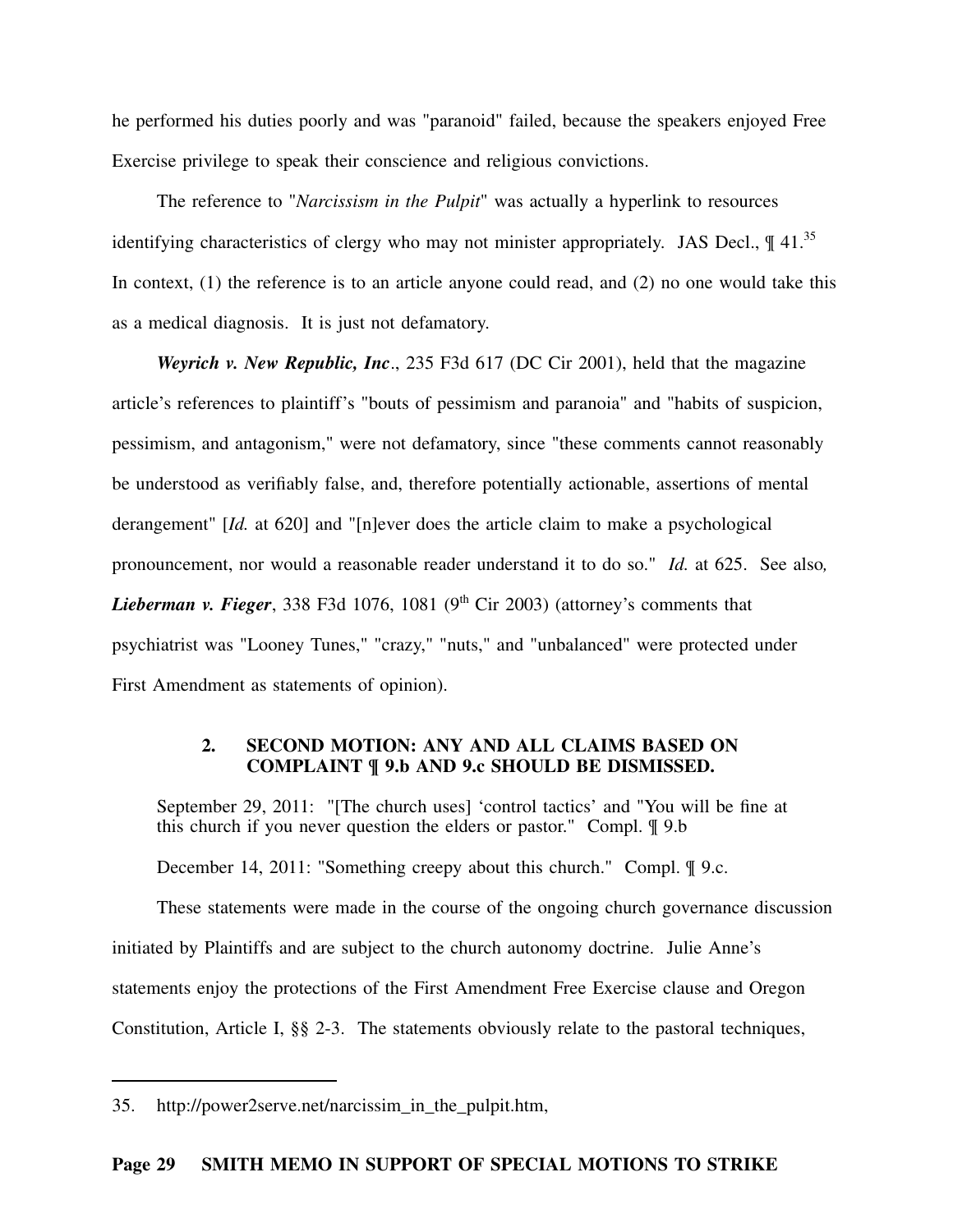teaching style and suggested life choices instructed by the Plaintiffs and have thus have "a religious purpose." *Christofferson*, *supra*, 57 OrApp at 243-44. Further, the statements are protected expression under the First Amendment and Oregon Constitution, Article I, § 8.

### **3. THIRD MOTION: ANY AND ALL CLAIMS BASED ON COMPLAINT ¶ 9.d-f SHOULD BE DISMISSED.**

December 20, 2011: "[The pastor] of this church thrives on control;"

"sadly BGBC is more about the reputation of the pastor than the real church;"

"It is important for people to have an understanding of why this church is not a healthy place and would shout from the rooftop if my review prevents another family from getting sucked in to the spiritually abusive environment and false teaching presented by the current pastor;"

"To Chuck: if you would have manned up and acknowledged that we were parting was because we weren't seeing eye-to-eye on certain issues, you never would have heard form us again. But for you to lie to the congregation ..."

"I am calling you out as a Wolf for lying . . ."

"we had information that be damaging to you reputation ..."

"You are really brilliant, Chuck, but not so brilliant. Quite a few people can see through the false teaching and self-aggrandizement." Compl. ¶ 9.d

Paragraphs 9.e and 9.f allege reposting the same fragments.

*[T]he pastor of this church thrives on control* and *sadly BGBC is more about the*

*reputation of the pastor than the real church*, are also statements of opinion about the

pastoral techniques, teaching style and suggested life choices advocated by the Plaintiffs and

have a "religious purpose" for Julie Anne and the "audience." This Court cannot decide the

truth or falsity of what constitutes the "real church." First Amendment; Oregon Constitution,

Article I, §§ 2-3.

*To Chuck: if you would have manned up and acknowledged that we were parting ways because we weren't seeing eye-to-eye on certain issues, you never would have heard form us*

*again,* expresses personal dissatisfaction with the response to the Smiths' dissent, but nothing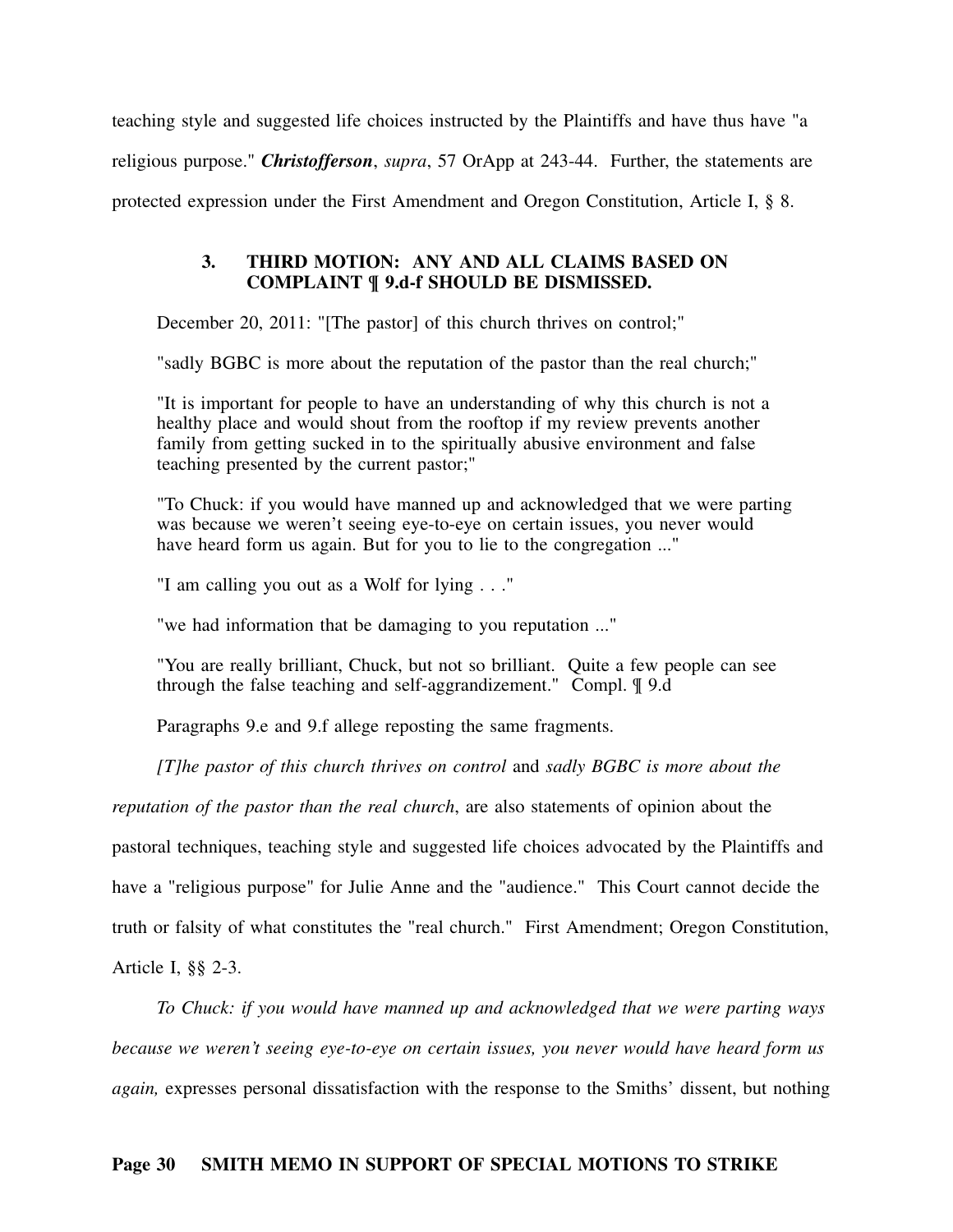in that statement is provably false or "defamatory." The following phrase, *But for you to lie to the congregation ...*, and *I am calling you out as a Wolf for lying*, and *spiritually abusive environment and false teaching*, are all made in the context of a doctrinal dispute and protected by the church autonomy doctrine.

We have demonstrated that the references to false religious leaders as "wolves" is from Matthew 7:15, and is a religiously-based conviction. Julie Anne's statement of conviction that the Pastor has been a "Wolf" is in same theological context as the Pastor's denunciations of "emergent" evangelism, Billy Graham, the Pope, and dozens of other historical and contemporary religious figures as "wolves." This Court cannot decide the truth or falsity of Julie Anne's scriptural reference and her belief that the Pastor's Biblical teaching is "false." Free Exercise clause; Oregon Constitution, Article I, §§ 2-3.

Even in a secular sense, "lying" is not defamatory. See the number of accusations of "lying" or "liar" found to not be defamatory in context in the several *Obsidian v. Co*x opinions [2011 WL 2745849812 and FSupp2d 1220]. In *Underwager*, *supra*, defendant TV station had rebroadcast a television interview in which a speaker said the plaintiff had been "lying" about his credentials as a child psychologist. The Ninth Circuit noted that the word "lying" applies to a "spectrum of untruths." *Id*. Since the plaintiff failed to show that "lying" meant actual perjury, the statement about "lying" was protected First Amendment opinion. *Id.*

While the statements, *we had information that be damaging to you reputation ...*, *You are really brilliant, Chuck, but not so brilliant. Quite a few people can see through the false teaching and self-aggrandizement*, are obviously critical of the Pastor, none of these remarks is defamatory and none states a provable "fact." Negative opinions are not defamation.

### **4. FOURTH MOTION: ANY AND ALL CLAIMS BASED ON COMPLAINT ¶ 9.g AND REPOSTING ¶ 9.j SHOULD BE DISMISSED.**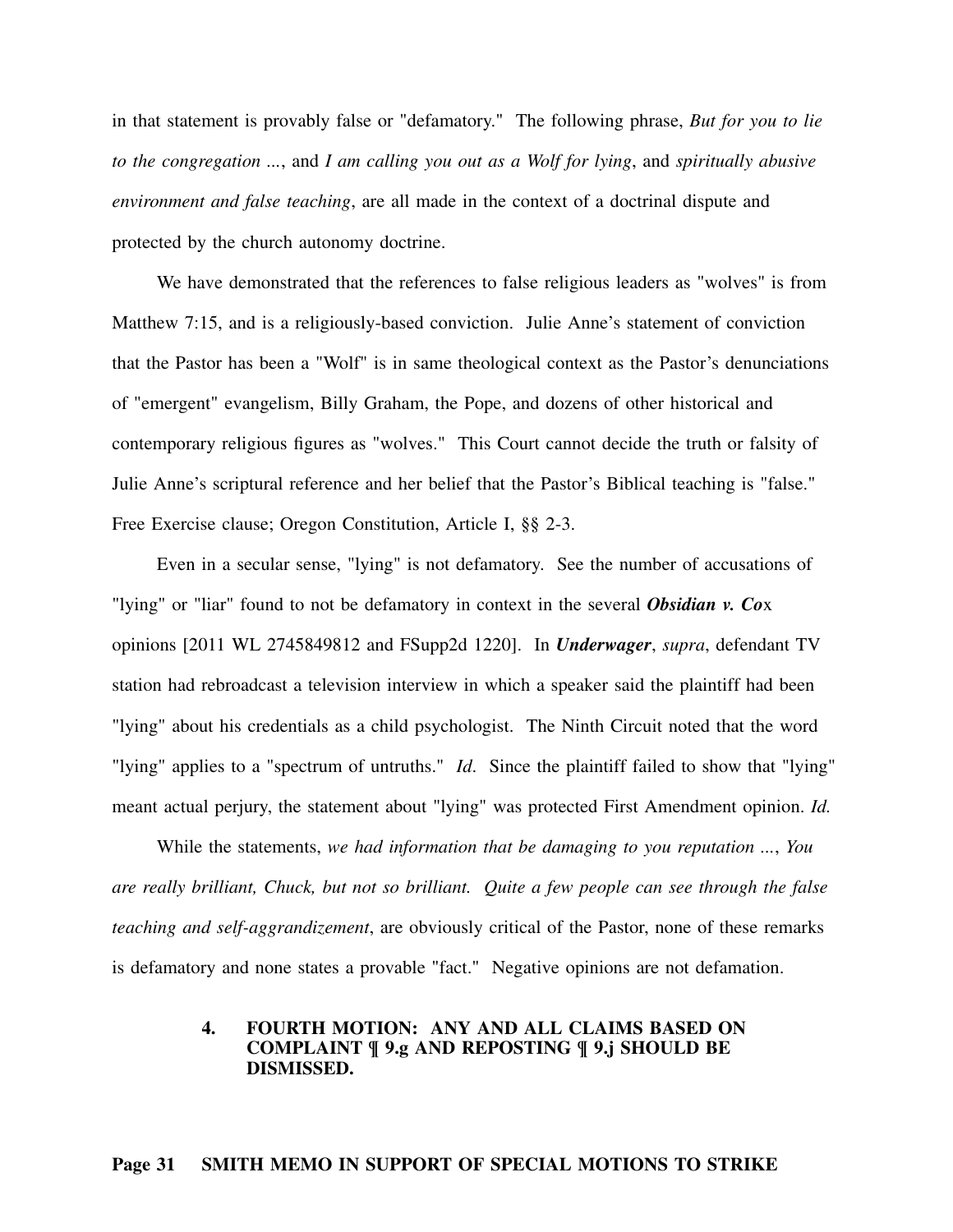## **5. FIFTH MOTION: ANY AND ALL CLAIMS BASED ON COMPLAINT ¶ 9.h and REPOSTING ¶ 9.j SHOULD BE DISMISSED.**

Defendant combines her discussion of these two claims.

Compl.  $\P$  9.g:

January 4, 2012: "Leaders of cults convince their people that their church is the only true place to be ..."

"turn a blind eye to know sex offenders in the church"

"spiritual abuse"

"I am working on compiling numerous pages of notes that were taken over the time we were active at this church ...this will be posted to a website for all to see."

Compl. ¶ 9.h:

January 5, 2012: "What we had was indoctrination ...That is how cult leaders work. Don't waste your precious lives and relationships by being held emotionally/spiritually captive a this so-called church."

Despite Plaintiffs' spoilation of evidence, the foregoing fragments appear to be from the

following full statement, with the complained-of phrases italicized.

A reviewer here and long-time church member used a revealing phrase in her review. While parts of the review are masked in pseudo-humility, a key sentence is alarming to those who have studied cults and churches that abuse: "Come and be a part of the true narrow path". *Leaders of cults convince their people that their church is the only true place to be* and cultivate an atmosphere of pastor worship. They elevate themselves/church to an elitist status of being the only one who preaches the truth. This was preached from the pulpit countless times in our 2 yrs. No other church in the area could ever measure up to this church and his preaching. Leaders of cults refuse to put themselves under anyone's authority, do not allow anyone to question them without repercussions, they shun former members (including family), make extra-biblical rules, *turn a blind eye to known sex offenders* in the church, behave in odd ways (recording conversations without permission) in order to "protect their reputation". The Bible talks about false teachers like this. This is *spiritual abuse*. *I am working on compiling numerous pages of notes that were taken over the time we were active at this church*. My pages of comments will include comments that current members told me while we were there. *This will be posted to a website for all to see* because of space limitations here. Stay tuned for the link.  $***$  Another reviewer said the "whole counsel of God, which is taught . . . " No, not the whole counsel of God. In our 2 yrs, Children's Church consisted of Eph 1: 1-13. Sunday sermons consisted of Romans 12 through Romans 13:6. That's not much of the Bible AT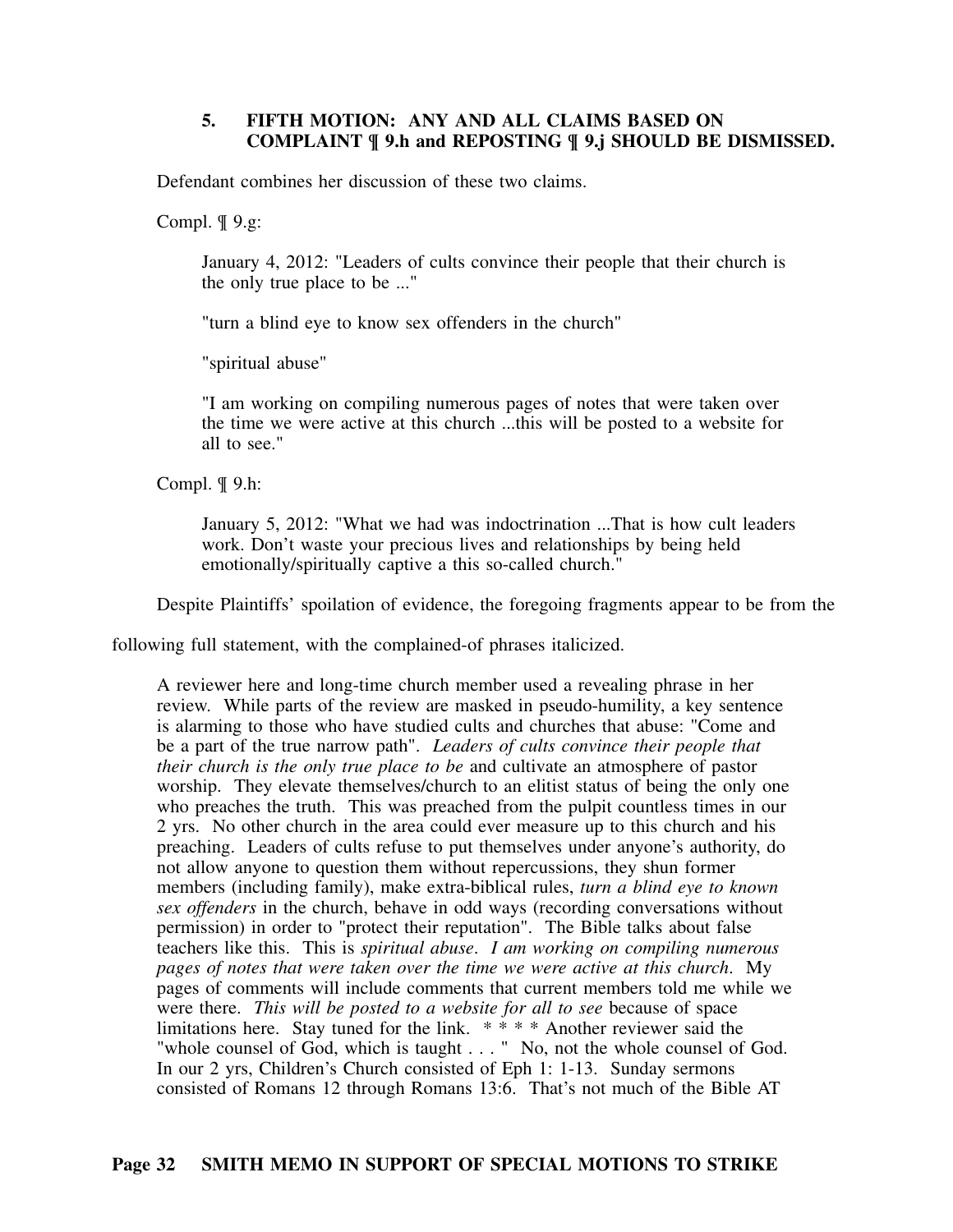ALL. If we stayed there for 18 yrs, my children wouldn't have scratched the surface of the whole counsel of God. *What we had was indoctrination*, previous sermons regurgitated and spit out again, misapplied to modern events, etc. *That is how cult leaders work. Don't waste your precious lives and relationships by being held emotionally/spiritually captive at this so-called church.* . . . . . . Bren mentioned beautiful children's nursery - - how can she forget that her own beloved pastor knew about a sex offender in the church who had access to the nursery and children on a weekly basis and did not have any safeguards in place. We found out about the sex offender after we left, but were shocked because we saw this person in the nursery on a regular basis when we had our baby there.

### JAS Decl., Ex. A.

In context, Julie Anne here continues the dialogue on church-related concerns protected by the Free Exercise clause and Oregon Constitution, Article I, §§ 2-3 and 8. She states specific concerns, such as preaching that the Church is the "only" truth and the slow progress of Biblical study in Sunday school. She forms an opinion from the stated facts that the practices were "indoctrination." In sum, all the foregoing are both protected religious expression and opinions based on the stated facts.

Similarly, in context, the statement, *Leaders of cults convince their people that their church is the only true place to be ...*, is part of a discussion about pastoral practices Julie Anne observed and which formed the basis for her opinion that the practices were *spiritual abuse*. Since the Plaintiffs proclaim that other belief systems are "counerfeit" [*sic*] [Williams Decl., Ex. F, p. 2 and FF at p. 1] and provide resources to evangelize "specific cults," including Catholicism, Jehovah's Witnesses, Islam, Latter Day Saints, and Pentecostals, it is clear that "cult" involves a conclusion about whether a belief system is true. No doubt Plaintiffs find "cult" improper when directed at them, but asking the Court to decide whether the practices Julie Anne recites are indicative of a "cult" and are defamatory of Plaintiffs and their "true" religious beliefs would engage the Court in deciding the "truth" or "falsity" of those beliefs.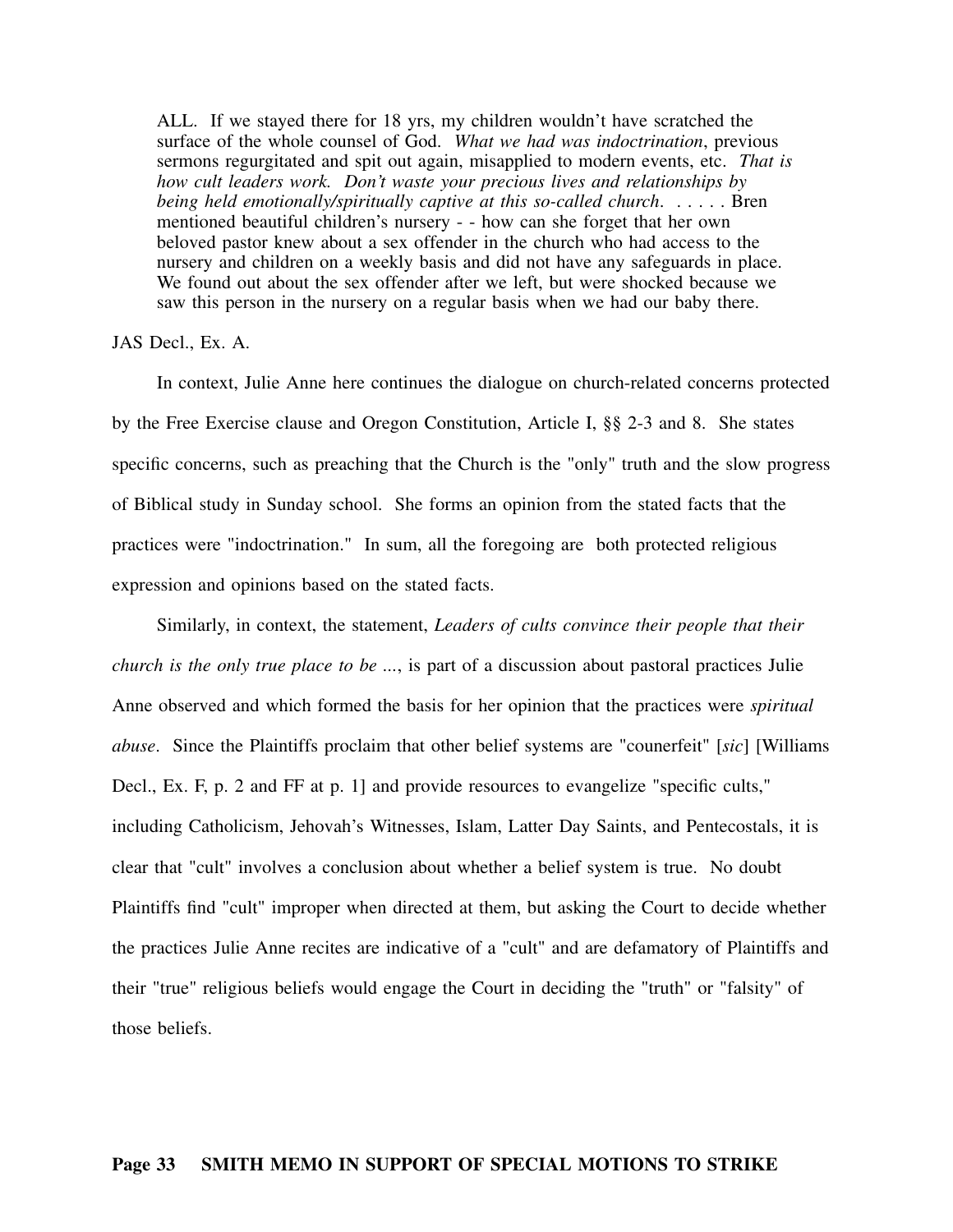In *Sands v. Living Word Fellowship*, 34 P3d 955, 960 (Alaska 2001), *reh'g den*,

(2001), Plaintiff alleged that the Fellowship and a member falsely accused Wasilla Ministries

of being a "cult" and Sands of being a "cult recruiter." The Court specifically found that:

Living Word's allegedly defamatory statements in this case--that Wasilla Ministries is a "cult" and that Sands is a "cult recruiter"--are pronouncements of religious belief and opinion.

The statements were nonactionable and "barred by the First Amendment to the U.S.

Constitution." *Id.*

In *Harvest House Publishers v. Local Church*, 190 SW3d 204 (TexApp 2006), dozens

of churches sued the publisher of AN OVERVIEW OF THE ENCYCLOPEDIA OF CULTS AND

NEW RELIGIONS for defamation because they were included as "cults" in the work. The

"Introduction" defined a

"cult" as "a separate religious group generally claiming compatibility with Christianity but whose doctrines contradict those of historic Christianity and whose practices and ethical standards violate those of biblical Christianity."

*Id.* at 211. The Court held that "'cult' is not actionable, because the truth or falsity of the

statement depends upon one's religious beliefs, an ecclesiastical matter which cannot and

should not be tried in a court of law." *Id*. at 212.

The vague term, "spiritual abuse" is not capable of defamatory meaning. For example:

The term "lawsuit abuse" is vague and does not have a definite meaning. It is a hyperbolic expression of opinion, not a verifiable statement of fact.The sign may have offended Plaintiffs or caused them discomfort, but it was not actionable.

*Fall & Mayfield L.L.P. v. Molzan*, 974 SW2d 821, 827 (TexApp 14 Dist 1998).

*Turn a blind eye to known sex offenders in the church* and other references to the investigation and conviction of a teenage church member on criminal charges of rape of a child and other counts of sexual abuse are discussed together, below. This statement is protected as commentary on church policies about the role of family and the state in dealing with a minor congregant accused of abuse. It is also "pure" opinion based on facts known to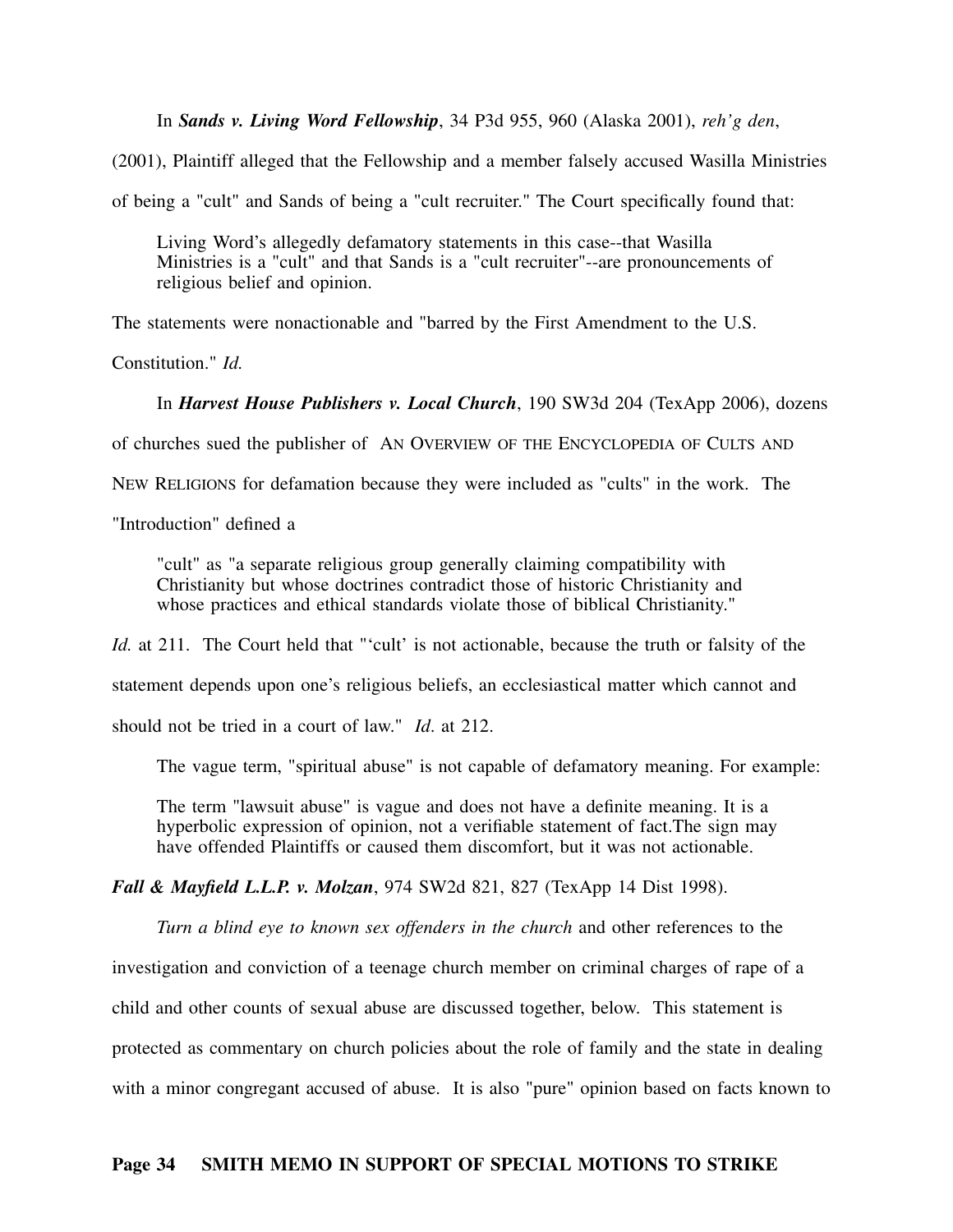the congregants and Plaintiffs, since the offender was tried as an adult and the records are public.

### **6. SIXTH MOTION: ANY AND ALL CLAIMS BASED ON COMPLAINT ¶ 9.i SHOULD BE DISMISSED.**

Combined with discussion of ¶ 9.k.

## **7. SEVENTH MOTION: ANY AND ALL CLAIMS BASED ON COMPLAINT ¶ 9.k SHOULD BE DISMISSED.**

Compl. ¶ 9.i.

January 9, 2012: "how can she forget that her own beloved pastor knew about a sex offender in the church who had access to the nursery and children on a weekly basis and did not have any safeguards in place."

Compl. ¶ 9.k.

January 20, 2012:

"This is a very destructive and disturbing 'church.'"

"The extra-Biblical legalistic teaching is wrong. The gossip/slander, disclosure of what goes on in private counseling sessions, sex offenders having free reign in childrens' area with no disclosure to parents ... ."

"This is not a safe place.".<sup>36</sup>

*This is a very destructive and disturbing 'church,' This is not a safe place*, and

*The gossip/slander, disclosure of what goes on in private counseling sessions \* \* \*,* are

clearly opinions based on facts stated by Julie Anne and facts known to the congregants. *The*

*extra-Biblical legalistic teaching is wrong,* is speech protected by the church autonomy

doctrine, as this Court cannot determine whether the teaching is extra-Biblical or wrong. First

Amendment Free Exercise clause; Oregon Constitution, Article I, §§ 2-3. All the foregoing

italicized statements are all closely intertwined with the ongoing discussion of termination of

the Evangelical Coordinator and church governance and are also "pure" opinion based on

<sup>36.</sup> Paragraphs 9.e-f, 9.i-j, allege "republication" of some (apparently) deleted posts but do not allege new matter other than allegations above.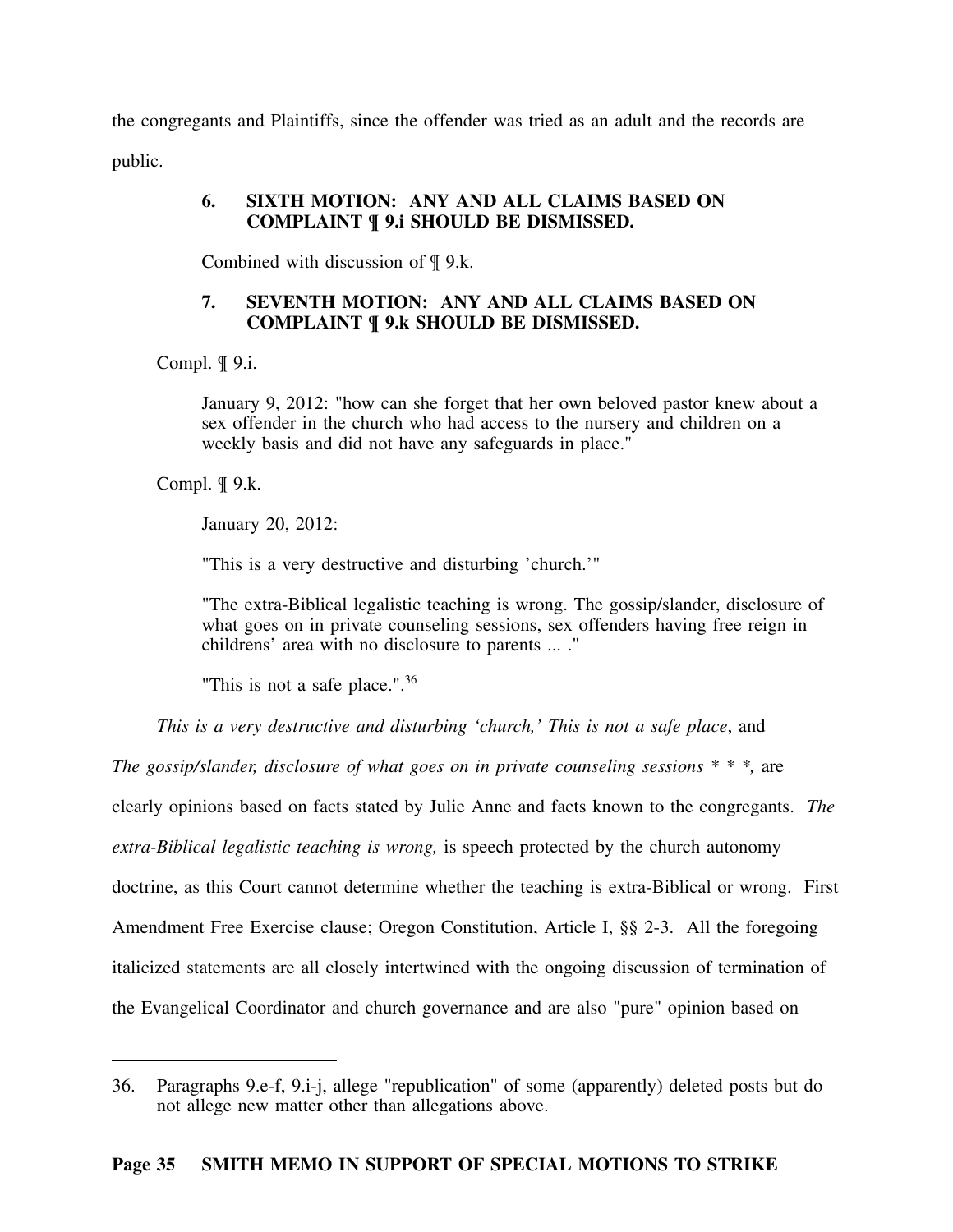stated facts and facts known to the congregants. Web "[r]eaders were 'free to form another, perhaps contradictory opinion from the same facts' \* \* \* as no doubt they did." *Standing Committee*, *supra*, 59 F3d at 1440. As Professor Smolla explains:

With "pure" opinion, as that term is used in the RESTATEMENT, either the maker of the comment states the facts on which the opinion is based, or the recipient of the communication is already aware of the facts upon which the opinion is based. A pure opinion does not lose its protected status merely because it is ostensibly cast in factual form, if it is clear from the context that the maker does not intend to assert another objective fact, but only his personal view on the objective facts already stated.

Smolla, LAW OF DEFAMATION (Westlaw online data base current to March 11, 2012) § 6:29.

All of Julie Anne's statements referencing the Church's practices and decisions concerning the (now) convicted child molester were based on circumstances known to the congregation. The alleged perpetrator was the son of a congregant who regularly oversaw the Church children's nursery. The offender freely visited the childrens' area.<sup>37</sup> Apparently, Church leaders knew of the molestation accusations in June of 2008. Varela Decl., ¶¶ 3-5. The teenager continued to frequent the Church child care center for months thereafter. Julie Anne saw him there when she nursed her youngest child in late November 2008. JAS Decl., ¶ 25.

For whatever reasons, an investigation by state authorities did not commence until late December 2008, after the Smiths had stopped attending Church. The Pastor and Elders soon came unannounced to the Smith home and the Varela home. Their hostile questioning suggested that someone *other* than Church leaders had made the report to authorities. JAS Decl., ¶ 26; Varela Decl., ¶ 8. The eventual arrest, conviction and incarceration of the offender in 2009 are public records.

Plaintiffs complain about Julie Anne's comments made in January 2012--almost 3 years after such facts became public by indictment. In 2008 Plaintiffs made decisions about

<sup>37.</sup> We phrase this discussion to avoid any identifying details about the victims.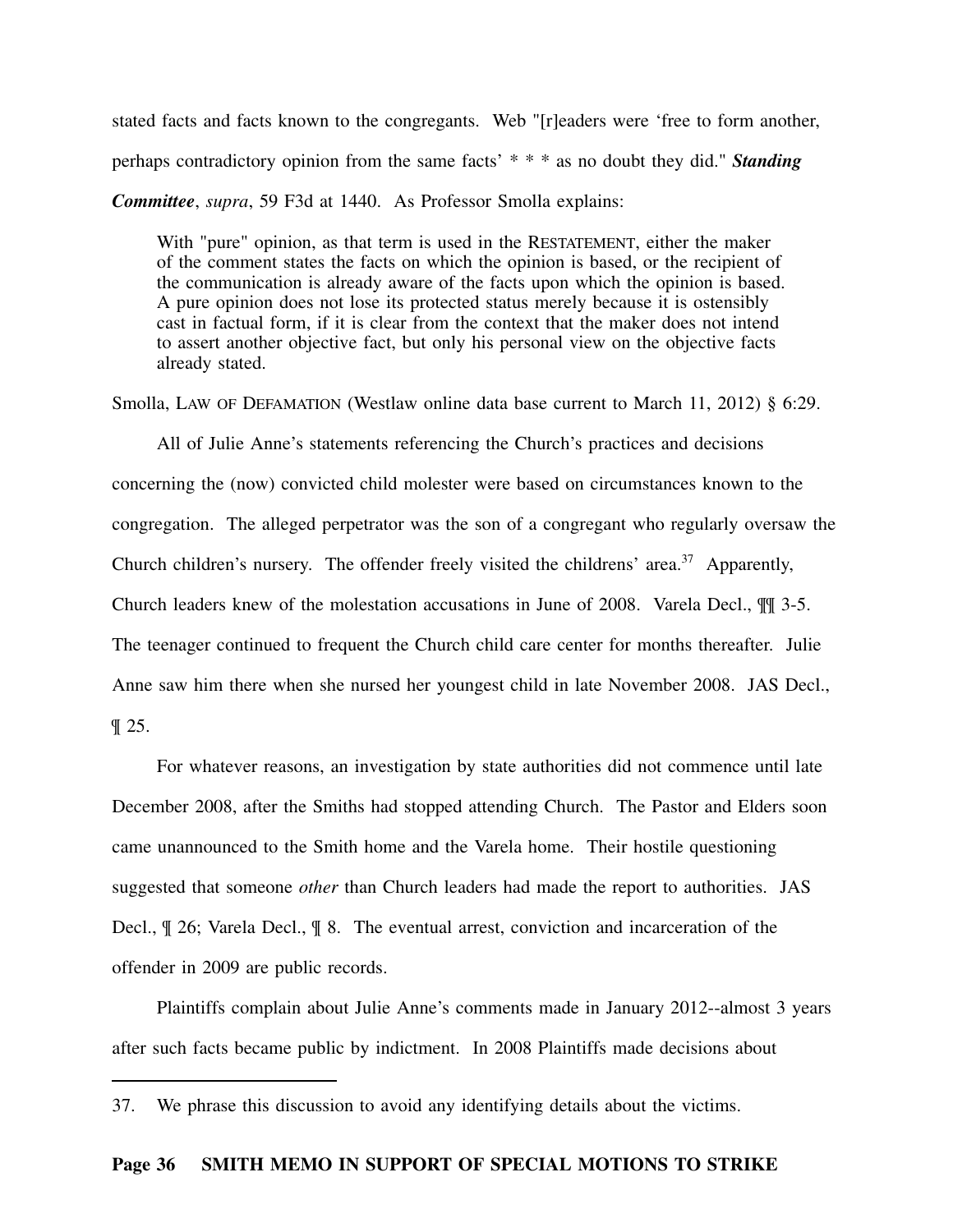responding to the accusations of abuse against the offender, ministering to him and maintaining the security of the child care area. Such facts about Plaintiffs' handling of the abuse allegations were known to congregants long prior to Julie Anne's reviews in 20*12.* Congregants could draw their own conclusions about the Biblical propriety and wisdom of Plaintiffs' choices. Julie Anne's opinion that Plaintiffs were not vigilant enough certainly stings, but her opinion is not provably false.

#### **VI. EVEN IF ANY PHRASE** *MIGHT* **BE DEFAMATORY, THE SPECIAL MOTIONS SHOULD BE GRANTED BECAUSE PLAINTIFF CANNOT PROVIDE SUBSTANTIAL EVIDENCE OF SUBJECTIVE "ACTUAL MALICE."**

#### **A. PLAINTIFF ALLEGES MALICE AND MUST NOW SHOW SUBSTANTIAL EVIDENCE.**

We have shown that in this case it would not be possible to show even negligence on the part of Julie Anne or Hannah, since each their statements were religious beliefs, opinions and opinions based on stated information. However, in their Complaint, Plaintiffs have alleged and taken on the burden of proving "malice" as the level of fault.

RESTATEMENT (2D) TORTS, § 613 states:

(1) In an action for defamation the plaintiff has the burden of proving, when the issue is properly raised

\* \* \*

(g) the defendant's negligence, reckless disregard or knowledge regarding the truth or falsity and the defamatory character of the communication  $**$ .

"Malice" has a particularized meaning in defamation law. To defeat the Special

Motion, Plaintiffs must offer substantial evidence of "actual malice" as that phrase is used in the RESTATEMENT, the United States Supreme Court, and Oregon Constitutional jurisprudence, which is: that Defendant had reckless disregard for the truth or falsity or actual knowledge of the falsity of her statements (to the extent any statement is "factual"). *Gardner*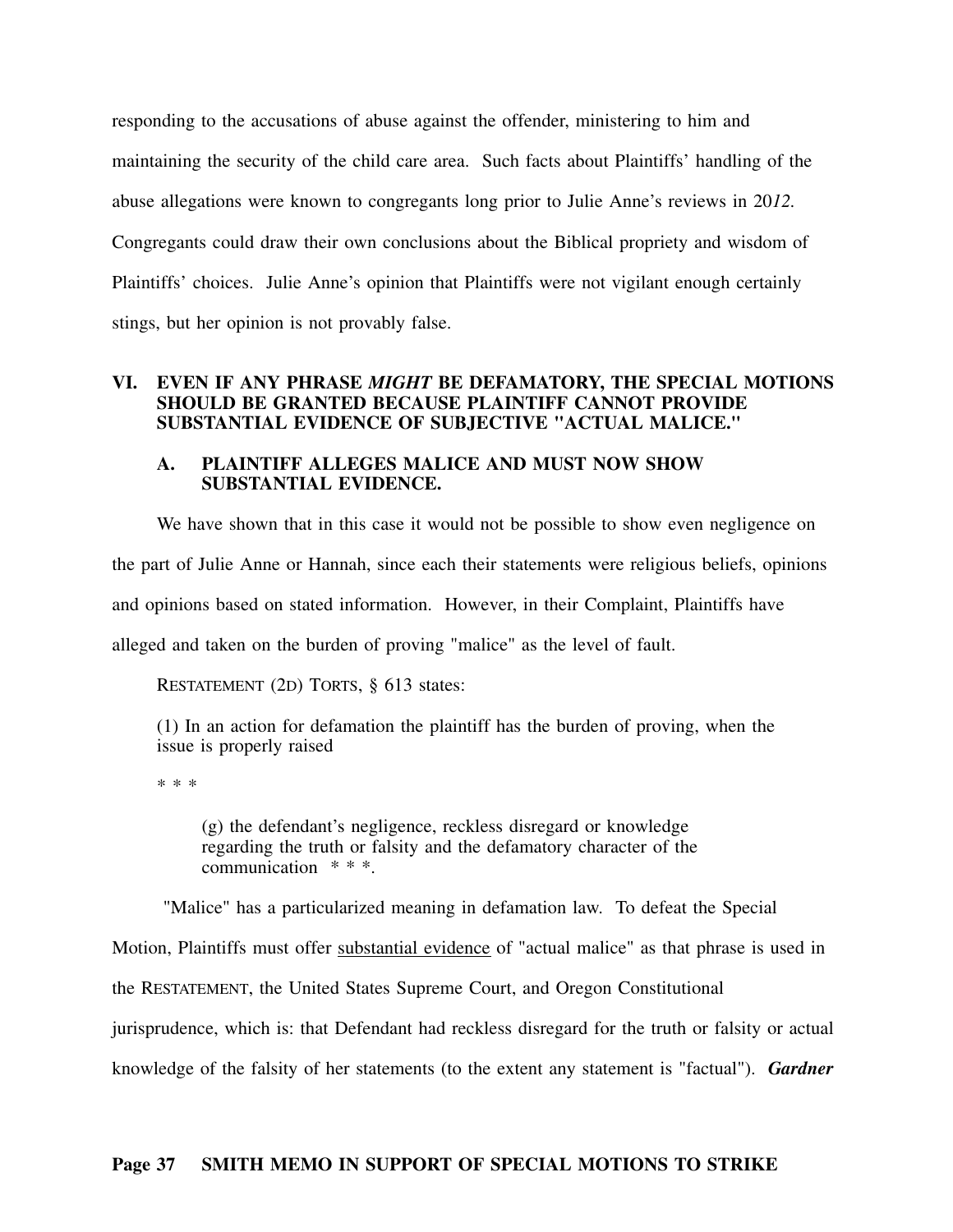*v. Martino*, 563 F3d 981, 989 (9<sup>th</sup> Cir 2009), explains that a radio talk show host's criticism of an Oregon business, based only upon facts he heard from a caller, was not even "negligent" and did not reach the level of recklessness required for "malice." He had no duty to investigate further. The Court upheld dismissal under ORS 31.150, *et seq*.

Actual malice in its constitutional sense is a subjective factual standard, not a pleading. **St. Amant v. Thompson**, 390 US 727, 88 SCt 1323 (1968).<sup>38</sup> St. Amant, a candidate for sheriff, accused the current sheriff, plaintiff Thompson, of official corruption. St. Amant had no personal knowledge. He relied solely on an affidavit from another and did not investigate further. The United States Supreme Court reversed a defamation verdict, because there was insufficient evidence of St. Amant's subjective reckless "disregard" for the truth or falsity of the affiant's statements.

[R]eckless conduct is not measured by whether a reasonably prudent man would have published or would have investigated before publishing. There must be sufficient evidence to permit the conclusion that the defendant in fact entertained serious doubts as to the truth of his publication. Publishing with such doubts shows reckless disregard for truth or falsity and demonstrates actual malice.

*St. Amant v. Thompson*, 390 US at 731. Malice does not mean subjective ill-will or here Julie Anne's intention to "prevent other families from joining." Instead, it means her subjective knowledge that some of her statements were "false." She had no duty to "investigate" or doubt the words of others as she heard or understood them.

The Constitutional mandate is, of course, followed in Oregon.

[P]laintiffs' allegations in actions for libel that defendants "rel[ied] on statements made by a single source," or failed to verify statements received from an

Smolla, LAW OF DEFAMATION §3:40 (West database updated March 2012).

<sup>38.</sup> Despite the passage of time this case remains the standard for actual malice.

By far the most important Supreme Court explication of the actual malice standard came in its 1968 decision in *St. Amant v. Thompson.* To this date the *St. Amant* case remains the governing law in the area, and it is well worth parsing the opinion carefully.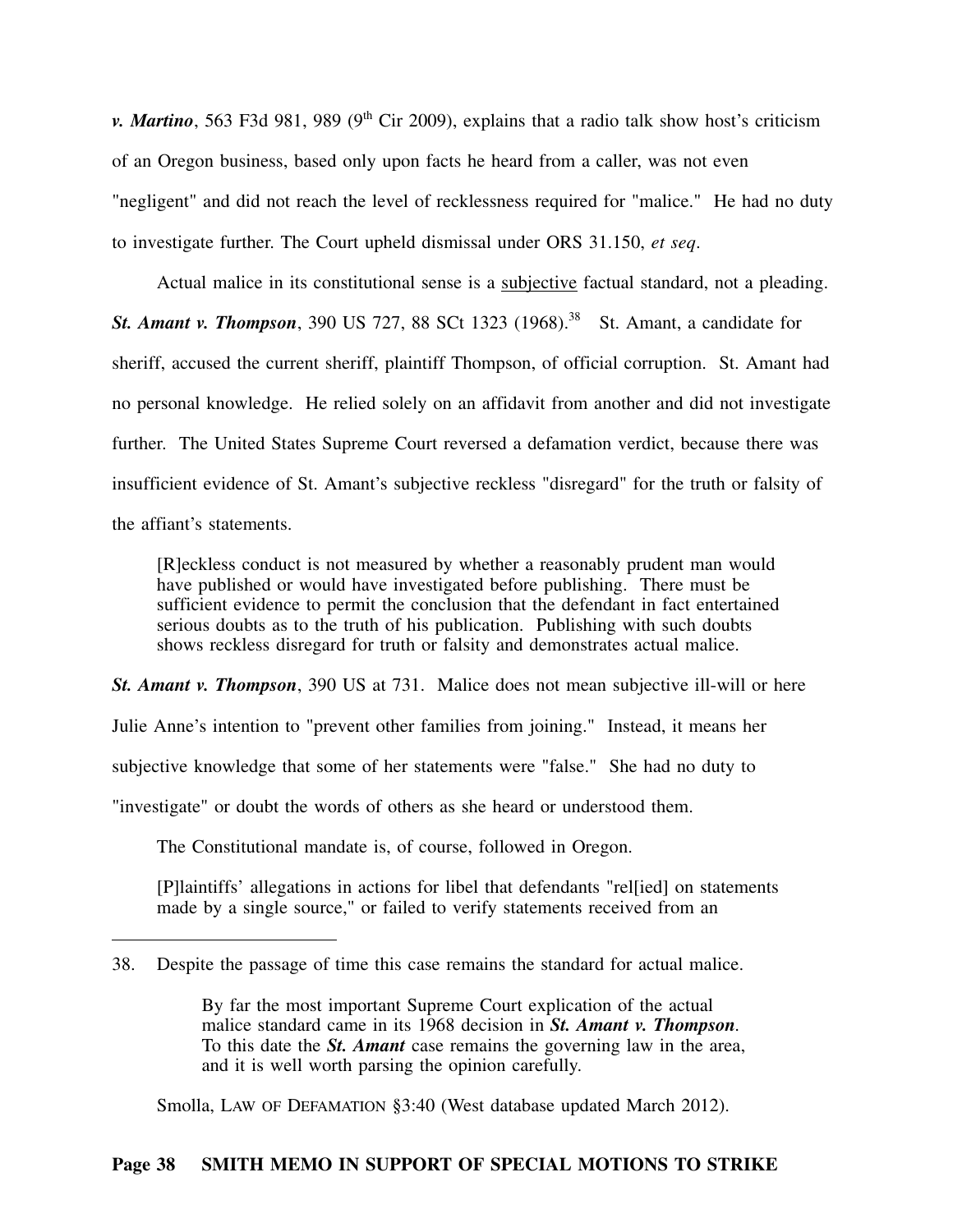"adequate news source," or performed "slipshod investigation," have all been rejected as bases for inferring actual malice. In short, reckless conduct amounting to actual malice "is not measured by whether a reasonably prudent man would have published, or would have investigated before publishing." Rather, "'knowledge'" or "'reckless disregard'" is a subjective matter, a question of state of mind, quite distinct from any question of objective reasonableness or prudence.'"

*McNabb v. Oregonian Publishing Co.*, 69 OrApp 136, 140-41, 685 P2d 458, *rev den*, 297 Or 824, 687 P2d 797 (1984), *cert den*, 469 US 1216, 105 SCt 1193, 84 LEd2d 339 (1985). (citations omitted; emphasis supplied, brackets in original).

Plaintiffs' burden of proof of "actual malice" is greater than the usual "preponderance of the evidence" standard in civil litigation. Their proof must be made with "convincing clarity." *New York Times*, *supra*, 376 US at 285-86. Given this heightened evidentiary burden at trial, to defeat the Special Motions Plaintiffs must now show substantial evidence that they have a probability of being able to meet that trial burden of clear and convincing evidence of subjective actual malice of Julie Anne and Hannah.

#### **B. PLAINTIFFS ARE PUBLIC FIGURES; EACH MUST SHOW ACTUAL MALICE UNDER THE FIRST AMENDMENT.**

Even if Plaintiffs had not affirmatively undertaken the burden of showing actual malice in their Complaint, in this case the evidentiary record shows the Church to be a public figure and O'Neal to be a public figure or "limited purpose public figure" for any controversy concerning doctrinal disputes and his views on controversial policy issues he wishes to impact. The public figure and limited purpose public figure analysis is a matter of First Amendment law. A public figure plaintiff must show that the defendant acted with "actual malice." *New York Times*, *supra*, 376 US at 280; *Anderson v. Liberty Lobby, Inc.*, 477 US 242, 255-56, 106 SCt 2505, 91 LEd2d 202 (1986). The Ninth Circuit has explained:

The prospect of liability for defamation has the obvious potential of chilling public debate. First Amendment concerns are particularly acute when the plaintiff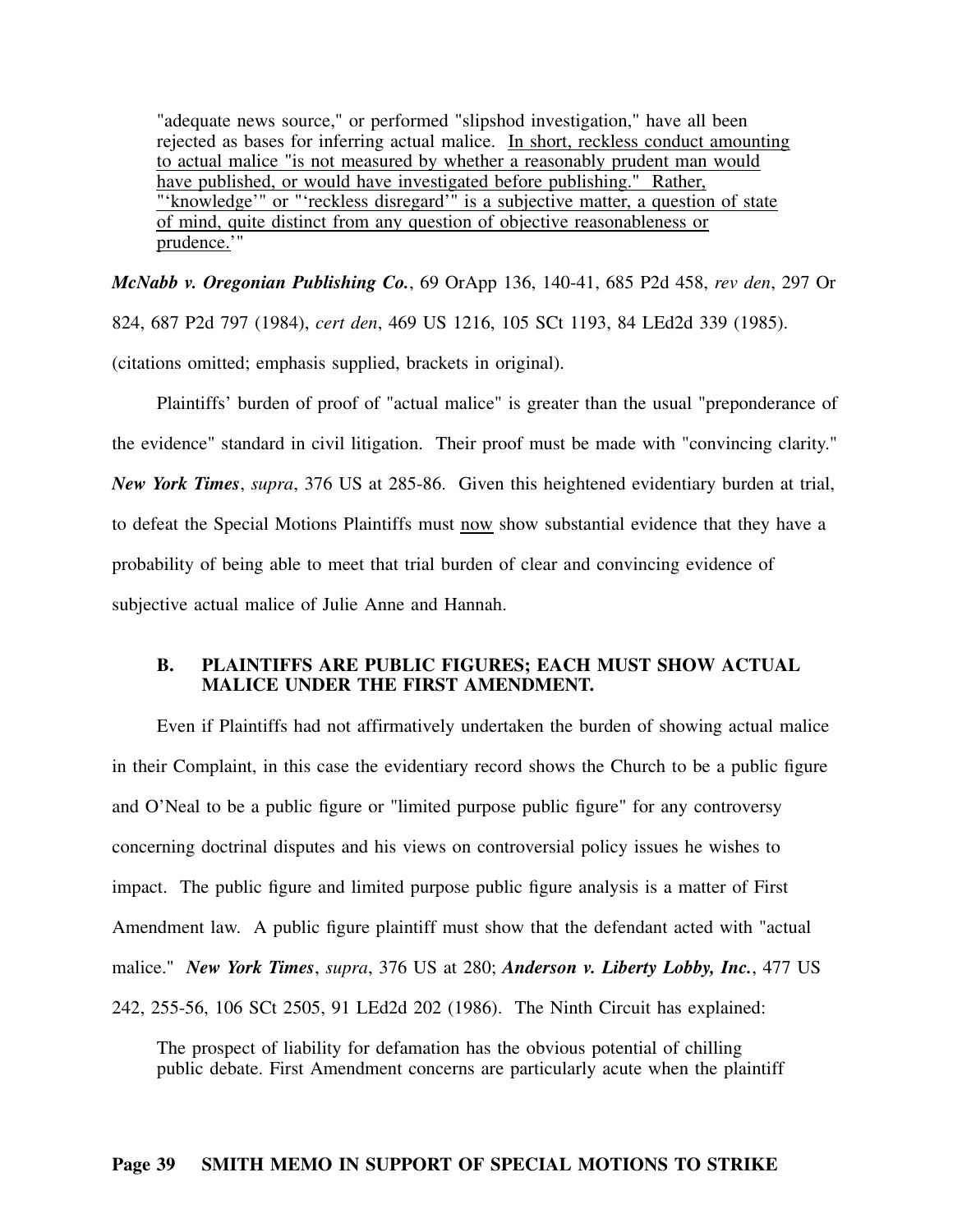is a public figure--someone who, for example, "voluntarily injects himself or is drawn into a particular public controversy."

*Flowers v. Carville*, 310 F3d 1118, 1129 (9<sup>th</sup> Cir 2002).<sup>39</sup>

### **1. THE CHURCH IS A PUBLIC FIGURE.**

Religious organizations may be public figures because of their prominence and influence. In *Church of Scientology v. Siegelman*, 475 FSupp 950, 954, *reh'g denied*, 481 FSupp 866 (SD NY 1979), the Church and its California branch were found to be public figures, because the church was "a large world-wide religious movement," "plaintiffs have taken affirmative steps to attract public attention, and actively seek new members and financial contributions," and plaintiffs had "thrust itself onto the public scene, and accordingly should be held to the stringent *New York Times* burden of proof in attempting to make out its case for defamation."

In *Gospel Spreading Church v. Johnson Publishing Co*., 147 USApp DC 207, 208, 454 F2d 1050, 1051 (DC Cir 1971), the Church was a public figure "[a]s an established church with substantial congregations it seeks to play 'an influential role in ordering society.'"<sup>40</sup> See also, *Holy Spirit Ass'n v. Sequoia Elsevier*, 4 Media L Rep (BNA) 1744 (NYSupCt 1978), modified on other grounds, 75 AD2d 523, 426 NYS2d 759 (1980).

Here the Fellowship of Brethren Churches claims to have 3000 churches in 25 countries. The Fellowship and Plaintiff Church practice a particular from of evangelism, and the Church and Pastor take affirmative steps to attract public attention to their particular

<sup>39.</sup> This upheld the lower court in *Flowers v. Carville*, 112 FSupp2d 1202, 1211 (D Nev 2000), where trial court held that language used by Defendant George Stephanopolous "making reference to 'trash,' 'crap,' and 'garbage'" relating to Ginnifer Flowers was "rhetorical hyperbole."

<sup>40.</sup> Quoting, *Curtis Publishing Co. v. Butts*, 388 US 130, 164, 87 SCt 1975, 18 LEd2d 1094 (1967) (Warren, CJ, concurring).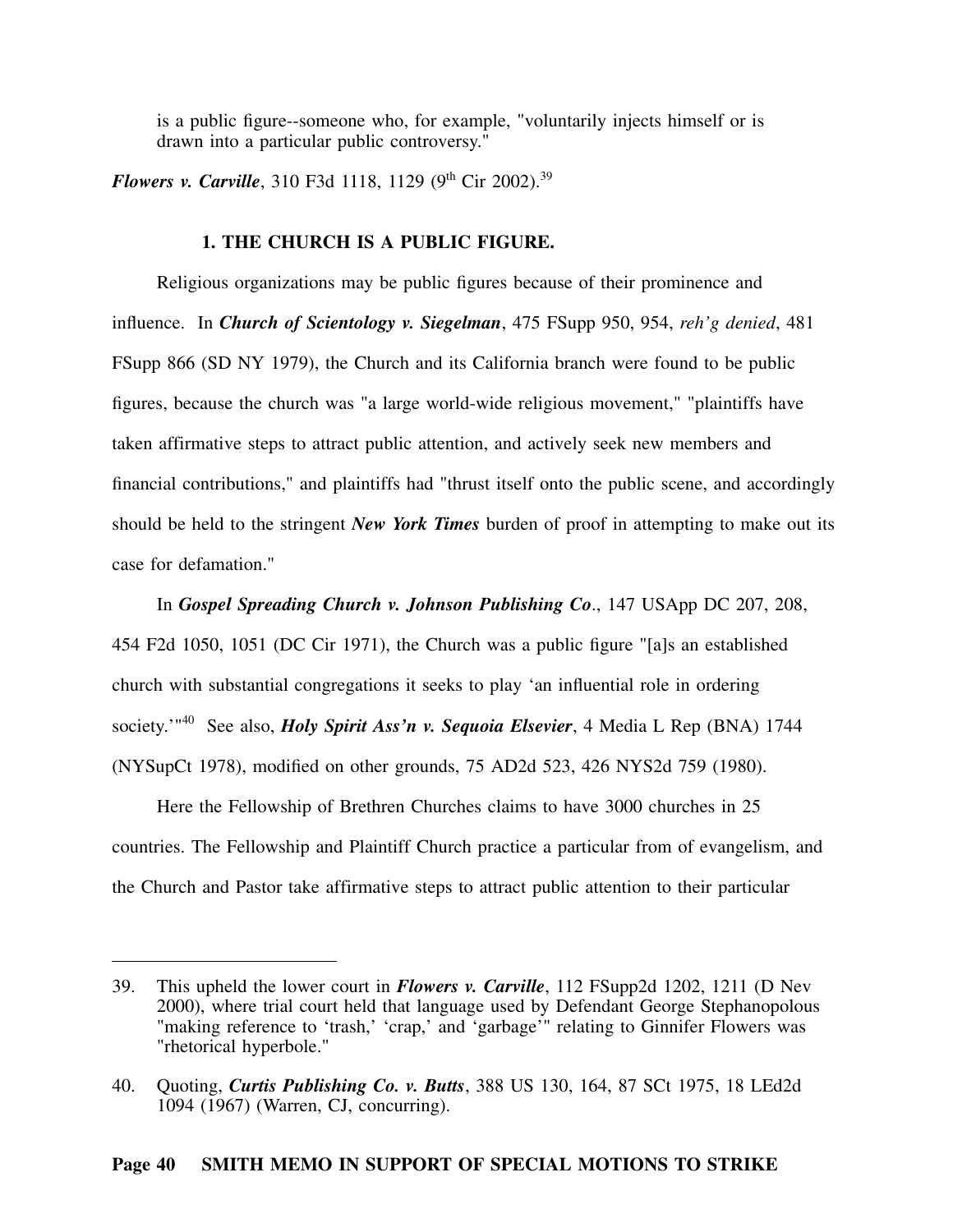scriptural beliefs by canvassing door-to-door and distributing literature in public places. See, §§ II.B(1) and

(3), *ante*. The Church speaks through the Pastor, who has joined a number of controversies.

#### **2. PASTOR O'NEAL IS A PUBLIC FIGURE.**

A "limited" public figure is an otherwise private person who becomes a public figure for a specific range of issues. Such plaintiffs voluntarily seek publicity on particular issues. *Wolston v. Reader's Digest Ass'n*, 443 US 157 (1979). Persons who have "voluntarily injected" themselves or have been "drawn into a particular public controversy" or seek pervasive involvement in the affairs of society are deemed "limited public figures" for purposes of a defamation claim. *Bank of Oregon v. Independent News, Inc.*, 298 Or 434, 443-44, 693 P2d 35, *reh'g denied*, 298 Or 819, *cert den*, 474 US 826 (1985). They, too, are be held to the stringent standard of proving actual malice.

To the extent a pre-existing "controversy" has existed for millennia on Christian doctrine, the Pastor has joined it and adds a particular interpretation of scripture and particular approaches and teachings to that controversy. He and the Church practice a form of "shunning," which many find controversial because of its psychological impact on those cutoff from former church associates. Pastor O'Neal has voluntarily interjected himself and his Church's scriptural views into the public square to proselytize. He holds weekly meetings of several hours in length to train in evangelistic techniques, so brethren can discuss and debate scripture with adherents of other faiths. He assigns members neighborhoods to canvass, public places to visit, and locations to confront other proselytizing groups, such as Mormons and Jehovah's Witnesses. He has had a regular weekly radio show in the Portland media market.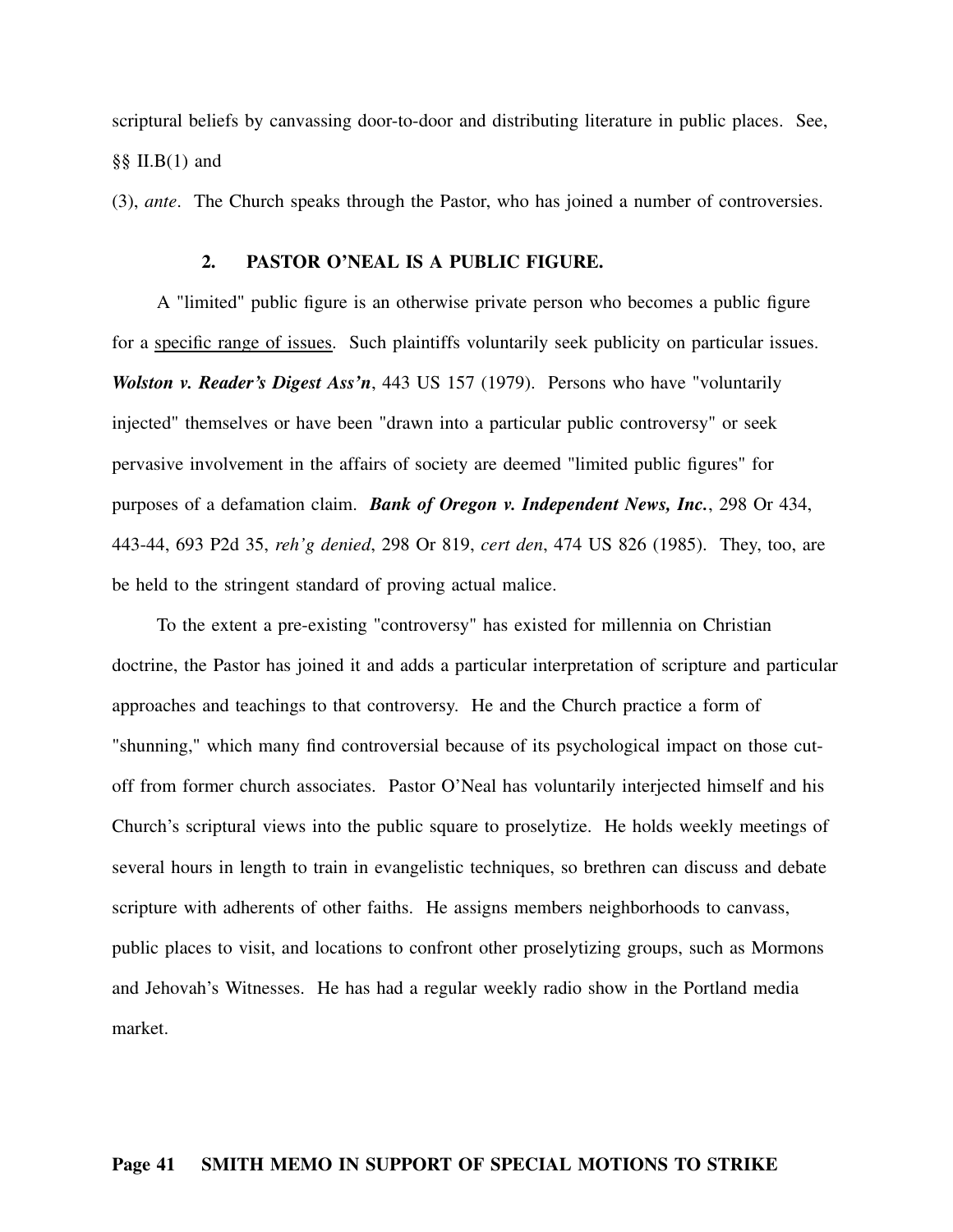Pastor joins legislative and civil law controversies as well. He advises congregants to vote according to his views of Scripture on controversial legislative subjects. He voluntarily involves himself and the Church pulpit in the affairs of larger society by taking stands against specific civil legislation and against political figures who support particular legislation. Abortion, gun control legislation, gay marriage are all matters of longstanding, serious public debate.

According to the commentators, virtually every lower court discussion of the public

figure/private figure dichotomy since *Wolston*

has treated the voluntariness requirement as central to the determination, and it is probably the most firmly entrenched of all the factors courts consider. Voluntariness in fact appears to be almost the exclusive preoccupation in some decisions.

Smolla, LAW OF DEFAMATION §2:31 (West database updated March 2012).

[T]he plaintiff is not permitted to avoid the strictures of the actual malice standard by protesting, "I didn't want the attention." The proper question is not whether the plaintiff volunteered for the publicity but whether the plaintiff volunteered for an activity out of which publicity would foreseeably arise.

*Id.* § 2:32 (emphasis supplied).

Plaintiffs voluntarily and aggressively proclaim, disseminate and join all of the foregoing controversies in print, public places, and through web-based video and audio. It is entirely foreseeable that people, including former congregants, will have opinions about the Biblical interpretations of the Church and the Pastor. It is entirely foreseeable that some of the reactions will be placed on the Google review page the Plaintiffs maintain. These Plaintiffs cannot object to being "public figures" by claiming they seek only positive reviews and willing converts but do not invite criticism and dissent which accompany controversial views.

Therefore, the Church and O'Neal are public figures (or at least limited purpose public figures) for First Amendment analysis and must present substantial evidence to show each can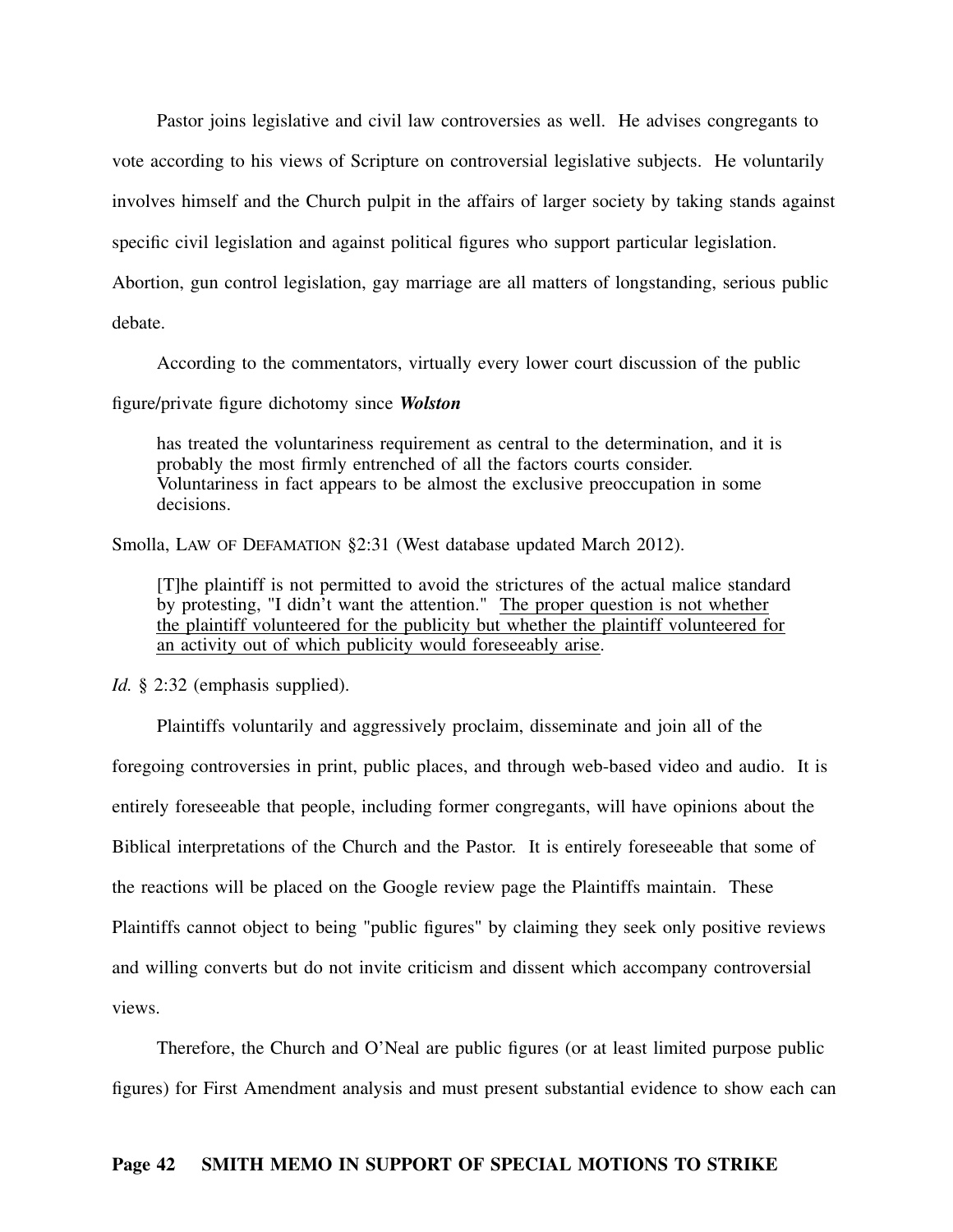meet the clear and convincing evidence standard regarding whether Julie Anne acted with "reckless disregard" or intentionally. RESTATEMENT (2D) TORTS § 613(1)(g)*; New York Times*, *supra; Fodor v. Leeman*, 179 OrApp 697, 41 P3d 446 (2002) (lecturer on land use a limited public figure who had to prove actual malice in defamation suit against a person who placed paid advertisements critical of lecturer's publications).

### **C. THE OREGON CONSTITUTIONAL PRIVILEGE OF FAIR COMMENT REQUIRES EACH PLAINTIFF TO PRODUCE EVIDENCE OF ACTUAL MALICE.**

Even if *Gertz, Milkovich* and *Wolston* did not control the requirement to prove "actual malice" in this case, and even if each Plaintiff was a private figure for the purposes of First Amendment analysis, Oregon Constitution, Article I, § 8, does not depend upon the public or private status of the plaintiff in defamation cases. Instead, the Oregon Constitution protects statements made in privileged situations. Here the privileged occasions are what the common law termed occasions of "mutual concern" and "fair comment."<sup>41</sup> RESTATEMENT (2D) TORTS; *see* § 613(1)(h).

Speech on "matters of public concern" and "fair comment" are privileged occasions under Oregon common law. The defamation plaintiff has the burden of showing "abuse" of the privilege (that degree of fault which was traditionally termed "actual malice"). *Peck v. Coos Bay Times Pub Co., supra*, 122 Or at 421-2; *Bank of Oregon v. Independent News,*

RESTATEMENT (2D) TORTS § 566, "Expression of Opinion," *Comment a*.

<sup>41.</sup> If the expression of opinion was on a matter of public concern, it was a form of privileged criticism, customarily known by the name of fair comment. The privilege extended to an expression of opinion on a matter of public concern so long as it was the actual opinion of the critic and was not made solely for the purpose of causing harm to the person about whom the comment was made, regardless of whether the opinion was reasonable or not. According to the majority rule, the privilege of fair comment applied only to an expression of opinion and not to a false statement of fact, whether it was expressly stated or implied from an expression of opinion.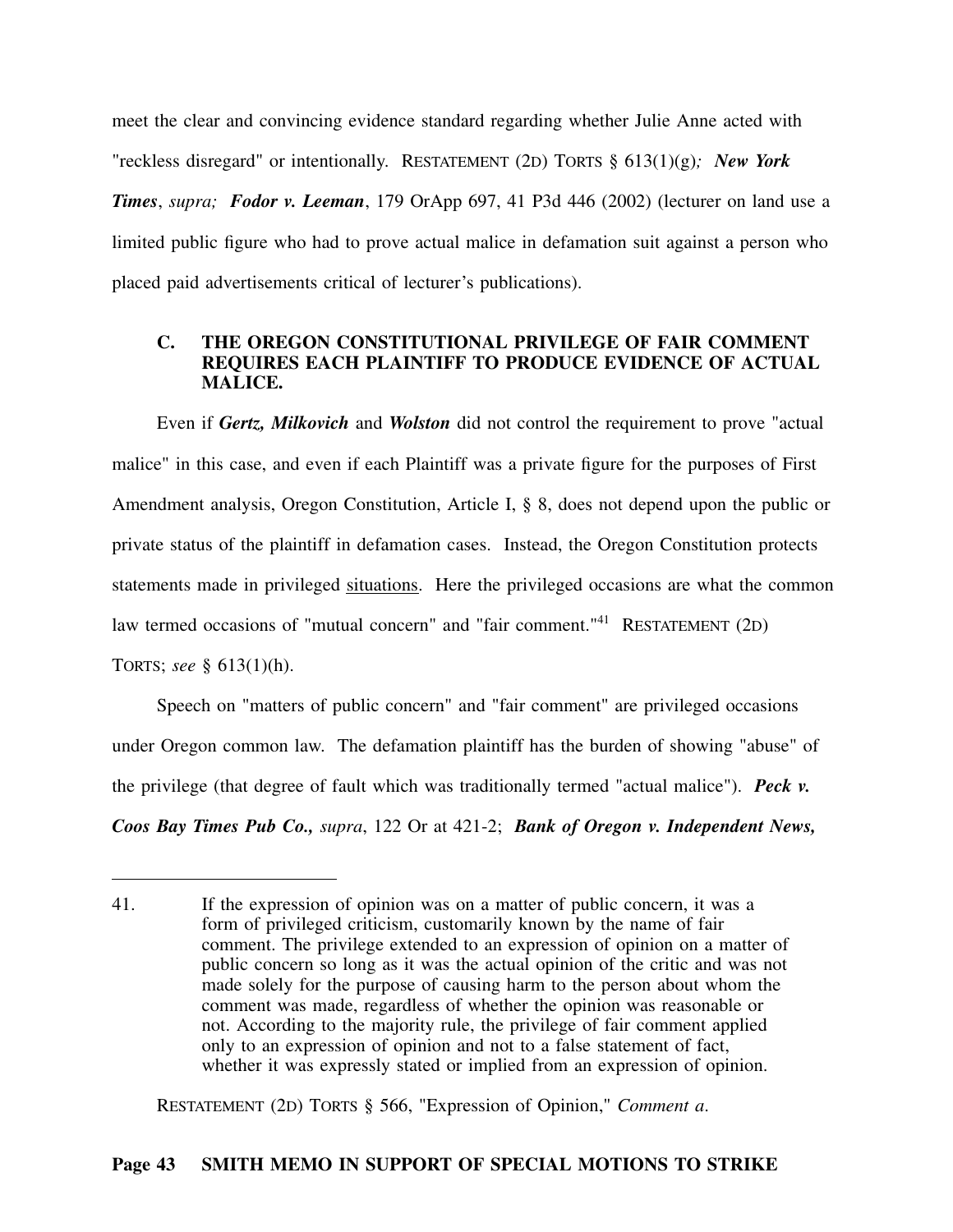*Inc*., 298 Or 434, 437, 693 P2d 35 (1985). The kinds of comments made by Hannah and Julie Anne have always been privileged situations for speech in Oregon and remain so. See, ORS 31.155(2).

#### **VII. PLAINTIFFS MUST PROVIDE EVIDENCE OF DAMAGES.**

Plaintiffs immediately removed Hannah's and Julie Anne's complained-of reviews from the site. Plaintiffs must now provide substantial evidence of the probability that any damages they claim were the "result" of Hannah's one statement in December 2011 or any of Julie Anne's statements. They have the burden of showing that any "damages" were not the result of some other negative comments they have also removed, negative comments that appear in response to Pastor's blogging on other websites [Williams Decl., Ex. I], reactions to Plaintiffs' shunning practices, or for any other reason, such as a drop in donations during an economic downturn. It is unlikely that Plaintiffs can come forward with any proof of "damages" suffered as a result of any of the particular "reviews" they removed.

## **VIII. CONCLUSION.**

Based on the foregoing discussion and the materials submitted by Defendants in the record of this case, Defendants' Special Motion to Strike should be granted as to the claims against them in the Plaintiffs' Complaint, and the Complaint should be dismissed as to Julie Anne Smith and Hannah Smith. ORS 31.150, *et seq*.

///

//

/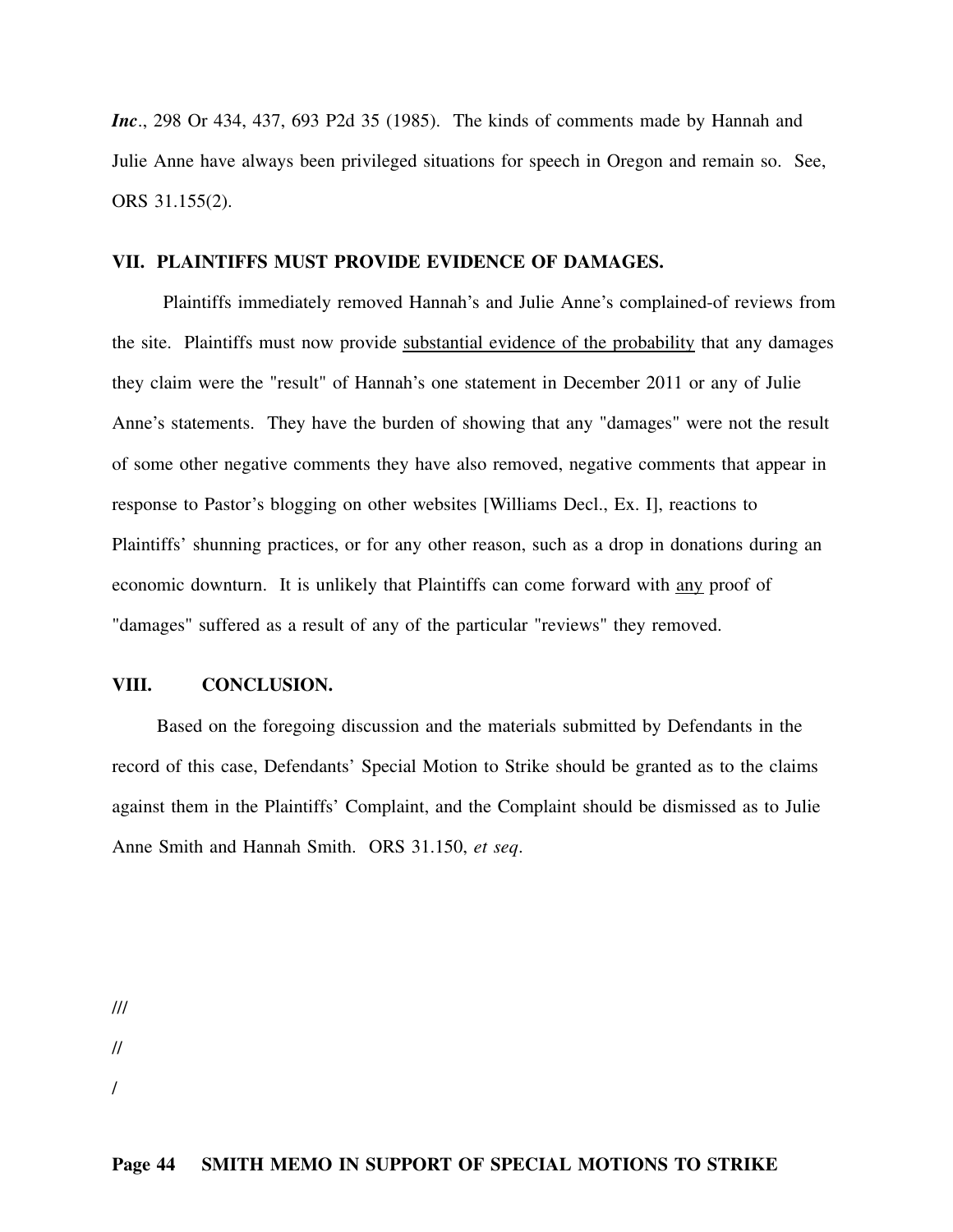Defendants will each request her reasonable attorney fees. ORS 31.152(3).

Dated: April 26, 2012

Respectfully Submitted,

LINDA K. WILLIAMS OSB No. 78425 10266 S.W. Lancaster Road Portland, OR 97219 (503) 293-0399 fax 800

Attorney for Defendants Julie Anne Smith Hannah Smith